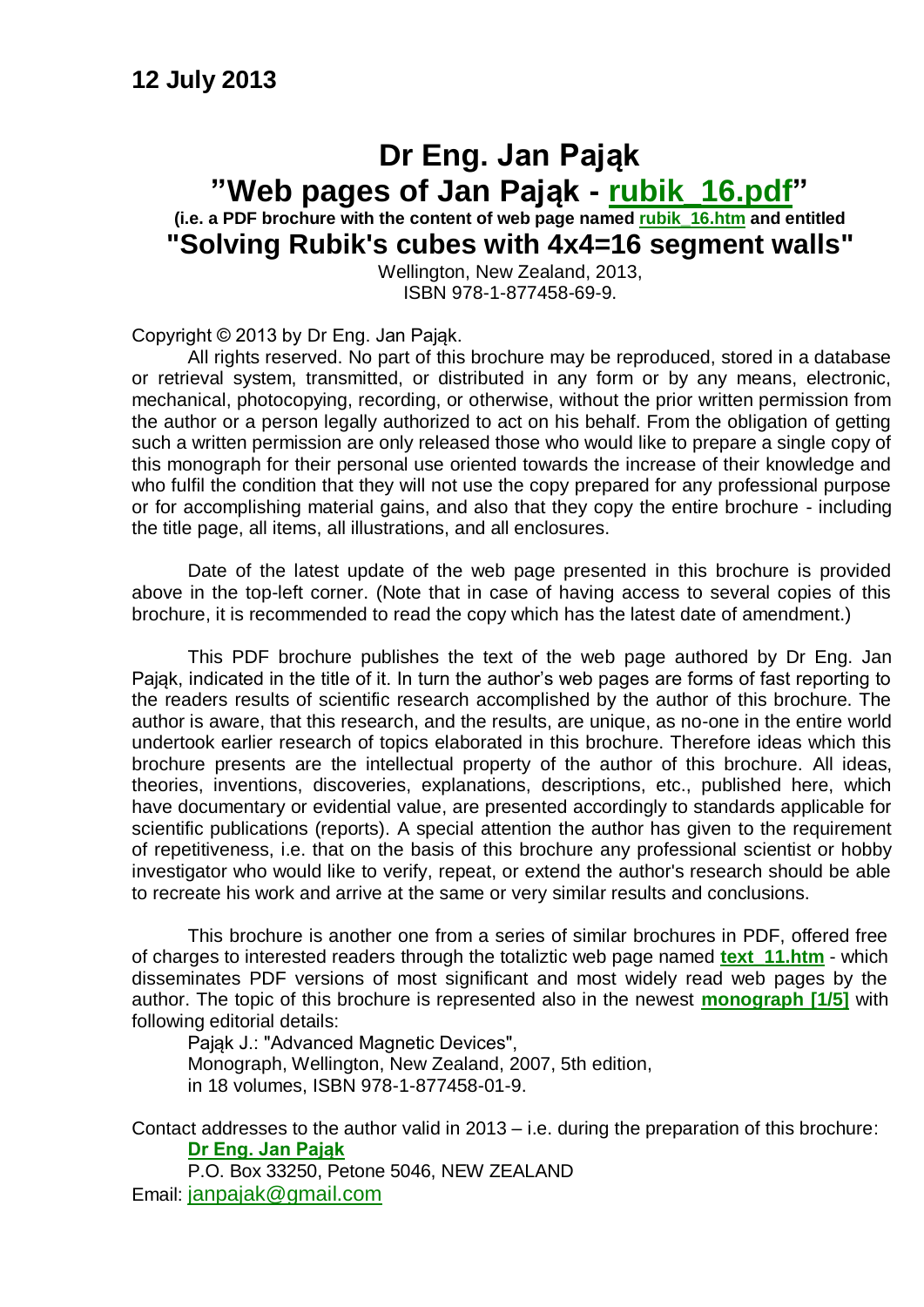Rubik cubes are an inspiring competition to present computer games, television, and internet. After all, they stimulate minds and make people to think. In this they drastically differ from the thoughtlessness of present computer games or television. Furthermore their solving is not saturated with brutality, wilderness, sex, eroticism, and immorality of present computer games and television films. Not mentioning that Rubik cubes do not emit any dangerous radiation - as screens do in present television sets and computers, they do not spoil sight, they increase the precision of fingers and hands in people who try to solve them, they teach patience and perseverance in pursuing our goals, they require a strategy, they inspire creativity, they train systematic and consequent actions, they inspire creative searches, they remind us about humbleness, they incline us to respect the contribution of others, etc., etc. Therefore, on this web page I decided to publish a free algorithm for solving the Rubik's cube with 4x4=16 segment walls, with the factory name [Rubik's revenge.](http://totalizm.com.pl/rubik_16.htm) I do hope that this algorithm saves the reader from discouragement to solve these cubes. (Such discouragement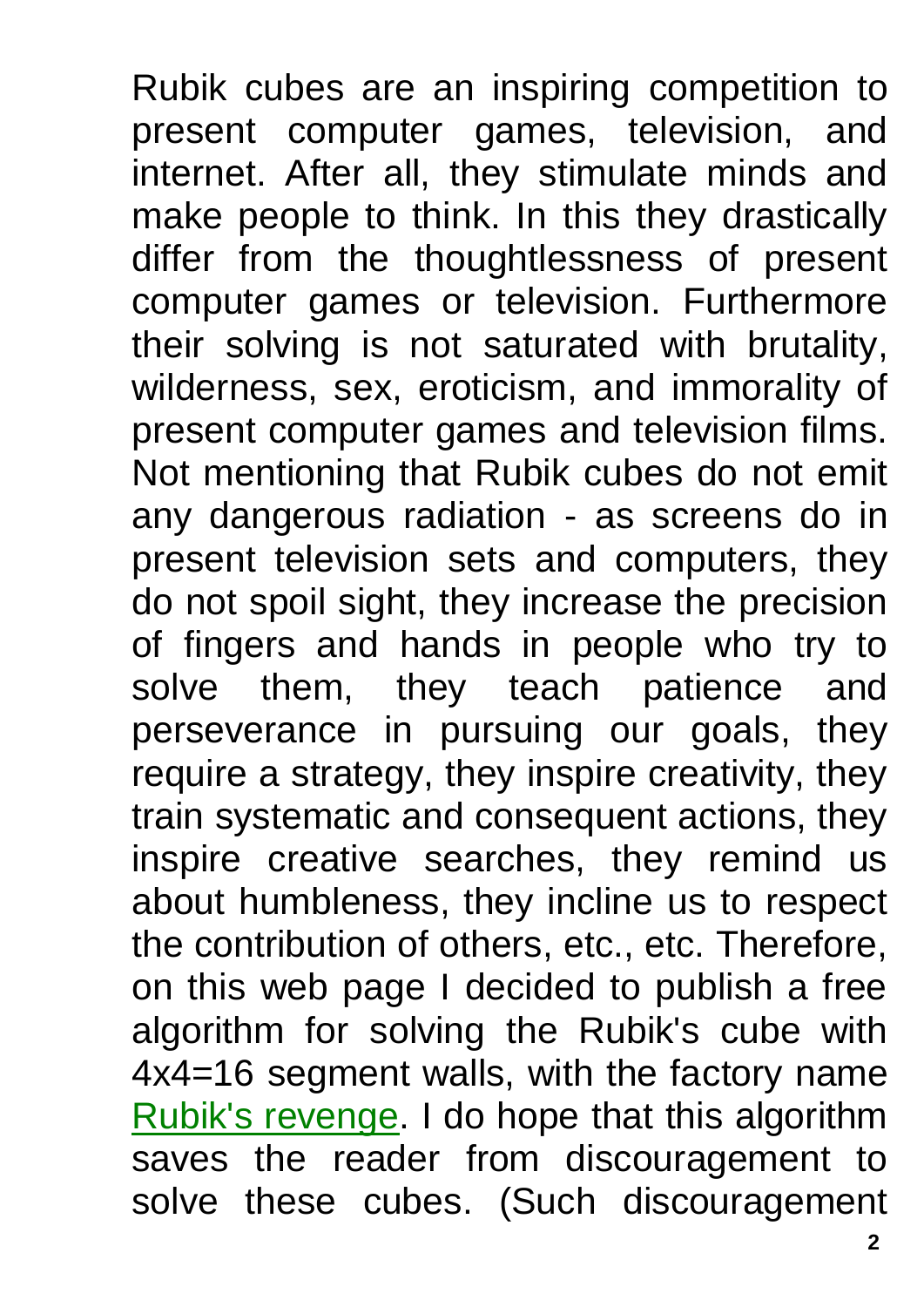could be caused by too high level of difficulty in solving these cubes.) Simultaneously I do hope that the time which is saved by using my algorithm - instead of working out everything on one's own, is utilised for reading further web pages of totalizm listed in item #F3 below. For example, it is utilised for reading web pages about urgently needed by our civilisation so-called **[telekinetic cells](http://totalizm.com.pl/fe_cell.htm)**, or **[telekinetic generators of free energy](http://totalizm.com.pl/free_energy.htm)**, or **[magnocrafts](http://totalizm.com.pl/magnocraft.htm)**, or **[Oscillatory Chambers](http://totalizm.com.pl/oscillatory_chamber.htm)**, etc.

**Part A: Introductory information about [Rubik's cubes](http://totalizm.com.pl/rubik_16_pl.htm) with 4x4=16 segment walls (of the factory name "Rubik's revenge"):**

# **#A1. History of the method of solving the [Rubik's cube](http://totalizm.com.pl/rubik_16.htm) with 4x4=16 segment walls (of the factory name "Rubik's revenge"):**

**Motto:** *The more some dark forces try to prevent our action, the more it highlights the importance of this action, and the more we should insist on accomplishing it.*

When I was leaving Poland in 1982 to emigrate to New Zealand, Poland was just in the middle of the "Rubik's fever". Rubik's cubes were solved over there "for time", "for smallest number of movements", etc. I had a well mastered and relatively fast method of solving these cubes, so I frequently took part in various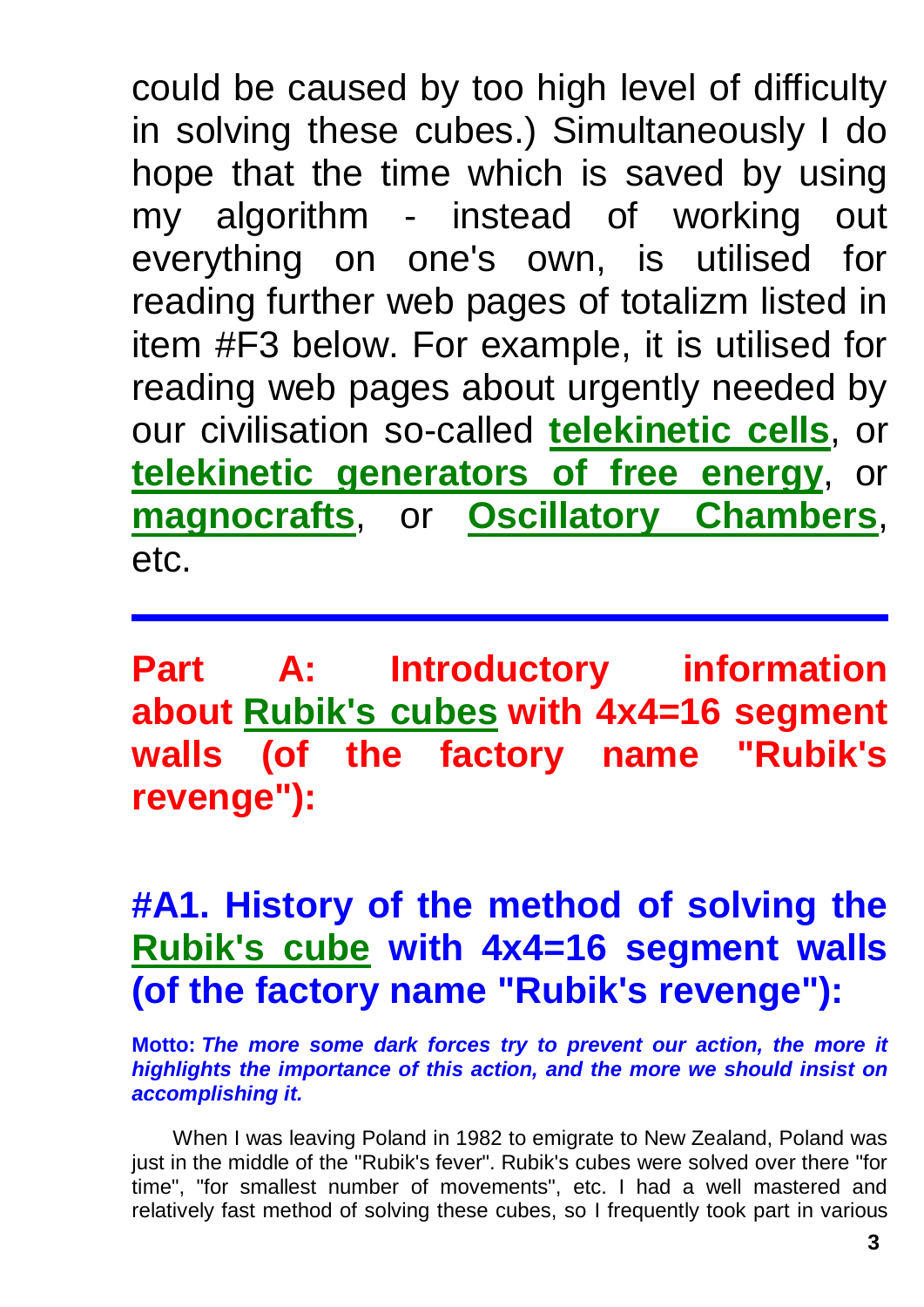inter-colleagues or inter-family competitions of the type who solves a cube fastest, or with a smallest number of movements - which in Poland were then organised continually. When I flew to New Zealand I took with me one such a Rubik cube (with 9-segment walls). I have it until today in there.

After the arrival to New Zealand I realised that although almost all people over there have such cubes in their homes, practically almost no-one is able to solve them. New Zealanders seem to be very devoted to rugby and to beer, but intellectual challenges, of the type of solving the Rubik's cubes, do not seem to appeal to them. So in spite that I was relatively good in solving these cubes, I had no-one in there to compete or cooperate with. After several years of staying in New Zealand I spotted in shops cubes with 16-segment walls. I bought one because of my curiosity. But soon I discovered that solving it is incomparably more difficult than solving cubes with 9-segment walls, and also that in fact noone seem to know an algorithm how to solve it. So after a perfect mixing up all segments of it, and after several days of fruitless attempts to solve it, I gave up and put this new cube aside.

In years 1990 to 1992 I was on my first in life period of long unemployment. I had no much to do. So I reached again for this cube with 16-segment walls. After several days of efforts finally I managed to solve it. On this occasion I learned first principles necessary for solving it. Because still an algorithm of solving this cube was impossible for me to find, I decided that I develop such an algorithm myself, and then publish it in an appropriate journal. In order to develop manoeuvres required for this algorithm, I arranged a special logging notebook in which I thoroughly wrote down each manoeuvre that I have tested. Each new manoeuvre I tested on the already solved cube, means on the cube which looked like it just left the factory. Therefore, after I completed this manoeuvre, the outcomes were perfectly visible. These outcomes I always wrote down thoroughly into this logging notebook. Because each manoeuvre was always designed and written before I completed it, I was also able to also design the reverse manoeuvre for it. So after finishing each test, I could carry out also this reverse manoeuvre, which returned the cube to the factory original appearance. (Means, after each test the cube was returned to an original appearance of a factory new cube.) In this way I tested hundreds of various manoeuvres. Their descriptions occupied almost an entire 80 pages notebook. The most effective out of these manoeuvres I included later into my own method of solving the cube with 16 segment walls.

My method of solving the cube was based on a very similar principle as the one described in item #A2 below. Namely it solved the cube in a systematic manner - similarly like houses are build, means starting from "foundations" and finishing on the "roof". Furthermore, for many goals it used so-called "clean manoeuvres". The development of this method took me a bit of time - in fact several months. But I invested this time in the hope that after I develop this method I will be able to publish it in an appropriate Journal.

When the method was worked out in every detail, I described it in English in the form of a Journal article. After I verified the English of it with my friend who lectured the English language, I initiated attempts to publish this article in an appropriate Journal. But in spite of sending it repetitively to tens of various Journals which were dealing with this type of subject area, I was unable to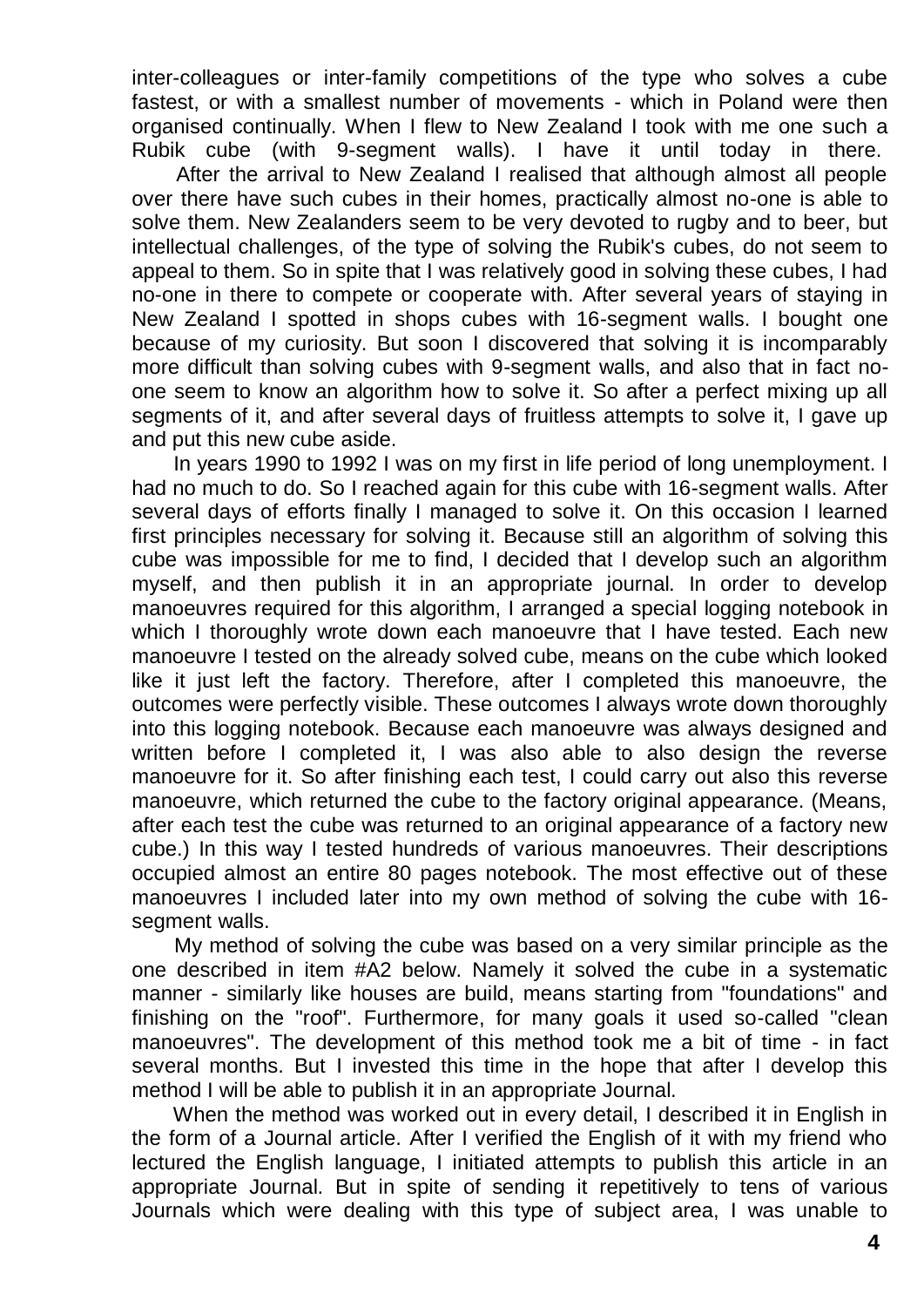publish this article. From each Journal it kept returning back to me like a boomerang with a negative reply. (Means this article, in spite of concerning a non-sensitive topic, still was returning unpublished similarly like did my other articles concerning such sensitive topics like the **[telekinetic generators of free](http://totalizm.com.pl/free_energy.htm)  [energy](http://totalizm.com.pl/free_energy.htm)**, **[magnocrafts](http://totalizm.com.pl/magnocraft.htm)**, **[Oscillatory Chambers](http://totalizm.com.pl/oscillatory_chamber.htm)**, etc.) So when near the end of 1992 I finally found a new job, I ceased the further efforts to publish this article. I thoroughly saved the article together with my most precious documents, with the assumption that I will return to it again in some distant future. Just in case I thoroughly saved also this logbook with descriptions of subsequent manoeuvres that I have tested.

On 23 September 2006 I celebrated quite a meaningful anniversary. Namely a year then passed since the time when I was again made redundant from my lecturing job, and when I started the second in my life on emigration long period of unemployment in which I could exist only because of my savings that I foresightedly made previously for myself - i.e. without receiving any unemployment benefit from the government, for which (the benefit), according to the New Zealand law, supposedly I am not entitled. Because from nature I am used to creative work, I decided that this first anniversary of the benefit free unemployment, I will celebrate in a creative manner - by publishing an internet web page in which, amongst others, I include my own algorithm of solving the Rubik's cube with 16-segment walls. In this way I intended to accomplish two effects. Firstly I wished to include readers into my celebrations of pleasures into which highly qualified and creative scientists indulge, whom officially were deprived the right to carry out scientific research. Secondly I would like to finally publish in internet this my algorithm of solving the cube with 16-segment walls, which I developed over 14 years earlier with such a significant amount of effort and **creativity.** 

But when I reached for this old article with the algorithm, which I thoroughly saved through all these years in my folder with the most precious documents, it turned out that the algorithm disappeared. It must disappear relatively recent, as some time ago I still remember seeing it there. What was even more shocking, this logbook with my descriptions of manoeuvres which I tested for the cube with 16-segment walls, has also disappeared - in spite that I saved it in a slightly different place. Such a rapid disappearance of two separate documents concerning the same subject, both of which were thoroughly preserved throughout all these years in two separate places, could not happen just by an accident. Someone must "arrange" it on purpose. This "arranging" is even more sure, because several years earlier in similarly mysterious circumstances someone stole an electrical diagram of a telekinetic generator of free energy, called the **[Thesta-Distatica](http://totalizm.com.pl/free_energy.htm)**, which was kept in the same folder thoroughly looked after. (The history of the mysterious stealing of this diagram is described at the beginning of subsection K2.3.3 from volume 10 of my **[monograph \[1/4\]](http://totalizm.com.pl/text_1_4.htm)**.) Clearly **[someone](http://totalizm.com.pl/evil.htm)** almost invisible, who is able to hide perfectly well and who has means to access belongings of all people, is vitally interested in preventing the publishing a web page with my method of solving this particular Rubik's cube. Probably this **[someone](http://totalizm.com.pl/evil.htm)** is afraid that my algorithm could attract numerous readers. After all, a part of these readers could later read also other my **[ideas](http://totalizm.com.pl/evolution_pl.htm)** and **[theories](http://totalizm.com.pl/dipolar_gravity_pl.htm)** which are presented in related web pages that I promote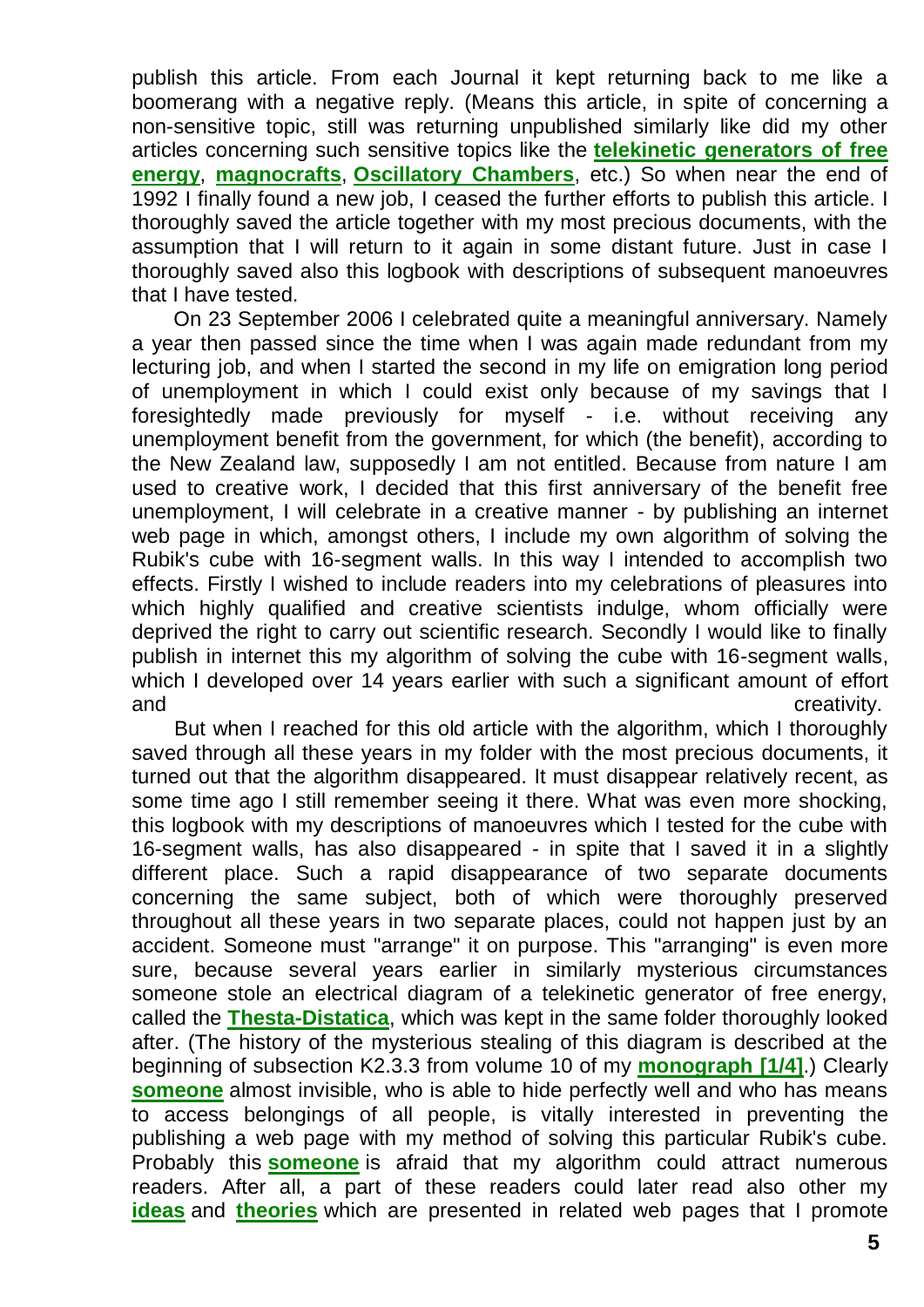(amongst others) in item #F3 of this web page. All signs indicate that this **[someone](http://totalizm.com.pl/military_magnocraft.htm)** is very determined to prevent the dissemination of these other ideas as well.

Of course, in this case "diamond tried to cut diamond". I do not resign so easy from my intentions. Since my first algorithm was stolen by this mysterious "someone", I decided to work out a second algorithm. After all, the general principles of my own method of solving the cube with 16-segment walls I still remember until today. Also I still remember roughly main components of this algorithm. The only thing that I do NOT remember, are these numerous manoeuvres which were used in this algorithm and which I developed laboriously for a long period of time. So the most vital out of these manoeuvres I needed to develop again from the scratch - what was quite a laborious task. This second algorithm of solving the cube with 16-segment walls, which I started to develop only at the moment of beginning the writing of this web page, i.e. only some time after discovering that the first algorithm was stolen, I decided to publish on this web page.

When I decided to develop again the algorithm of solving  $4x4=16$  cube, I was unaware yet, that this decision almost equals to the declaration of war against the whole hell. What powers I made furious then, I realised only when I started to work on this my new algorithm. This is because my cubes frequently started to behave as if simultaneously with me juggling them was also an invisible David Copperfield. Namely, manoeuvres which were tested already many times, rapidly started to fail. Segments of the cubes just being tested rapidly started to shift to forbidden areas sometimes in a "supernatural" or "magical" manner. Situations on the cubes sometimes unexpectedly changed by itself into a completely improbable ones. Etc., etc. In the result, in order to develop the new algorithm which I am presenting on this web page, I was forced to not only overcome logical obstacles of just solving the cube, but also I needed to break through various obstructions, mischief, and sabotages, which secretly were played on me by some invisible **[evil powers](http://totalizm.com.pl/evil.htm)**. (By the way, it is interesting whether the same evil powers are going to play equally "supernatural" or "magical" tricks on cubes of these people who are going to use the algorithm provided here. After all, this algorithm was literally "pulled out from devils' jaws". In turn "devils" do not give up easily on anything.)

This web page presents the final algorithm (method) of solving the Rubik's cube with 16-segment walls, which I developed myself again (mainly at the beginning of November 2006) within the scope of my second attempt of publishing the solution for this cube. Although this second method is NOT so perfect, nor so worked out to tiniest details, as was my first method of solving the same cube, which in years 1990 to 1992 I tried to publish in numerous Journals that at that time dealt with such subject area, still with a bit of determination it also allows to solve the cube successfully. I tested the method described here on several examples, and this method in fact allowed me to solve systematically, although NOT without a significant intellectual effort, various situations on 4x4=16 Rubik's cubes.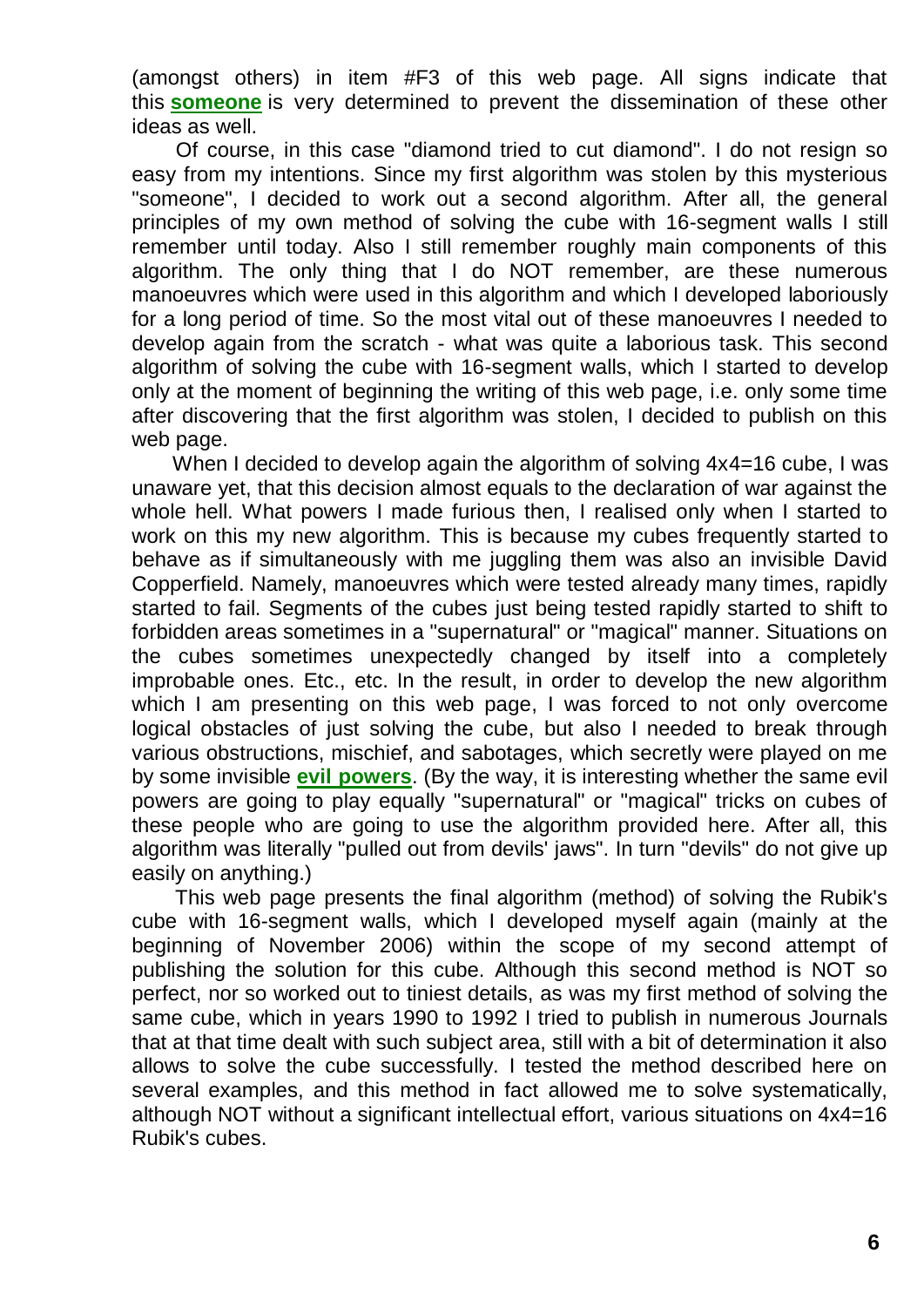

Fig. #1: A photograph of two most frequently used Rubik's cubes. On the left a cube is shown with 16-segment walls (of the factory name ["Rubik's revenge"](http://totalizm.com.pl/rubik_16.htm)). In turn on the right the traditional cube is shown with 9-segment walls (of the factory name ["Rubik's cube"](http://totalizm.com.pl/rubik.htm)). Please notice that this web page presents only the method and algorithm of solving cubes with 16-segment walls (means this one shown on the left side), called the ["Rubik's revenge"](http://totalizm.com.pl/rubik_16.htm). In turn the algorithm of solving cubes with 9-segment walls is presented in part C of a separate web page about the [Rubik's cube.](http://totalizm.com.pl/rubik.htm)

The cube shown on the right side (i.e. this with 9-segment walls - the algorithm of solving of which is published on a separate web page about **[Rubik's](http://totalizm.com.pl/rubik.htm)  [cube](http://totalizm.com.pl/rubik.htm)**) is much easier to solve. Furthermore, it is longer in use, so that more people learned algorithms of solving it. In turn the cube shown on the left side, which is described on this web page, is rather difficult to solve. The algorithm of solving it, presented on this web page, is the second one which I was forced to develop, as the first algorithm mysteriously was stolen - the strange history of it is explained in item #A1 of this web page.

**Notice** that you can see the **enlargement** of each illustration from this web site. For this, it suffices to **click** on this illustration. Furthermore, most of the internet browsers that you may use, including the popular "Internet Explorer", allow also to **download** each illustration to your own computer, where it can be looked at, reduced or enlarged to the size that you may want, or printed with your own graphical software.

\* \* \*

# **#A2. The general principle on which is based the method of solving Rubik's cubes described here:**

The general principle of all methods of solving the Rubik's cubes described on this web page, and also on the separate web page about **[Rubik's cubes](http://totalizm.com.pl/rubik.htm)  [3x3=9](http://totalizm.com.pl/rubik.htm)**, boils down to systematic "building" a given cube, in a manner similar like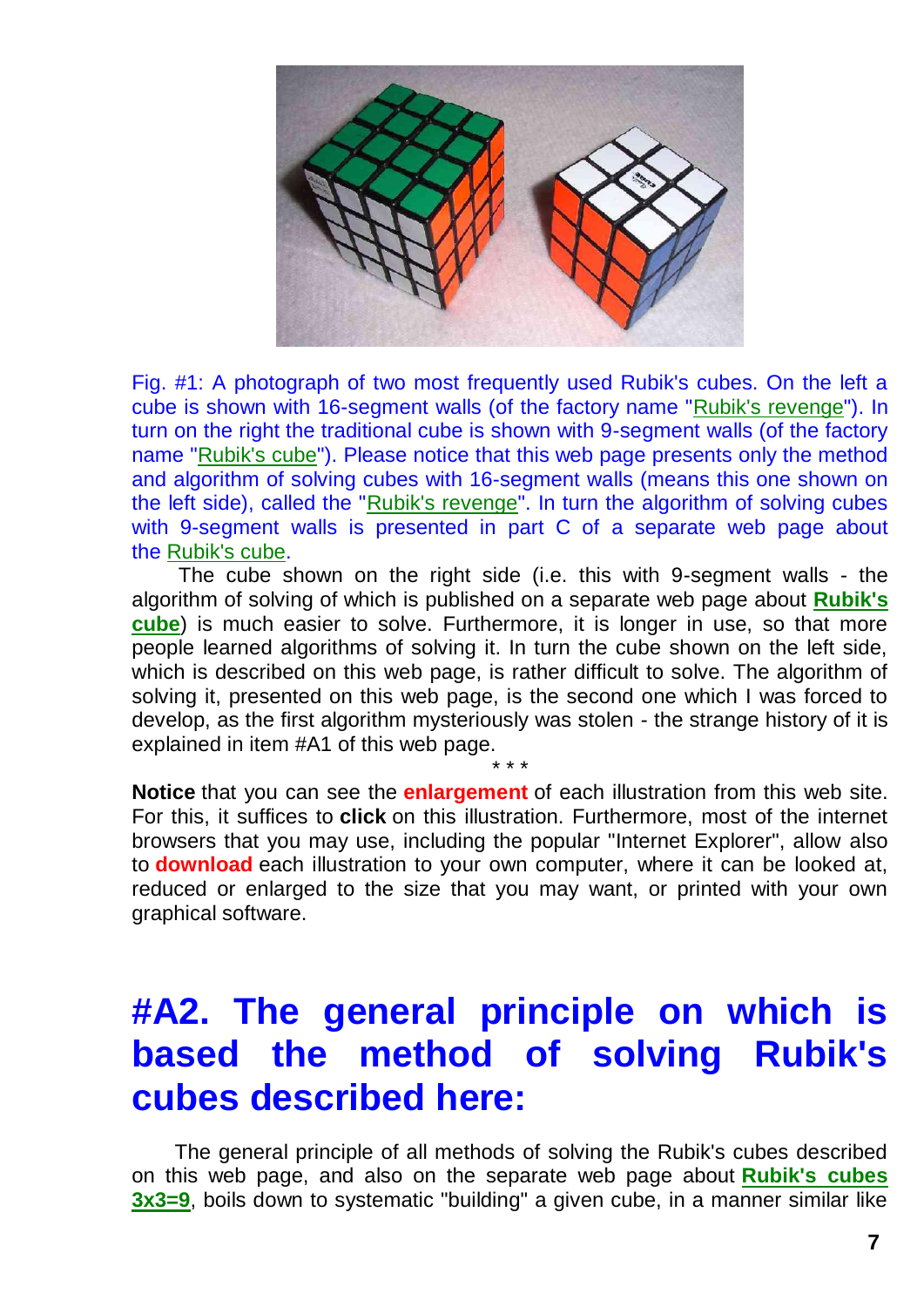a house is build. (Means this principle assumes, that each segment of a given cube is like a separate "brick" or "component", which must be orderly placed in a required area of a gradually erected building.) In order to realise better how this gradual building of the cube looks like, let us imagine for a moment, that we are solving a cube with 9-segment walls, and that we subdivided this solving into 3 stages - as this is done in part C of this web page. Let us also imagine, that before and after the completion of each of these stages we place our cube on a table, always in exactly the same orientation. So if we looked at the cube before starting the first stage of solving, then we would notice that all segments are randomly mixed with each other. (After all, this is why the cube requires solving.) So at the beginning our cube really look like the room of some children on Friday evening, before parents had opportunity to tidy it up. Or look like a construction site with already brought building materials - but still before any construction was started. The first stage of the solving our cube, the completion of which is explained in items #C1 of this web page, depends on introducing the beginnings of order to this construction chaos, means on the formation of like foundations for the building being erected. Thus, if we look again at the cube after the completion of this first stage of the solving, then we would notice that the entire lowest wall "D" (i.e. like foundations of our cube) is already looking exactly like it looks in a new cube. In turn the second stage of the solving our cube, the completion of which is explained in items #C2 of this web page, depends on putting into order the middle layer "C" of our cube, means on like building the side walls of our house. So if we look again on the cube after the completion of this second stage of solving it, then we would notice that in addition to the wall "D" now also the second layer "C" at the bottom of this cube (i.e. like the side walls of the cube) is also arranged orderly like it should, and thus it looks as in a new cube. Finally the third and the last stage of solving the cube, the completion of which is explained in items #C3 of this web page, depends on a complete putting into the order of the highest wall "U", means on the final constructing like a roof of our house. Thus, if we still again look at the cube after the completion of this third and last stage of solving it (i.e. after solving the roof), then we would notice that the entire cube, means the wall "D", the layer "C", and also the wall "U", looks exactly like it should, means like if we just bought this cube in a shop.

Of course, in order to be able to solve our cube so systematically , we need to learn several initial information. For example, we need to learn how to complete subsequent so-called "manoeuvres", means sequences of movements which lead us to the intended outcomes. We also need to learn how to write down these manoeuvres, means we need to learn the so-called "notation" of writing subsequent movements and manoeuvres. The required information is provided in items from the part B of this web page.

## **#A3. Let us begin from copying this web page to your own computer:**

If, after the initial reviewing of this web page, the reader comes to the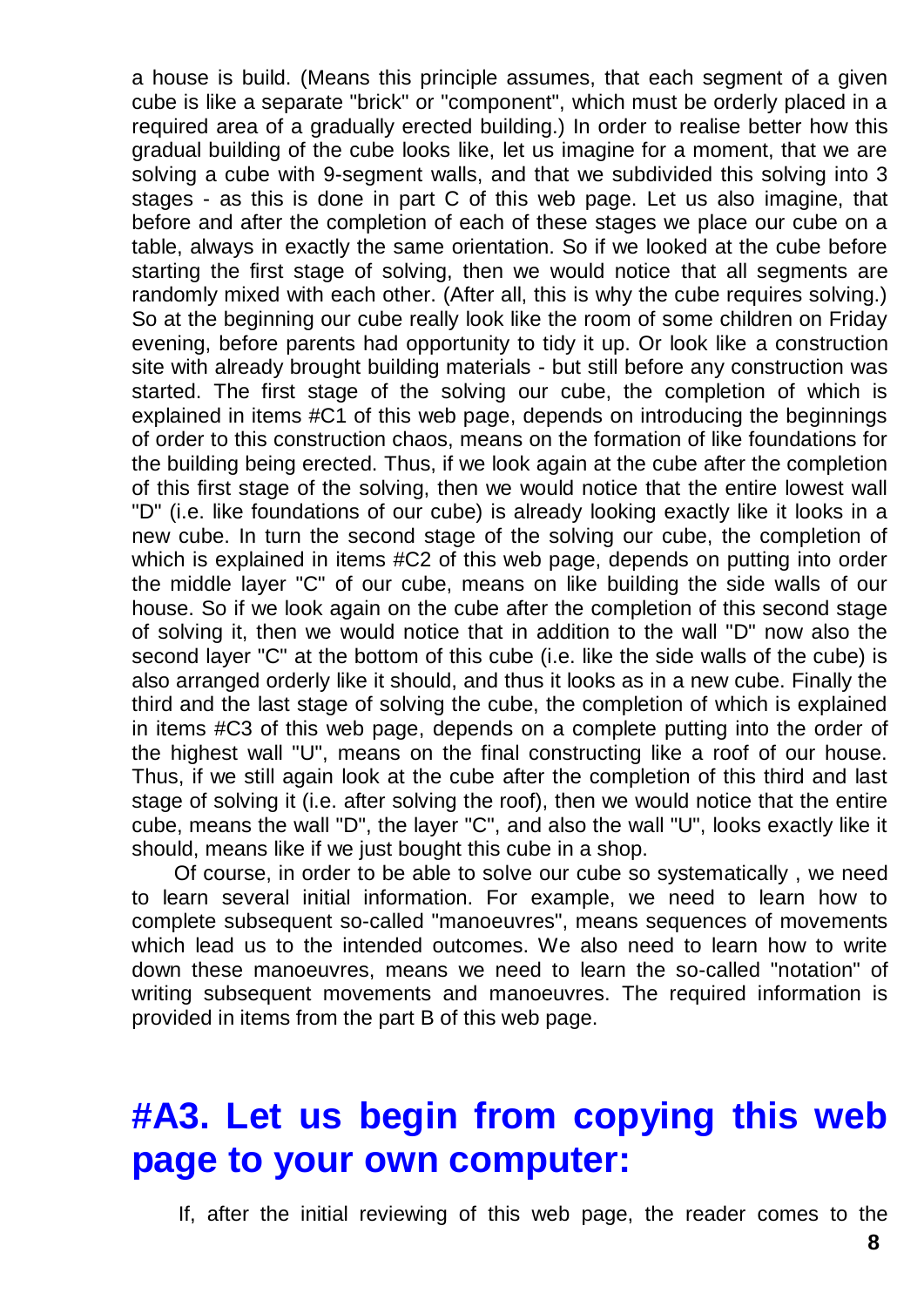conclusion that in his or her own solving the Rubik's cube wishes to use the approach, method, notation, or manoeuvres described here, then I would advice him or her to download this web page to his or her own computer. After all, if he or she is to use this web page via the internet for the entire duration of solving his cube, then it may cost him quite a lot (as an unemployed scientist I learned to act in a low-cost manner)! This web page uses only a little of memory - around 500 KB (i.e around one-third of a floppy diskette). In turn the downloading of this web page is easy - in fact I specially wrote it in such a manner that everyone should be able to copy it to his or her own computer, and then use without an access to internet. Namely on every server on which this web page is installed, there is also a "zipped" version of it, named "rubik.zip". This zipped version one can download to own computer simply by clicking in "Menu 1" on the item **[Source replica of](http://totalizm.com.pl/rubik.zip)  [this page](http://totalizm.com.pl/rubik.zip)** - as I explained this in item #F4 of this web page. Then one can just "unzip" it. After the unzipping, it forms in our computer a folder called "a\_pajak" (from "Pajak's archives"), in which everything that this web page needs to work effectively is provided, namely illustrations, flags, links, etc. In order to run then this web page without the use of internet, it is enough to click (via the "Windows Explorer") the file called **[rubik.htm](http://totalizm.com.pl/rubik.htm)** - in which the English version of this web page is stored. The downloaded source copy of this web page is going to work perfectly even if our computer is not connected to internet (i.e. even if we downloaded this web page e.g. in a "Cyber Cafe"). Please notice, that if anything is unclear in matter of downloading and unzipping this web page, then there are also separate web pages which explain this matter in a more detailed manner. These web pages are named **[replicate](http://totalizm.com.pl/replicate_pl.htm)**, or**FAQ - [frequent questions](http://totalizm.com.pl/faq_pl.htm)**. These also are available via "Menu 1" and "Menu 2". \* \* \*

After we install this web page in our own computer, we can begin the solving of our cube according to the method described below. For this it suffices that from part B below we learn how the so-called "manoeuvres on the cube are described and executed. (The labelling of subsequent walls and layers of the cube, the knowledge of which is necessary for carrying out these "manoeuvres", is illustrated in "Fig. #2" below.) Then we can begin the systematic solving our own cube, step-by-step, in the manner described below in part C. Good luck!

**Part B: Notations and principles of description of actions carried out on Rubik's cubes:**

**#B1. Notations used for description of colours, operations, and segments of**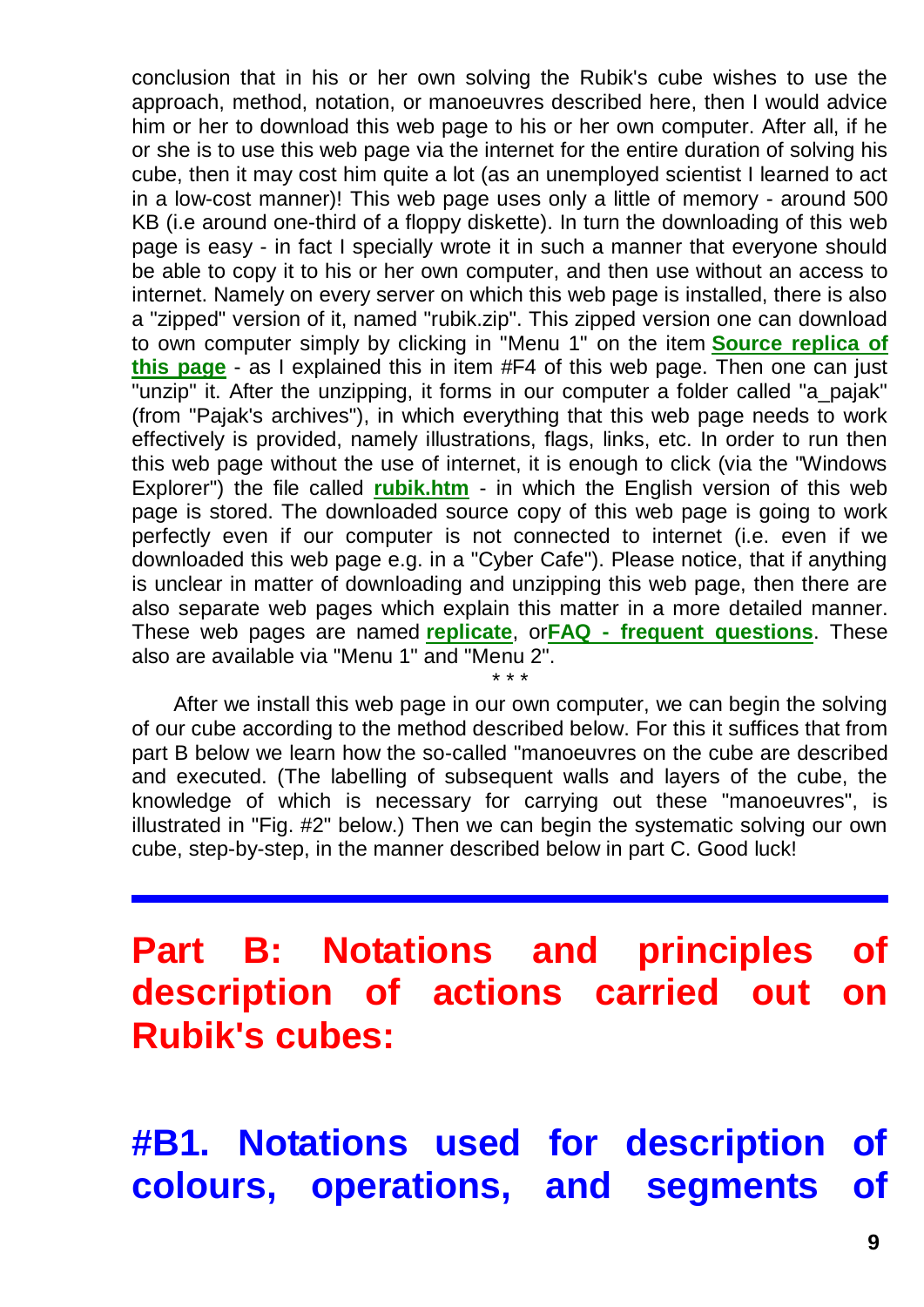### **these cubes:**

In order to make possible the unambiguous description of "manoeuvres" for solving these cubes, it is necessary to introduce a symbolic labelling of their walls and layers. Here is a drawing which explains this labelling:



Fig. #2: A drawing which illustrates the naming of subsequent walls and layers in Rubik's cubes with 16-segment walls. (Click on this Figure if you wish to enlarge it.) This drawing shows the cube with 16-segment walls, which carries the factory name of the ["Rubik's revenge"](http://totalizm.com.pl/rubik_16.htm). However, the same naming is used for cubes with 9-segment walls, of the factory names "Rubik's cube", the algorithm of solving of which is presented on a separate web page about ["Rubik's cubes"](http://totalizm.com.pl/rubik.htm). Simply for these smaller cubes it suffices to assume that they do **NOT** have layers, which on the above illustration are labelled with letters A, N, and P. Please notice that this web page uses different mnemonic labelling for subsequent walls and layers for each language version of the text. (Mnemonic labelling for the Polish version are indicated on the Polish modification of this Figure.) On the above Figure walls (and colours) of Rubik's cubes are marked in a mnemonic manner that makes easier their memorising by people who are able use the English terminology. Subsequent labels of walls on this Figure have the following meaning:  $F =$  Front,  $B = Back$ ,  $L = Left$ ,  $R = Right$ ,  $U = UP$ ,  $D = Down$ .

For these readers who know the Polish language, I should add that on the Polish version of this web page the above labelling is different, to match mnemonically the location of subsequent walls in the Polish language. And so, the subsequent walls are labelled in Polish as follows:  $(F = Front) = (C = Czoło)$ ,  $(B = Back) = (T = Ty)$ ,  $(L = Left) = (L = Lewa)$ ,  $(R = Right) = (P = Prawa)$ ,  $(U =$  $Up$  = (G = Góra), (D = Down) = (D = Dół).

On the cube also middle layers are labelled. And so, for the cube with 16 segment walls these layers obtained the following names:  $T =$  three o'clock side = a right side vertical layer (between L and R) - the rotation of it is marked in the same manner as for the wall R. N = nine o'clock side = a left vertical laver (i.e. located by the wall L) - the rotation of it is marked in the same way as for the left wall L.  $S =$  second wall = a vertical layer (located between walls F and B) - the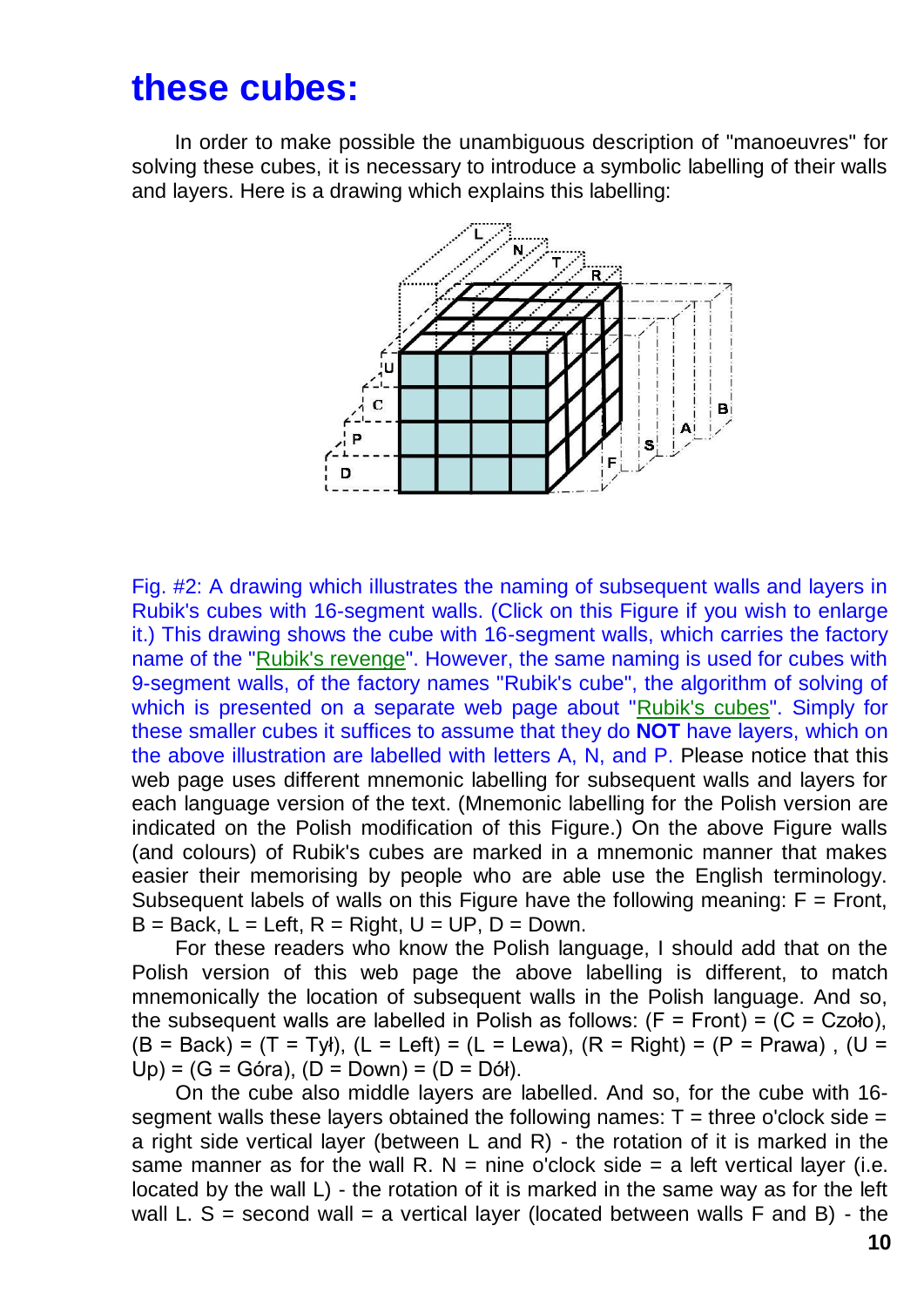rotation of it are marked in the same manner as for the wall  $F. A =$  away wall  $=$ another vertical located just before the back wall B). The manoeuvres of it are marked in the same way as for the back wall B.  $C =$  Ceiling  $=$  a horizontal wall (located between U and D) - the rotations of it are marked in the same manner as for the wall U.  $P =$  parquet floor  $=$  another horizontal layer (located under the layer C, but above the down wall D). The manoeuvres of it are marked in the same way as for the down wall D.

### **#B2. Marking colours of these cubes (i.e. their 6 side walls):**

In order to make easier the solving of these cubes, and also in order to become independent of colours of paints which are used by various producers of Rubik's cubes, instead of naming colours of this cube with such words as red, green, yellow, etc., we are going to use here a different their labelling. So on this web page we are going to make an agreement, that colours which appear on subsequent walls of these cubes are called the same as the locations of given walls in space, means called as follows:

- **F = Front** (in a Polish notation: C = Czoło)
- **B = Back** (in a Polish notation: T = Tył)
- **U = Up** (in a Polish notation: G = Góra)
- **D = Down** (in a Polish notation: D = Dół)
- $R = Right$  (in a Polish notation:  $P = Prawy$ )
- $L = Letf$  (in a Polish notation:  $L = Lewv$ )

The above means, that instead of having six colours called e.g. white, blue, orange, yellow, and green, our cube which we are going to solve will have the following colours mnemonically labelled in English: F, B, U, D, R, and L (or mnemonically labelled C, T, G, D, P, and L in Polish). Of course, we should NOT have almost any difficulty in remembering which latter means which wall on the cube, because each letter is the first letter of the English word which describes the location of this wall on the cube. Thus which colour is in fact going to hide behind each of these letters in the cube which we just hold in our hands, this is going to depend on how we are going to hold this cube.

## **#B3. Marking the middle layers (i.e. these contained between side walls) in cubes with 16-segment walls:**

In order to save ourselves from defining everything again in part E of this web page, where the solving of cubes with 16-segment walls is going to be provided, we are going to define already at this stage the cubes which have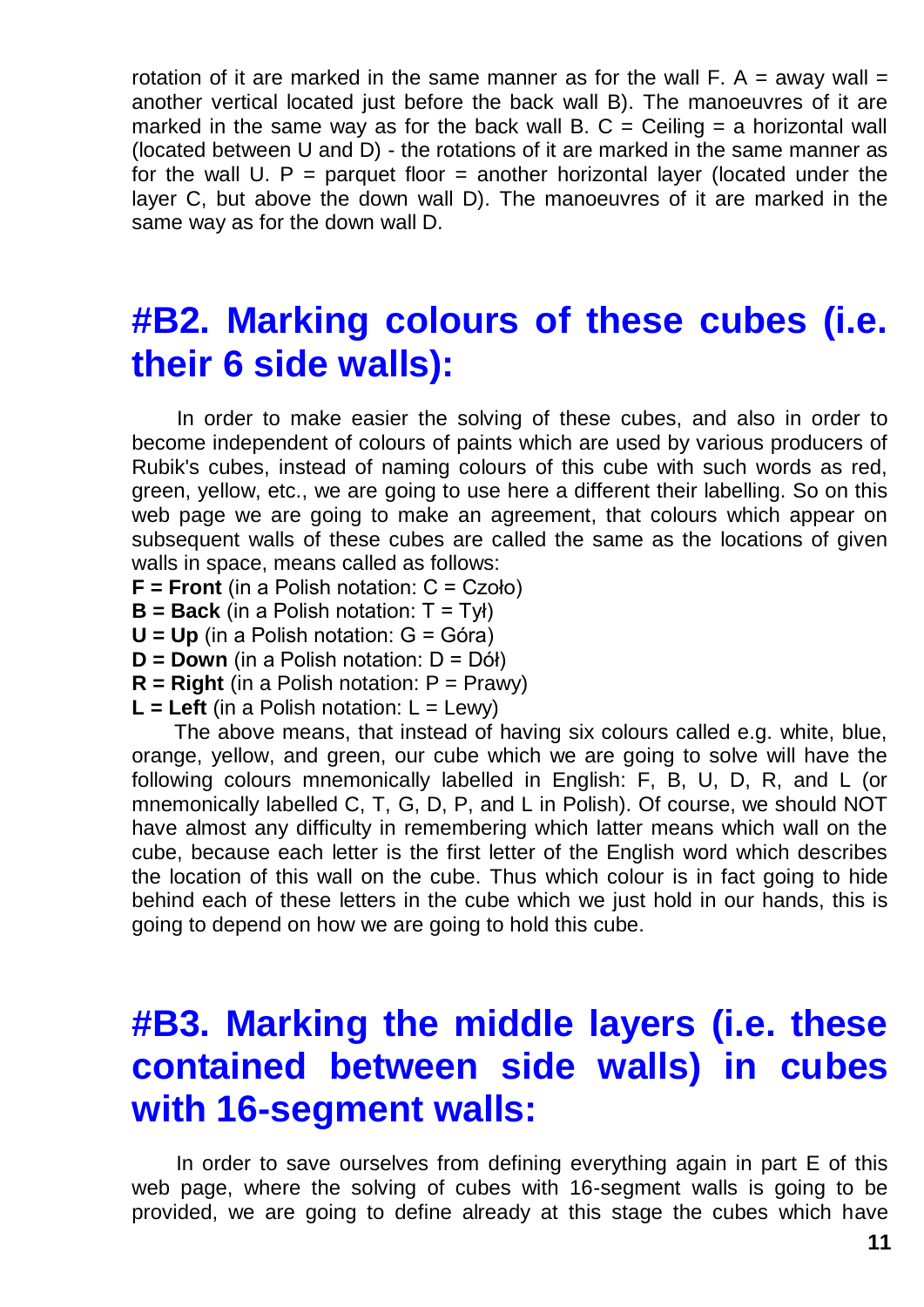either a single or twin middle layes. Thus our definition we can use equally effective for solving the cubes with 9-segment walls, as well as solving the cubes with 16-segment walls. We only make an assumption, that for cubes with 9 segment walls, one of the middle layers do NOT exist at all. So here are mnemonic labelling and names for subsequent middle layers of Rubik's cubes (notice that these names are so selected that in the English language they relate to the location of a given layer in space):

**T** = three o'clock side = this is a vertical middle laver from the right side (i.e. located by the wall R). The position of it corresponds to the position of 3 o'clock on dials. The movements and manoeuvres of it are carried out and marked in the same way as for the right wall R. The layer T exists in all Rubik's cubes, including the cube with 9-segment walls. (In a Polish notation:  $T = K = k$ raweżnik.)

**N = nine o'clock side** = a middle vertical layer from the left side (i.e. located by the wall L). The position of it corresponds to the position of 9 o'clock on dials. The movements and manoeuvres of it are carried out and marked in the same way as for the left wall L. The layer N exists only in Rubik's cubes with 16-segment walls. So it does not exists in the cube for which the solution is described in the part C of this web page. (In a Polish notation:  $N = J = i$ ezdnia.)

**C = ceiling** = a horizontal layer (located just under the wall U). The movements and manoeuvres of it are carried out and marked in the same way as for the upper wall U. The layer C exists in all Rubik's cubes, including the cube with 9 segment walls. (In a Polish notation:  $C = S = \text{suffix}$ .)

**P = parquet floor** = another horizontal layer (located under the layer C, but above the down wall D). The movements and manoeuvres of it are carried out and marked in the same way as for the down wall D. The layer P exists only in Rubik's cubes with 16-segment walls. So it does not exists in the cube for which the solution is described in the part C of this web page. (In a Polish notation:  $P =$  $B =$  basement.)

**S** = second wall = a vertical layer (located just after the frontal wall F). The movements and manoeuvres of it are carried out and marked in the same way as for the frontal wall F. The layer S exists in all Rubik's cubes, including the cube with 9-segment walls. (In a Polish notation:  $S = N =$  nastepna.)

**A = away wall** = another vertical located just before the back wall B). The movements and manoeuvres of it are carried out and marked in the same way as for the back wall B. The layer A exists only in Rubik's cubes with 16-segment walls. So it does not exists in the cube for which the solution is described in the part C of this web page. (In a Polish notation:  $T = Q =$  odległa.)

In order to summarise the above, in the cube described here with 16 segment walls six mutually perpendicular middle layers do exist. These are marked with letters:  $T =$  three o'clock side (which lies between the walls L and R),  $N =$  nine o'clock side (i.e. located by the wall L),  $C =$  ceiling (which lies between the walls U and D),  $P =$  parquet floor (located under the layer C, but above the down wall D),  $S =$  second layer (which lies between the wall F and the layer A), and  $A =$  away layer (i.e. another vertical layer located just before the back wall B). Descriptions of movements of these six layers are exactly the same as for side walls that are adjusted to them.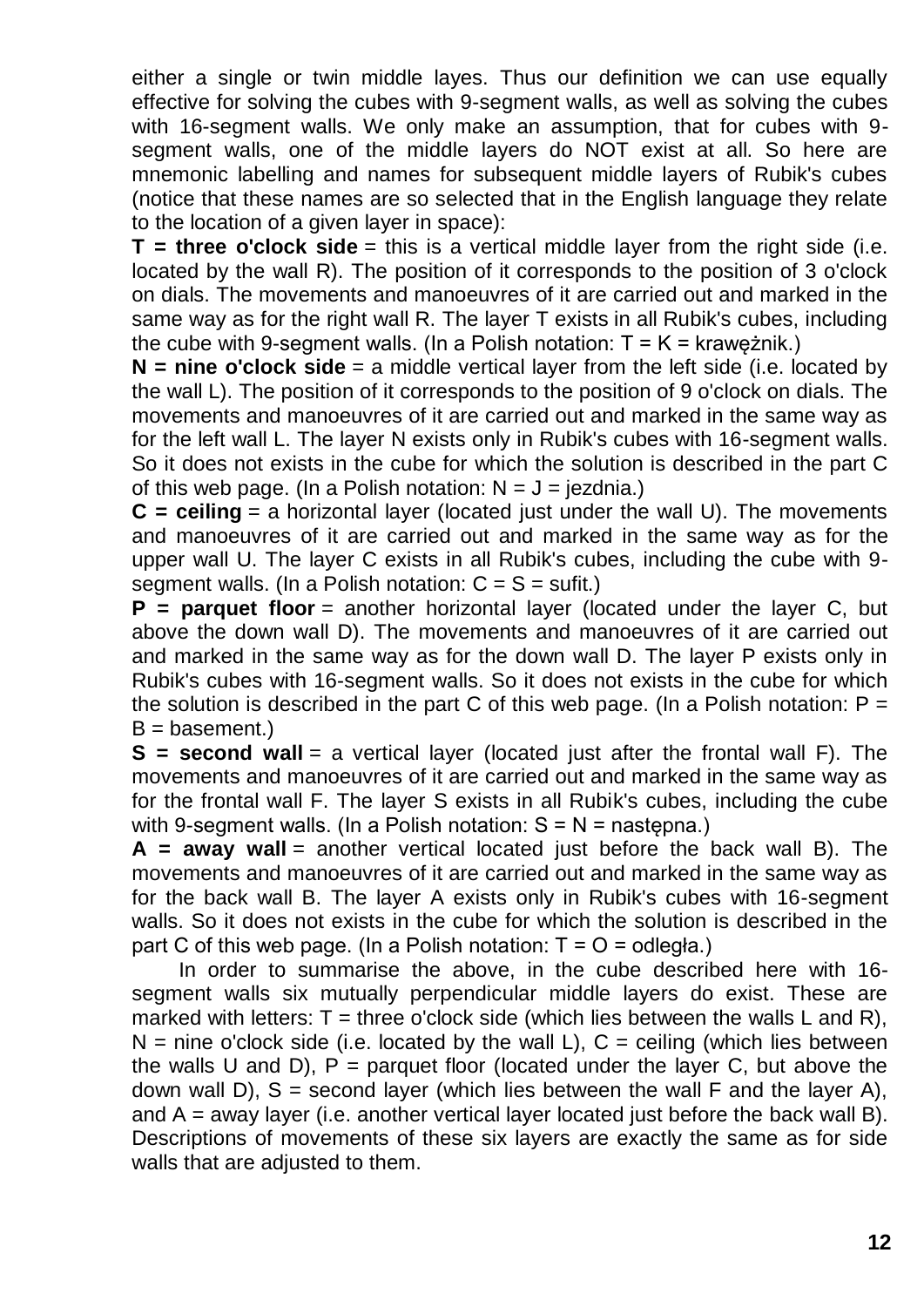## **#B4. Marking the rotations of subsequent walls and layers of Rubik's cubes:**

In order to be able to write down in a most simple manner every single movement and every manoeuvre on our cube, we need to assume that on each side wall of it a kind of invisible clock's dial is attached. This dial is pointing outwards for each wall of the cube. So if one rotates a wall with this clock's dial in any direction, then this rotation can be carried out either in the clockwise direction, or in the counter-clockwise direction. If a rotation of a given wall takes place in the clockwise direction, then it is described simply by writing the label of the rotated wall. For example, writing the letter F means that someone rotated the frontal wall "F" for one step (i.e. for 90 degrees) in the clockwise direction. In turn writing the letter B means, that someone rotated for one step (i.e. for 90 degrees) the back wall "B" of a given cube. Notice here, that in fact when we watch the rotations of walls described by the manoeuvre FB, then we see that the back wall rotates in the direction exactly opposite to the frontal wall (similarly for manoeuvres UD and RL each wall in these two couples rotates in opposite direction). The reason is that this invisible clock's dial attached to the back wall "B" has the face directed to the outside of the cube. So the pointers of it rotate in the direction which is opposite to the rotation of pointers on the dial attached to the frontal wall "F".

In order to mark the rotation of a given wall in the counter-clockwise direction, to the letter which labels a given wall another symbol @ is added on this web page. I selected this particular symbol for several valid reasons, for example because it is very clear (thus disallows a mistake), well visible from a distance, and additionally is the only symbol in our computer keyboards which unambiguously illustrates that something (i.e. the "tail" in the symbol "@") rotates in the counter-clockwise direction. Therefore for example the writing  $F@B@$ 

means that walls frontal "F" and back "B" should be rotated both in the counterclockwise directions. Means that the writing

 $F@B@$ 

represents a manoeuvre which is exactly opposite to the manoeuvre FB.

Notice that in a significant proportion of publications about Rubik's cubes, for marking the rotation in the counter-clockwise direction the symbol of apostrophe (') is used. Thus the manoeuvre which on this web page is marked F@B@ these other publications would mark F'B'. Unfortunately, although this writing with the apostrophe looks much better in print, the apostrophe is not well visible - and thus one can overlook it easily. Therefore the use of it leads to numerous errors. So I do not use it.

If a give wall must be rotated for two steps, means for an angle of 180 degrees, then to marking this movement the digit 2 is used. For example, the writing

F2B2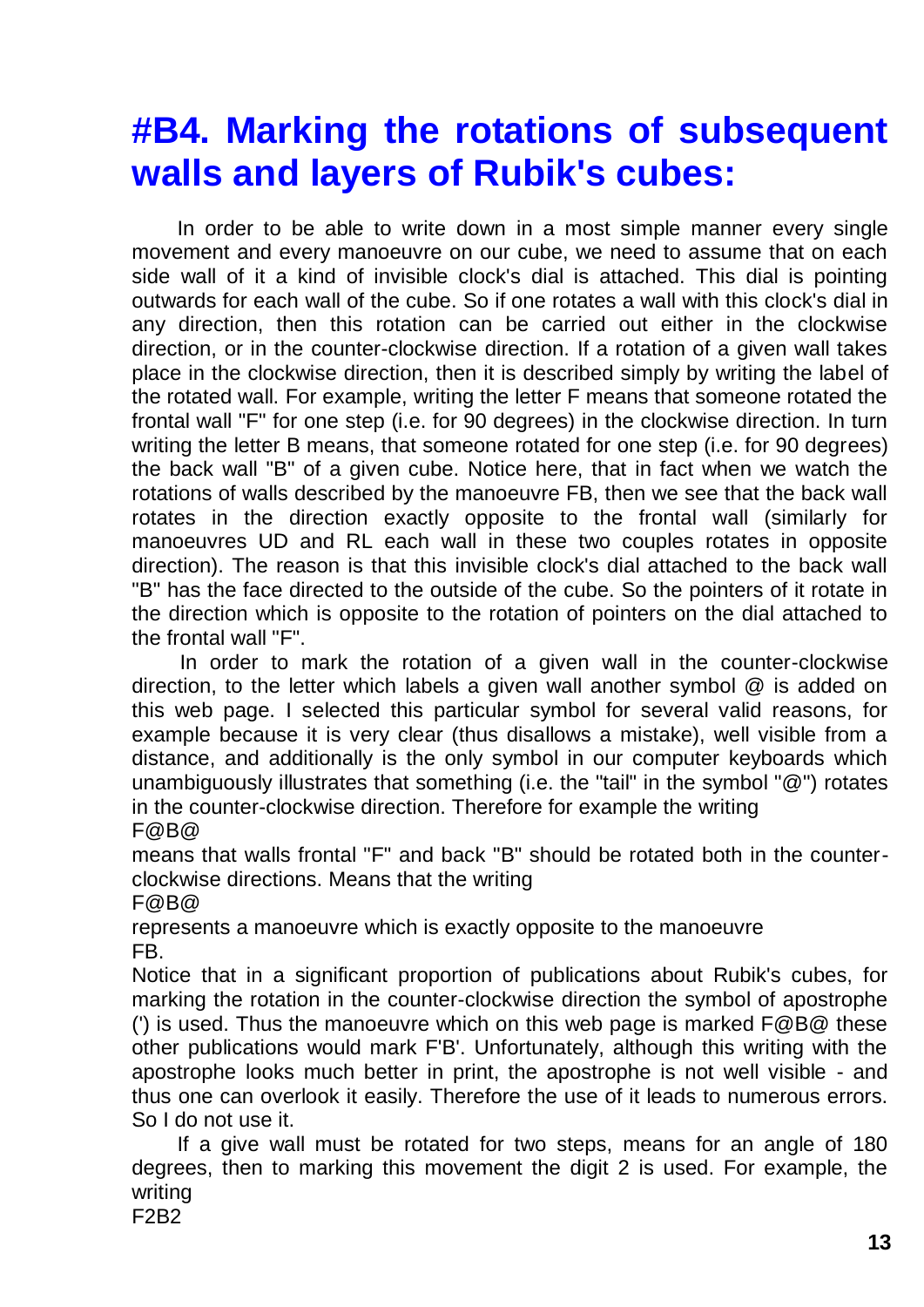means a manoeuvre in which firstly we rotate the frontal wall "F" for two steps (i.e. for 180 degrees), then we rotate the back wall "B" for two steps as well. Please notice that for the rotation by two steps it is not vital in which direction one carries them out, because for both directions the rotated wall lands in exactly the same position.

Independently from side walls, Rubik's cubes have also middle layers. For example, cubes with 9-segment walls have one such a middle layer between each two side walls. In order to describe the rotations of these middle layers in exactly the same manner as for the side walls, in the notation of writing we assume that each such middle layer belongs to a nearest side wall. In this manner the rotations of this layer are described in the same way as the rotations of the closest side wall. This system works perfectly for cubes with the even number of middle layers, for example for the cube with 16-segment side walls. In turn for cubes with odd number of middle layers, for example for cubes with 9 segment side walls, we assume that these odd middle layers belong to the primary side walls, means to walls F, U, and R. Therefore, rotations of these middle layers are described in exactly the same way as we describe rotations of these primary side walls F,U, and R. Also movements that we practically carry out on these middle layers, we also do with the use of these primary side walls. For example, in order to rotate the layer C (i.e. ceiling), practically we grab with fingers of one hand by C (i.e. ceiling) and U (i.e. upper wall), then we rotate them both, then we release from fingers of one hand the layer C while grab this layer with fingers of the other hand - which previously was holding the motionless wall D, then holding with this other hand walls D and C motionlessly, we return back the wall U@.

Proszę donotować, że dla unikania konfuzji, tzw. "manewry pospolite", czyli te które wymagają poruszeń warstewek środkowych, są wprowadzane tylko w tych punktach, jakich nie daje się zrealizować "manewrami czystymi. To właśnie dlatego opisy z części D tej strony zostały wyraźnie oddzielone od opisów z punktu #C3. Dopiero bowiem opisy z części D wskazują jak porządkować te segmenty z kostek 4x4=16, które **NIE** występują w tradycyjnych kostkach 3x3=9. Niemal więc wszystkie działania opisane w punkcie #C3 tej strony, osiągają swoje cele wyłącznie za użyciem tzw. "manewrów szlachetnych" (opisanych w punkcie #B6 poniżej), znaczy manewrów które NIE wymagają poruszania żadnej z warstewek środkowych K, J, S, B, N, ani O.

### **#B5. Manoeuvres on cubes - how to read them and complete them:**

A "manoeuvre" on Rubik's cubes is called a sequence of strictly defines rotations of walls and layers, which lead to accomplishing specific goals (e.g. inserting a specific edge or corner to the place on the cube where we wish to have it).

Consider the following "pure manoeuvre" [1#B5] described in item #D1.1 of the separate web page about **[Rubik's cubes](http://totalizm.com.pl/rubik.htm)**: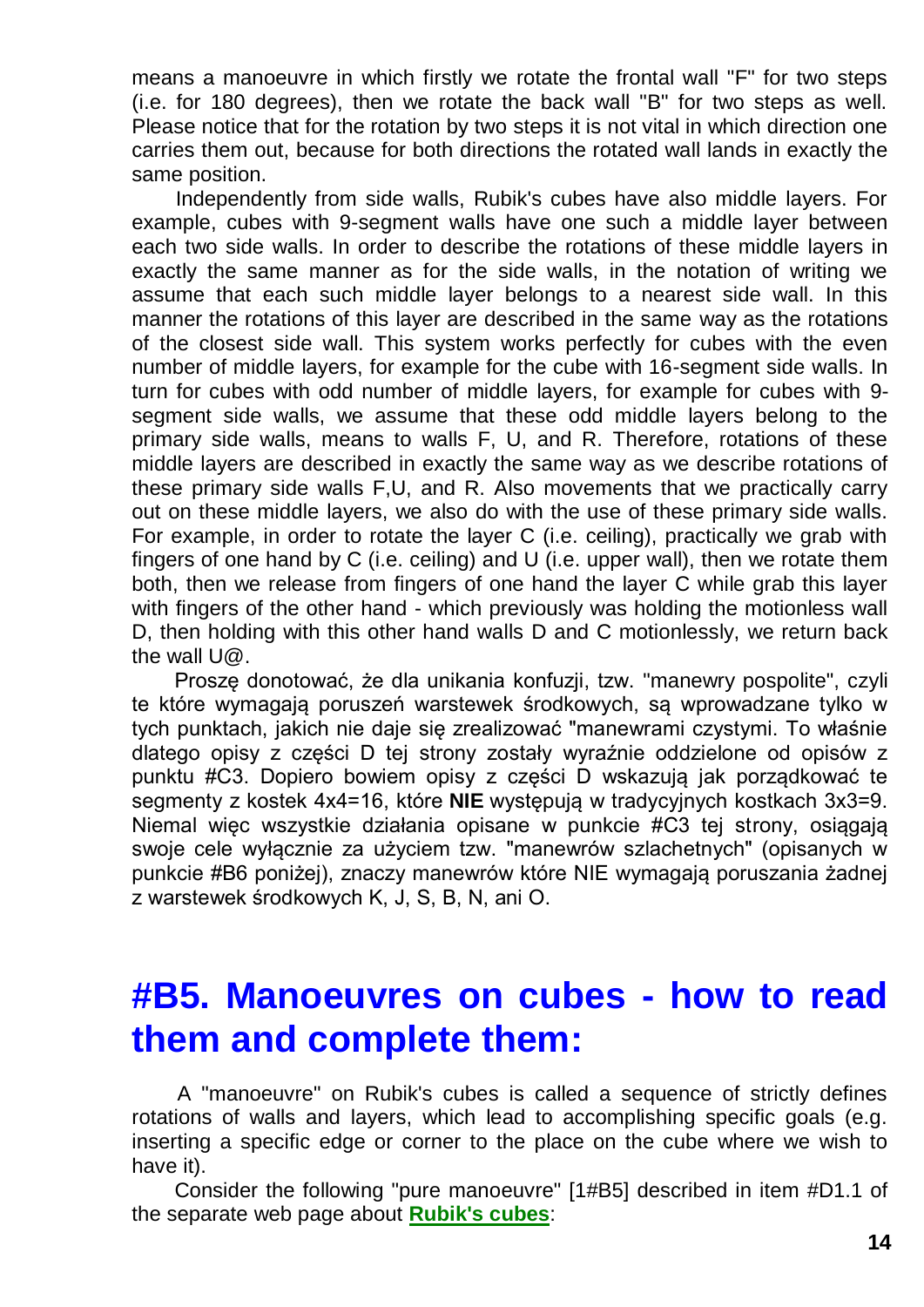#### (U2R2)3

The above writing of a manoeuvre [1#B5] should be interpreted (and completed on a cube) in the following manner. In the first movement rotate the wall "U" by two positions (i.e. by 180 degrees), then rotate the wall "R" also by two steps, and the entire this double movement repeat 3 times in the order specified here.

If any more complex manoeuvre is composed of several sub-manoeuvres, then it is described in such a manner that these composite sub-manoeuvres are separated from each other with plus (+) signs. For example the manoeuvre [2#B5]:

(U2R2)3+U+(R2U2)3+U@

should be interpreted, that firstly we complete the manoeuvre [1#B5] described previously, then we complete a single correction movement with the wall "U", then we complete the reverse manoeuvre for this previous [1#B5] together with another compensation movement U@ which reverses the previous single movement U.

Warto tutaj odnotować, że każdy manewr posiada swój **manewr odwracający**. Manewr odwracający to taki manewr który odwraca i niweluje skutki danego manewru. Innymi słowy, jeśli na nowej (ułożonej) kostce wykonamy jakiś manewr, wówczas manewr ten pozmienia (pomiesza) kolory owej kostki. Jeśli jednak potem wykonamy na niej manewr odwracający dla owego manewru, wówczas kostka powróci do początkowego stanu, czyli ponownie będzie jak nowa (ułożona). Manewr odwracający uzyskuje się poprzez zapisanie danego manewru w kierunku od tylu do przodu, przy czym każdy z zapisywanych ruchów zmienia się na ruch do niego przeciwny. Przykładowo, dla opisanego powyżej manewru [2#B5], manewrem odwracającym jest manewr [3#B5]:

G+(G2P2)3+G@+(P2G2)3

Z kolei dla następującego manewru [4#B5]:

L@P2T2P2T2LPG2P

jaki opisany został w punkcie #D1.2 odrębnej strony o **[kostce Rubika](http://totalizm.com.pl/rubik_pl.htm)**, manewrem odwracającym będzie następujący manewr [5#B5]:

P@G2P@L@T2P2T2P2L

a także wice wersa. (Owo wice wersa oznacza, że dany manewr jest też manewrem odwracającym dla swego manewru odwracającego.)

## **#B6. Klasyfikacja manewrów na kostkach Rubika:**

Na kostkach Rubika daje się zrealizować aż kilka odmiennych rodzajów manewrów. Każdy z nich posiada swoją popularną nazwę, np. "manewry proste", "manewry pospolite", "manewry czyste", "manewry szlachetne", itp. Opiszmy teraz najważniejsze rodzaje tych manewrów, oraz wyjaśnijmy jakie są ich cechy charakterystyczne:

**1. Manewry proste.** Należą do nich wszystkie manewry, które za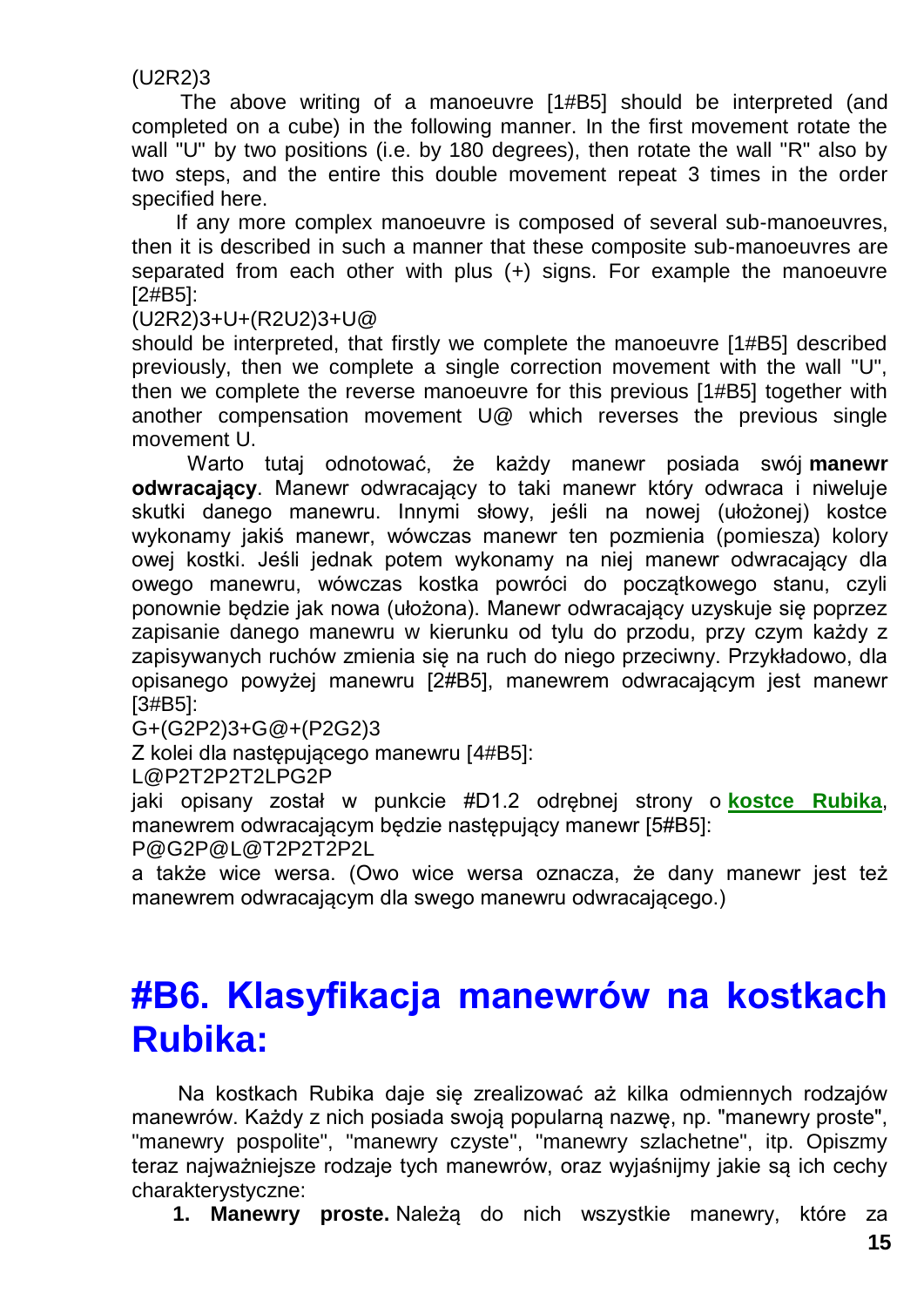pośrednictwem najmniejszej możliwej liczby obrotów (ruchów ściankami i/lub warstewkami) pozwalają nam uzyskać zamierzone przez nas efekty (np. pozwalają nam wstawić wymagany segment w "pozycję operacyjną" jaką zostawiliśmy sobie w narożniku "podłogi kostki"). Manewry proste mają duże znaczenie podczas układania kostek na czas. Faktycznie to w układaniu na czas korzysta się niemal wyłącznie z manewrów prostych. Sporo manewrów prostych to manewry pospolite (tj. takie w których poruszeniu ulegają również warstewki środkowe).

**2. Manewry czyste.** Do tej kategorii należą manewry w których zamierzony efekt uzyskuje się w taki sposób że po ich zakończeniu na kostce w zmienionych pozycjach znajdzie się nie więcej niż 4 segmentów. Znaczy jeśli wykonamy taki "czysty manewr" na ułożonej kostce, wówczas po jego zakończeniu kostka ta nadal wyglądałaby jak niemal ułożona, bowiem w wyniku owego manewru swoje położenie zmieniłoby nie więcej niż 4 segmenty. Przykładem czystego manewru jest (G2P2)3. Manewry czyste są bardziej skomplikowane niż manewry proste stąd zwykle nie nadają się do użycia w sytuacjach układania kostek "na czas". Jednak są one lepsze dla nowicjuszy, bowiem nie psują one im tego co uprzednio zdołali oni już ułożyć na swoich kostkach.

**3. Manewry szlachetne.** Obejmują one takie manewry proste i czyste, które zamierzony cel pozwalają uzyskać wyłącznie poprzez obracanie ścianek bocznych kostki. Obracanie bowiem warstewek środkowych najwyraźniej uważa się za "pospolite" ruchy, chociaż w szybkim układaniu "na czas" są one często stosowane z uwagi na ich wysoką szybkość i efektywność. Manewry szlachetne są bardzo dobre dla nowicjuszy w układaniu kostek. Są one bowiem proste w realizacii, a stad zmniejszają liczbę pomyłek. Ponieważ daje się nimi efektywnie układać kostki o ściankach z 9 segmantami, w części C tej strony opisane są wyłącznie właśnie takie manewry szlachetne.

**4. Manewry pospolite.** Obejmują one wszelkie manewry w których poruszeniu ulegają również warstewki środkowe. (Znaczy, manewry pospolite są przeciwieństwem manewrów szlachetnych.) W pierwszych latach po pojawieniu się kostek Rubika z 9-segmentowymi ściankami, manewry pospolite uważane były za niedozwolony rodzaj. Mianowicie, wszystkie publikowane algortytmy starały się ich nie zawierać, a ograniczać się wyłącznie do manewrów szlachetnych. Jednak po pojawieniu się kostek o 16-segmentowych ściankach okazało się, że tych powiększonych kostek nie daje się już ułożyć z użyciem wyłącznie manewrów szlachetnych, a konieczne jest także używanie manewrów pospolitych. Przykładowo, niemal wszystkie manewry które w kostkach o 9 segmentowych ściankach powodują przemieszczenia się pojedynczych krawędzi bocznych (tj. takich o dwóch kolorach), po ich powtórzeniu na kostkach o 16 segmentowych ściankach te same manewry powodują przemieszczanie się całych par krawędzi bocznych.

### **#B7. Oznaczanie pozycji na kostce:**

Odnotuj że pozycje (miejsca w przestrzeni) na kostce oznaczane są DUŻYMI literami alfabetu, przykładowo: (GC) = pozycja zajmowana przez dwukolorowa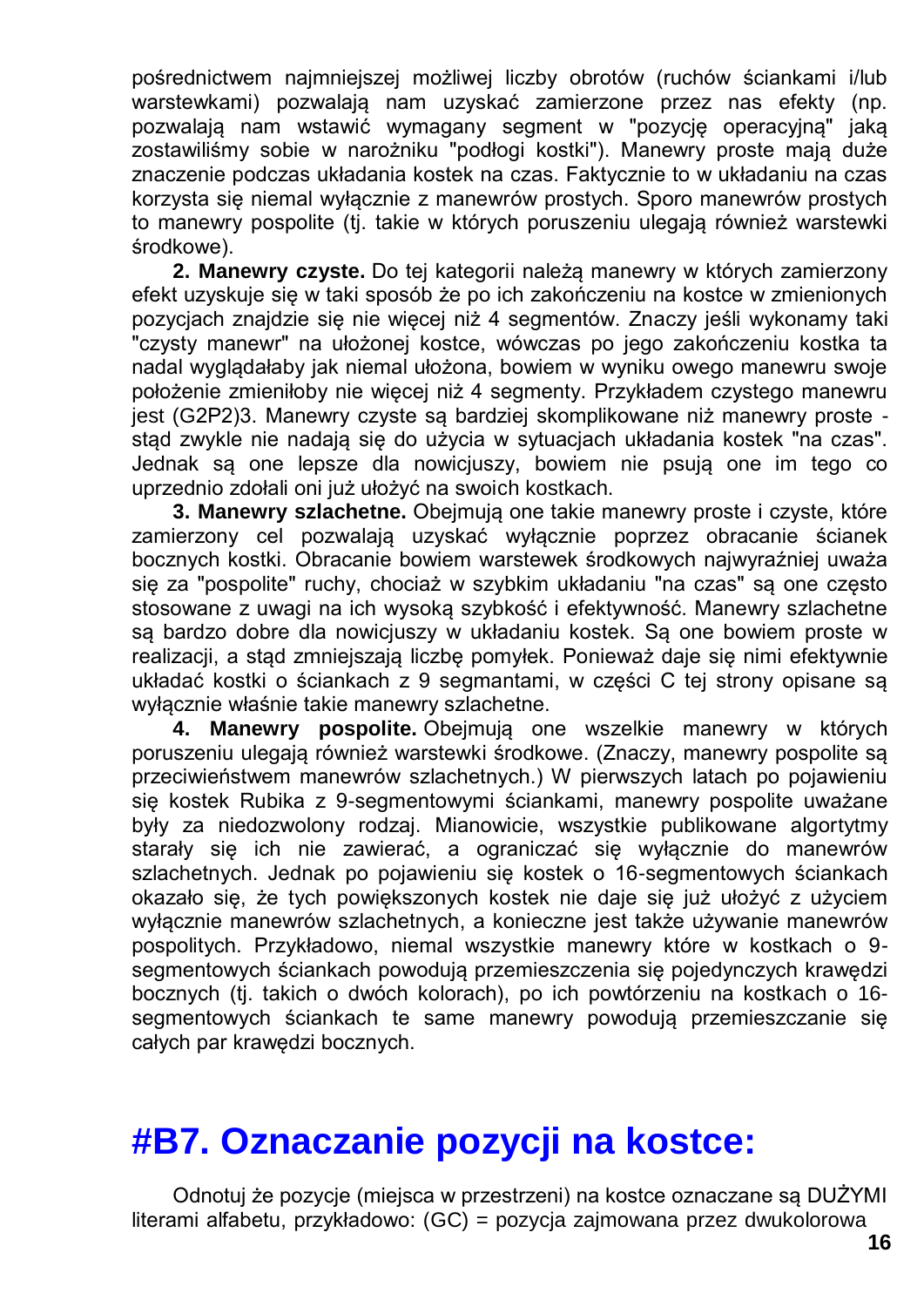krawędź "górna/przednia", a leżąca w środku styku ścianek G i C. (CGP) = pozycja zajmowana przez trzykolorowy narożnik "góra/przód/prawa", a leżąca w narożniku kostki na zbiegu ścianek C, G, P.

## **#B8. Oznaczanie segmentów kostki: segmentów centralnych, kwawężników, oraz narożników:**

Kostki Rubika składają się z trzech rodzajów segmentów. Omówmy tutaj dokładniej każdy z nich.

**1.Segmenty centralne.** Pierwszy rodzaj segmentów to włąśnie jednokolorowe "segmenty centralne". Ich cechą jest że każdy z tych segmentów posiada tylko jedną powierzchnię zewnętrzną, a więc także tylko jeden kolor, np. "c". W kostkach o 9-segmentowych ściankach istnieje tylko 6 owych segmentów centralnych. Owe segmenty centralne nie dadzą się też w nich przemieścić na inne ścianki. Dlatego nie wymagają one odrębnego układania. Jednak w kostkach o większej liczbie segmentów, owych segmentów centralnych jest więcej. Przykładowo, kostki o 16-segmentowych ściankach mają już 24 segmenty centralne. Ponadto każdy segment centralny daje się w nich już oddzielić od innych i przemieścić na odmienne ścianki. To zaś dodaje sporo uciechy nie tylko do układania owych kostek, ale także do notacji ich jednoznacznego opisu. Przykładowo, podczas gdy w kostce o 9-segmentowych ściankach aby jednoznacznie opisać segment centralny ze ścianki czołowej "C", wystarczy podać jeden symbol "c". Jednak już w kostce o 16-segmentowych ściankach aby jednoznacznie opisać jeden z segmentów centralnych na ściance czołowej "C", konieczne jest podanie aż trzech symboli, np "c(sk)". (Owe symbole "c(sk)" trzeba interpretować, że wskazywany jest nimi ten segment centralny ze ścianki czołowej "C", jaki leży na przecięciu się warstewek S" oraz "K".)

**2. Krawężniki.** Drugi rodzaj segmentów kostek Rubika to właśnie "krawężniki". (Inaczej nazywane też "krawędziami", "segmentami krawędziowymi", itp.) Te zawsze mają po dwa kolory. Zawsze też zawarte są one na załamaniu się warstewki środkowej. Do ich jednoznacznego opisania w kostkach o 9-segmentowych ściankach wystarczy użyć nazwy dwóch kolorów jakie istnieją na ich powierzchniach, np. "cp". Natomiast w kostkach o 16 lub więcej segmentach na każdej ściance, jednoznaczne opisanie każdego krawężnika wymaga podania aż trzyliterowego symbolu, np. "cp(s)" jaki wyraża zarówno kolory tego krawężnika (tj. "cp"), jak i warstewkę środkową na jakiej krawężnik ten oryginalnie leży (tj. "(s)").

Odnotuj, że owo nieco odmienne (poszerzone) oznaczanie segmentów centralnych i krawężników w kostkach o 16-segmentowych ściankach odnosi się tylko do części E tej strony. Dlatego w częściach B do D tej strony, jakie opisują wyłącznie układanie kostki o 9-segmentowych ściankach, owe poszerzone oznaczanie wcale nie będzie używane. Znaczy, dla kostek o 9-segmentowych ściankach część nawiasowa owych oznaczeń jest pomijana. Wszakże tylko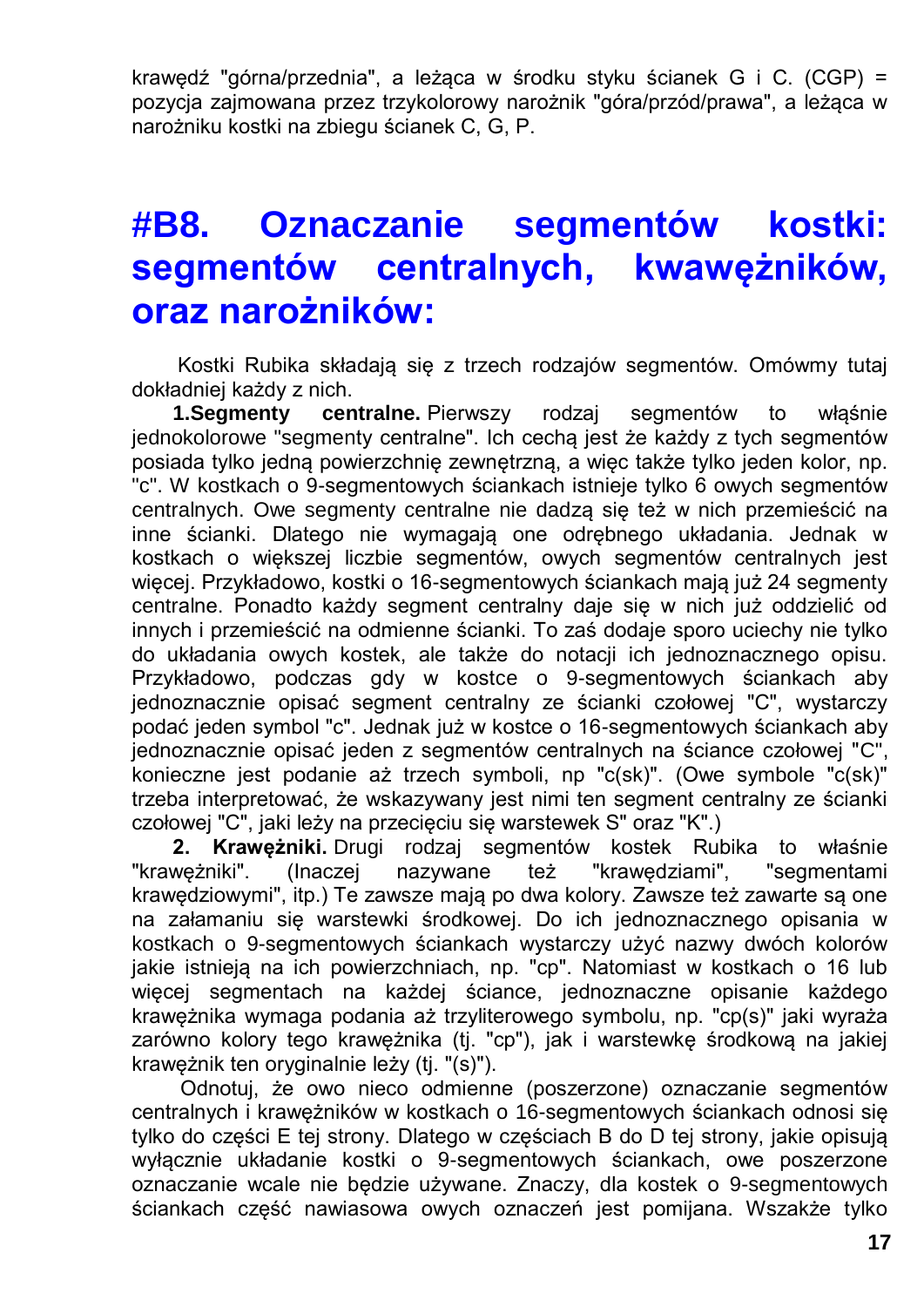niepotrzebnie by ona komplikowała wszelkie zapisy.

**3. Narożniki.** Trzeci rodzaj segmentów kostek Rubika to owe narożniki. Każdy narożnik zawsze charakteryzuje się aż trzema kolorami, np. "cpg". Dlatego jego oznaczenie wymaga podania tylko owych trzech kolorów, niezależnie od wielkości kostki na jakiej narożnik ten się opisuje. Narożników zawsze jest mniej niż krawężników. Przykładowo w kostce o 9-segmentowych ściankach jest tylko 8 narożników, ale aż 12 krawężników. Natomiast w kostce o 16-segmentowych ściankach ciągle jest tylko 8 narożników, ale aż 24 krawężniki.

Odnotuj że segmenty na kostce zawsze oznaczane są małymi literami alfabetu, przykładowo: (gc) = dwukolorowy krawężnik na styku ścianek "górna/przednia" (tj. na stuku ścianek G i C), zaś (gcp) = trzykolorowy narożnik "góra/przód/prawa (na zbiegu ścianek G, C, P). W ten sposób segmenty kostki Rubika odróżniane są od pozycji na owej kostce, które to pozycje na tej stronie oznaczane są zawsze dużymi literami.

### **#B9. Oznaczanie rotacji i przemieszczeń segmentów:**

Pamiętajmy że segmenty na kostce Rubika na tej stronie oznaczane są małymi literami alfabetu. Dowolne więc rotacje i przemieszczenia segmentów opisywane są na tej stronie przez przytoczenie położenia danego segmentu przed danym manewrem, potem zaś ponowne przytoczenie opisu tych samych kolorów owego segmentu w ich położeniu już po manewrze. Przykładowo zapis "(gcp) na (cpg)" należy interpretować następująco: narożnik "górny/czołowy/prawy" został tak zarotowany wokół swojej osi centralnej, że jego kolor "g" po manewrze znalazł się w pozycji "c", jego kolor "c" znalazł się w pozycji "p", zaś jego kolor "p" znalazł się w pozycji "g". Z kolei zapis "(cg) do (pt)" należy interpretować następująco: narożnik "czoło/góra" zotał tak przemieszczony, że po zakończeniu tego przemieszczenia jego kolor "c" znalazł się w pozycji "p", zaś jego kolor "g" znalazł się w pozycji "t".

# **Część C: Algorytm systematycznego ułożenia kostki Rubika z 16 segmentowymi ściankami:**

Przypomnijmy sobie z punktu #A2 tej strony, że kostkę Rubika zawsze układamy systematycznie, warstwę po warstwie, dokładnie tak samo jak buduje się "dom". Układanie zaczynamy od dolnej poziomej ścianki "D", tj. jakby zaczynamy od budowy "fundamentów" owego hipotetycznego "domu". Potem budujemy środkowe poziome warstwy "S" i "B", czyli jakby "ściany owego domu". W końcu budujemy górną ściankę "G", czyli jakby "dach domu". Manewry jakie są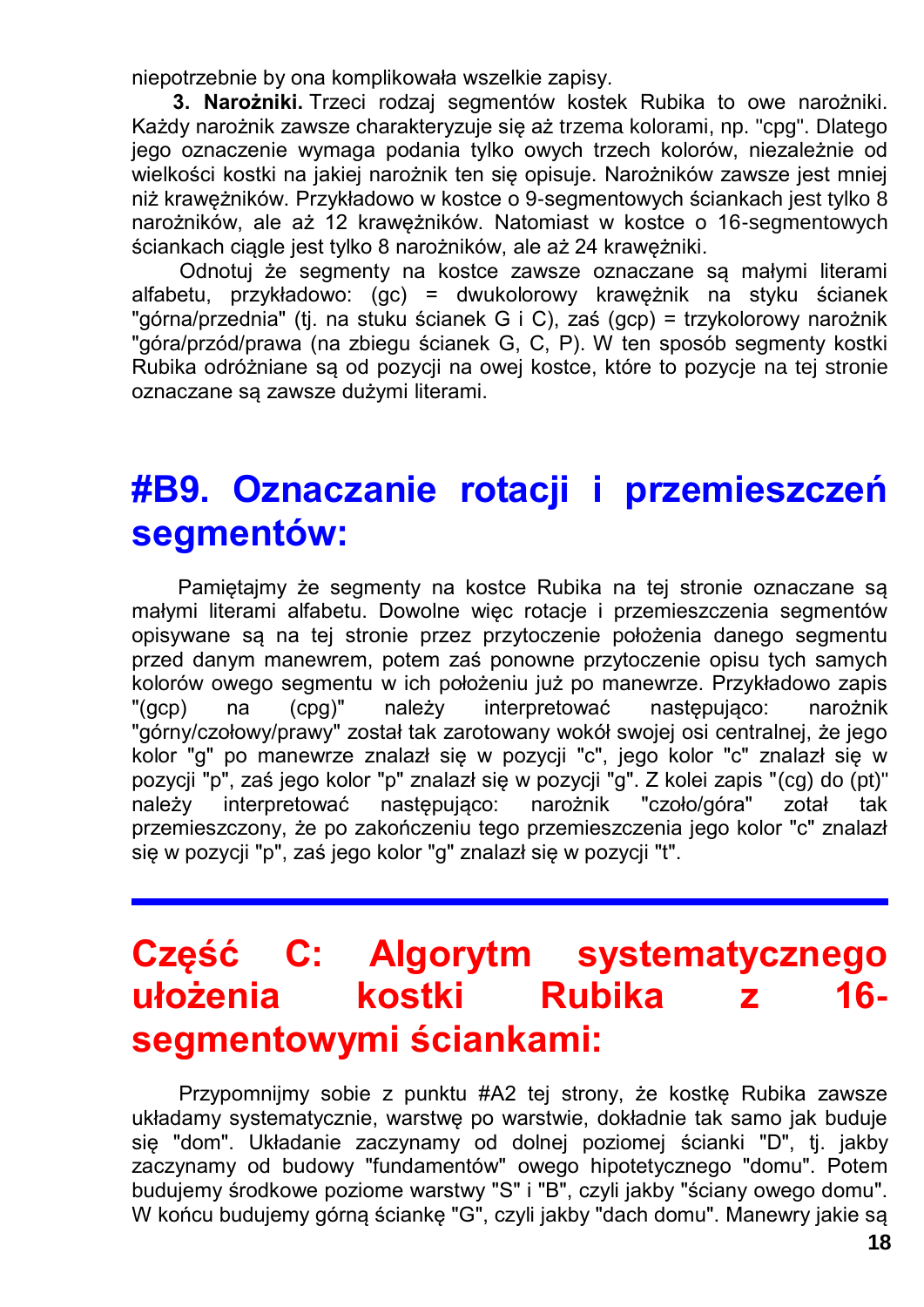niezbędne dla zrealizowania każdej z owych trzech podstawowych faz budowania naszej kostki, opisane zostały w trzech kolejnych punktach tej części strony, czyli w punktach odpowiednio #C1, #C2, oraz #C3. Powodzenia!

## **#C1. Budowanie dolnej ścianki "D" (czyli jakby "fundamentu" naszej kostki):**

W niniejszym, pierwszym stadium układania kostki o 16-segmentowych ściankach, układamy tylko niemal całą dolną ściankę "D" tej kostki. Tyle tylko, że nieułożonymi pozostawiamy sobie trzy przylegające do siebie segmenty, znaczy dwa tzw. "krawężniki operacyjne", oraz jeden przylegający do nich "narożnik operacyjny" ze ścianki "D". Krawężniki te i narożnik pozostawiamy jako przypadkowe (nieułożone) w celu ich późniejszego użycia do łatwiejszego operowania kostką podczas układania warstewek "S" i "B" naszej kostki - zgodnie z częścią niniejszego algorytmu opisaną w punkcie #C2 tej strony. Najkorzystniej przy tym będzie, jeśli wszystkie segmenty operacyjne zawierały w sobie oba tzw. "kolory kotwiczące" opisane w następnym punkcie #C1.1.

#### **#C1.1. Ustalenie dla siebie trwałego zorientowania kostki podczas jej układania:**

Jeśli na czas układania NIE ustalimy sobie dokładnie które kolory na kostce reprezentują dla nas ścianki "D" i "C", wówczas będziemy popełniali znacznie więcej pomyłek niż potrzeba. Wszakże nieustannie będziemy mylili ścianki i kolory. Dlatego nasze układanie powinniśmy zacząć od wybrania sobie albo jednego, albo też dwóch "kolorów kotwiczących". Pierwszym z nich będzie ten kolor z trzymanej przez nas kostki, jaki zawsze będziemy uważali za jej dolną ściankę "D". Kolor ten musimy wybrać już w niniejszej pierwszej fazie układania. Wszakże musimy wiedzieć jakiego koloru segmenty mamy układać w niniejszym punkcie #C1 na dolnej ściance "D". Natomiast nieco potem, jednak nie później niż w punkcie #C2.1, musimy także wybrać sobie jeszcze jeden kolor kotwiczący, jaki zawsze będziemy uważali za przednią ściankę "C" tej właśnie układanej kostki. Na dolną ściankę "D" proponuję wybrać jakiś ciemny kolor, jaki najbardziej kojarzy nam się z ziemią. Przykładowo, ja zwykle wybieram kolor żółty na ściankę "D". Kojarzy mi się on bowiem z piaskami Sahary. Z kolei na przednią ściankę "C" proponuję później wybrać jakiś żywy kolor jaki jest najprzyjemniejszy dla naszych oczu, jaki nastraja nas optymistycznie, oraz jaki łatwo rzuca się w oczy. Przykładowo, na ściankę "C" ja zwykle wybieram kolor biały.

Oczywiście, jeśli nasza kostka nie została wymieszana uprzednio aż zbyt mocno, na dolną ściankę "D" możemy też wybrać ten kolor, który ma już wszystkie cztery "segmenty centralne" ustawione w wymaganych pozycjach. W takim bowiem przypadku zaoszczędzimy sobie trochę czasu. Wszakże nie będziemy musieli już realizować działań opisanych w punkcie #C1.2 poniżej.

Po wybraniu przynajmniej pierwszego z owych dwóch "kolorów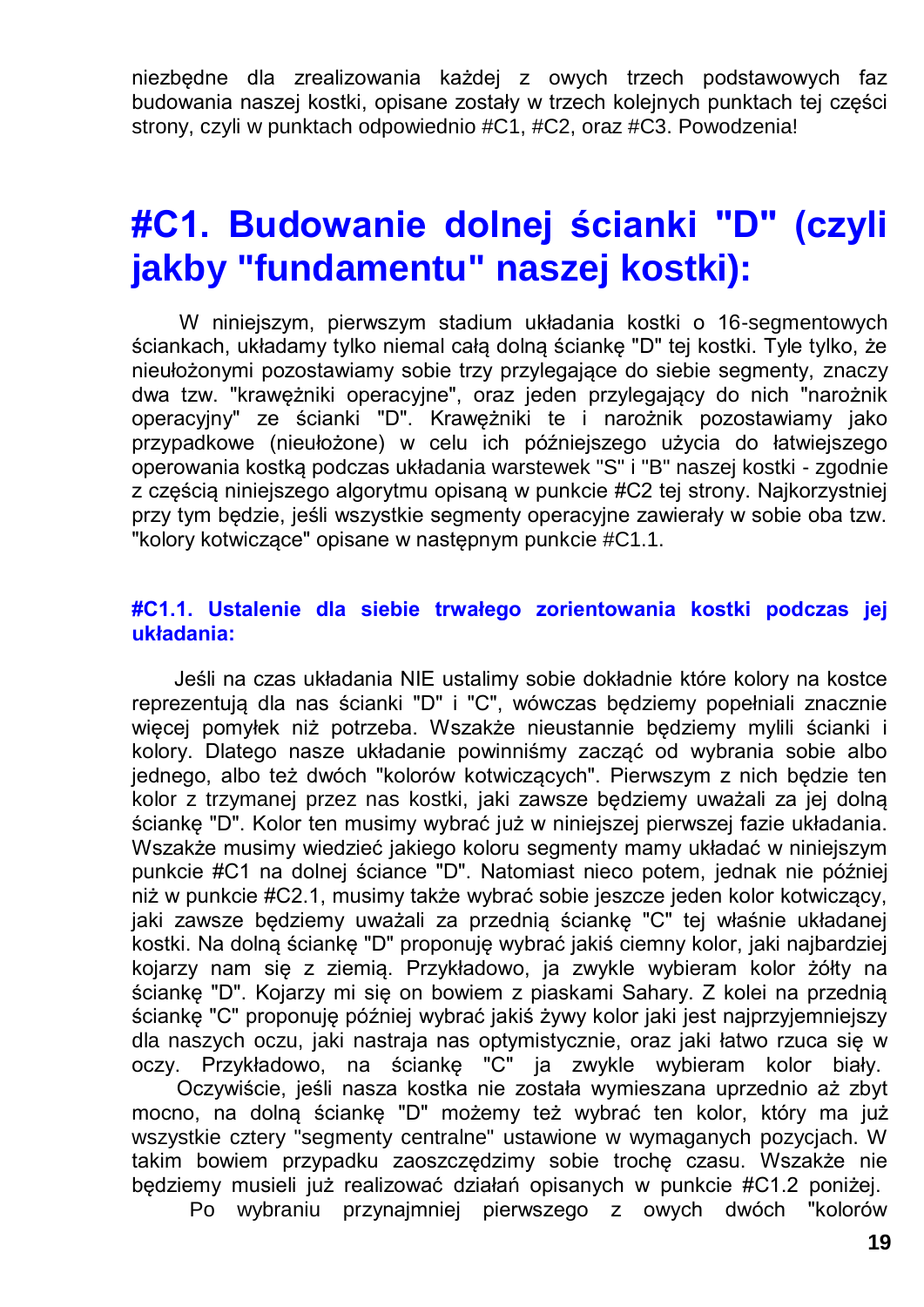kotwiczących", tj. koloru jej podstawy "D", ustawiamy swoją kostkę którą trzymamy w ręku w taki sposób, aby w dół skierować centralny segment jakiejś ścianki, mający kolor który wybraliśmy aby reprezentował "D". Cokolwiek będziemy dalej czynili z naszą kostką, jeśli sytuacja albo właśnie dokonywane analizy nie będą wymagały tego inaczej, wówczas zawsze powinniśmy starać się utrzymywać takie właśnie stałe zorientowanie trzymanej przez siebie kostki tym kolorem w dół.

#### **#C1.2. Powstawianie w wymagane miejsca czterech segmentów centralnych na dolnej ściance "D":**

Pierwszym działaniem jakie musimy dokonać na kostce o 16-segmentowych ściankach którą zaczęliśmy właśnie układać, to ustawić w wymaganych pozycjach wszystkie 4 "segmenty centralne" o kolorze dolnej ścianki "D". Przykładowo, jeśli ktoś tak jak ja wybrał sobie kolor żółty na kolor ścianki "D", wówczas pierwszym jego działaniem powinno być spowodowanie, aby wszystkie cztery "segmenty centralne" o kolorze żółtym znajdowały się na owej ściance "D" jaką typowo będziemy zawsze trzymali skierowaną w dół. Przypomnę tutaj z punktu #B8 tej strony, że segmenty centralne kostki o ściankach 16 segmentowych, to te cztery segmenty położone w środku każdej ścianki, w których ku zewnątrz skierowana jest tylko jedna powierzchnia pomalowana kolorem danej ścianki. Podczas wstawiania owych segemntów centralnych do dolnej ścianki "D" nie martwi nas co się dzieje z całą reszta kostki. Znaczy, kiedy je wstawiamy, cała reszta kostki może mieszać się w dowolny sposób i nie powinno nas to przejmować.

Najłatwiej wstawić nowy segment do dolnej ścianki "D" jeśli w jakiejś warstwie ścianka ta jeszcze nie ma żadnego segmentu o wymaganym kolorze. W takim bowiem przypadku wystarczy aby tak zamanewrować ścianką lub warstwą w jakiej wstawiany segment się znajduje, aby segment ten znalazł się w warstewce która na dolnej ściance "D" ciągle nie ma jeszcze żadnego segmentu o wymaganym kolorze. Potem zaś obracamy ową warstewkę, aż wymagany segent znajdzie się na swoim miejscu ze ścianki "D".

Użyjmy tutaj konkretnego przykładu. Załóżmy, że w warstewce "J" na ściance "D" nie mamy jeszcze wstawionego żadnego segmentu o kolorze żółtym. Chcemy więc wstawić segment o kolorze żółtym d(jn), który właśnie znajduje się w pozycji P(OS), w przynależne mu miejsce D(JN). W tym celu najpierw dokonujemy manewru [1#C1.2]:

S

jaki przemieści segment d(jn) z pozycji P(OS) w pozycję C(JS). Następnie dokonujemy manewru [2#C1.2]:

J

który przemieści ten sam segment d(jn) z pozycji C(JS) w przynależną mu pozycję D(JN). Oczywiście, podobną zasadę użyjemy do wstawienia wymaganego segmentu centralnego w dowolną pozycję warstewki która nie zawiera jeszcze ani jednego takiego segmentu.

Sprawa zaczyna być nieco bardziej skomplikowana kiedy chcemy dostawić drugi segment centralny do warstewki która zawiera już jeden segment centralny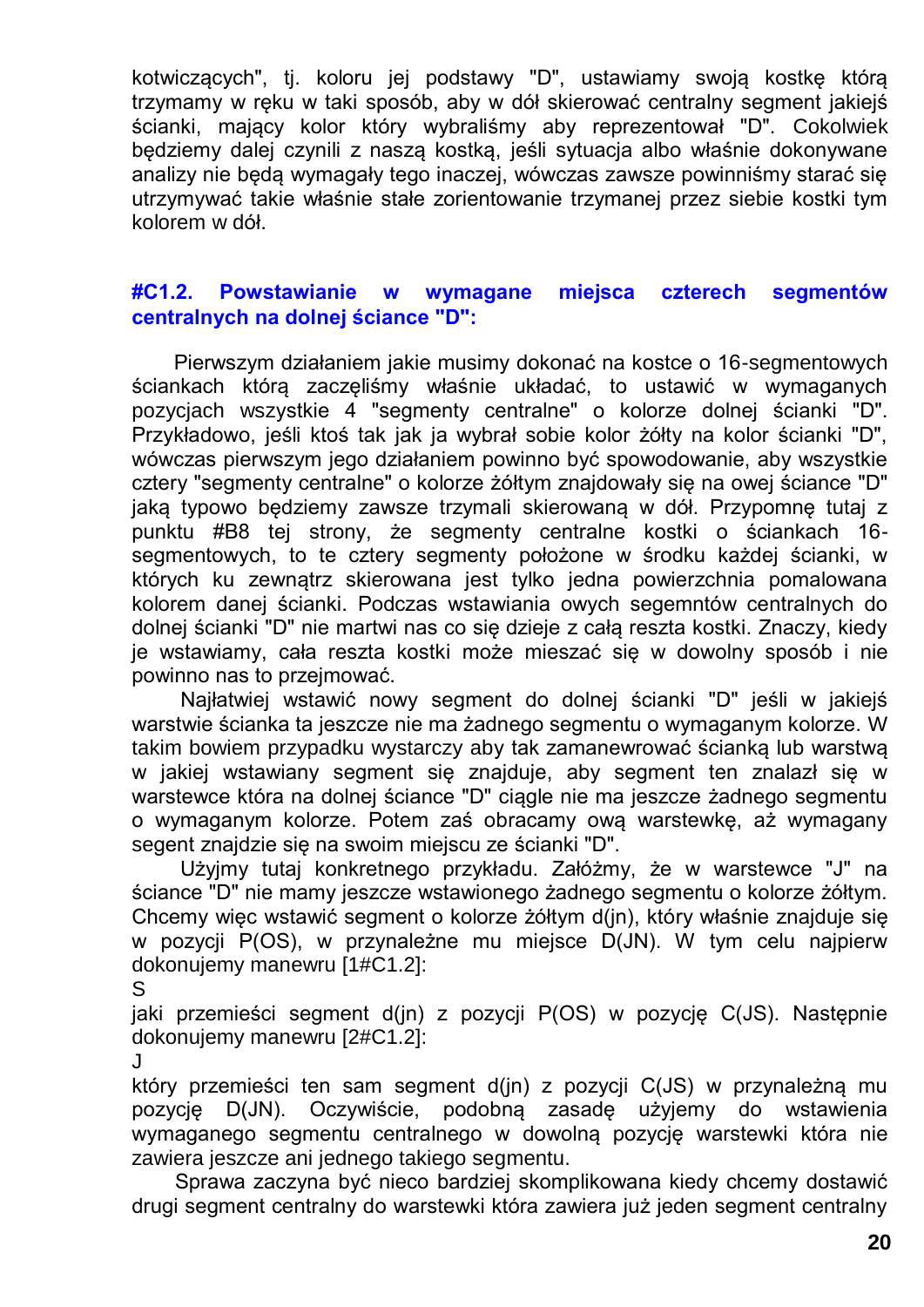wstawiony tam w poprawne miejsce. W takim bowiem przypadki najpierw musimy na jakiejś ściance ustawić obok siebie ów segment już wstawiony obok następnego segmentu do wstawienia. Potem musimy tak obrócić ową ściankę aby oba te ustawione obok siebie segmenty znalazły się w tej samej warstewce. W końcu tak obracamy ową warstewką z tymi segmentami, aby oba segmenty znalazły się w przynależnych im pozycjach na dolnej ściance "D".

Zademonstrujmy na przykładzie takie dostawianie drugiego segmentu do segmentu już wstawionego. Załóżmy że do segmentu d(jn) z warstewki "J" chcemy dostawić jeszcze jeden segment centralny d(jo). Załóżmy przy tym, że ów segment d(jo) znajduje się właśnie w pozycji L(SN). W celu jego wstawienia w wymagane miejsce najpierw ów segment d(jo) przemieszczamy manewrem [3#C1.2]:

S@

z pozycji L(SN) w pozycję C(SK). Potem manewrem [4#C1.2]:

J@

przemieszczamy już wstawiony segment d(jn) tak aby znalazł się on w pozycji C(SJ) tuż obok segmentu d(jo). Teraz dokonujemy manewru [5#C1.2]:  $C@$ 

który spowoduje że oba ustawione obok siebie segmenty d(jo) oraz d(jn), jakie uprzednio znajdowały się w pozycjach odpowiednio C(SK) oraz C(SJ), teraz znalazły się w warstewce "S", czyli odpowiednio w pozycjach C(SJ) oraz C(BJ). W końcu dokonujemy manewru [6#C1.2]:

J

który oba te segmenty przemieści w przynależne im pozycje na ściance "D". W podobny (symetryczny) sposób dostawiamy też drugi segment do segmenu istniejącego w warstewce "K". Zupełnie przy tym nie zważamy na to co się będzie działo z resztą naszej kostki.

Kiedy wszystkie cztery segmenty centralne dolnej ścianki "D" są już na swoich miejscach, przystąpić możemy do wstawiania na swoje miejsca trzech narożników owej ścianki, tak jak opisuje to następny punkt #C1.3.

#### **#C1.3. Powstawianie poprawnych segmentów w trzy narożniki dolnej ścianki "D":**

Mając "segmenty centralne" dolnej ścianki "D" na swoich miejscach przystępujemy do powstawiania 3 narożników tej samej dolnej ścianki "D". Przypomnę tutaj z punktu #B8, że "narożniki" to te segmenty kostki które mają aż po trzy kolory. Segmentów tych jest w kostce najmniej, bo jedynie 8. Przypominę też tutaj, że zgodnie ze wstępem do punktu #C1 tej strony, jeden narożnik zostawiamy niezabudowany w ściance "D" - tak aby służył nam potem jako tzw. "narożnik operacyjny" do zbudowania warstw "S" i "B" naszej kostki. Jest wysoce wskazane, aby ów narożnik operacyjny zawierał będzie oba tzw. "kolory kotwiczące" opisane w punkcie #C1.1 (np. w przykładzie opisywanym na tej stronie, z jego trzech kolorów jeden kolor będzie żółty, drugi zaś biały).

Istotne podczas wstawiania narożników do ścianki "D" naszej kostki jest, że każdy narożnik jaki w nią wstawimy musi wypełniać dwa warunki, mianowicie: (1) narożnik ten musi zawierać kolor dolnej ścianki "D" (tj. w przykładzie używanym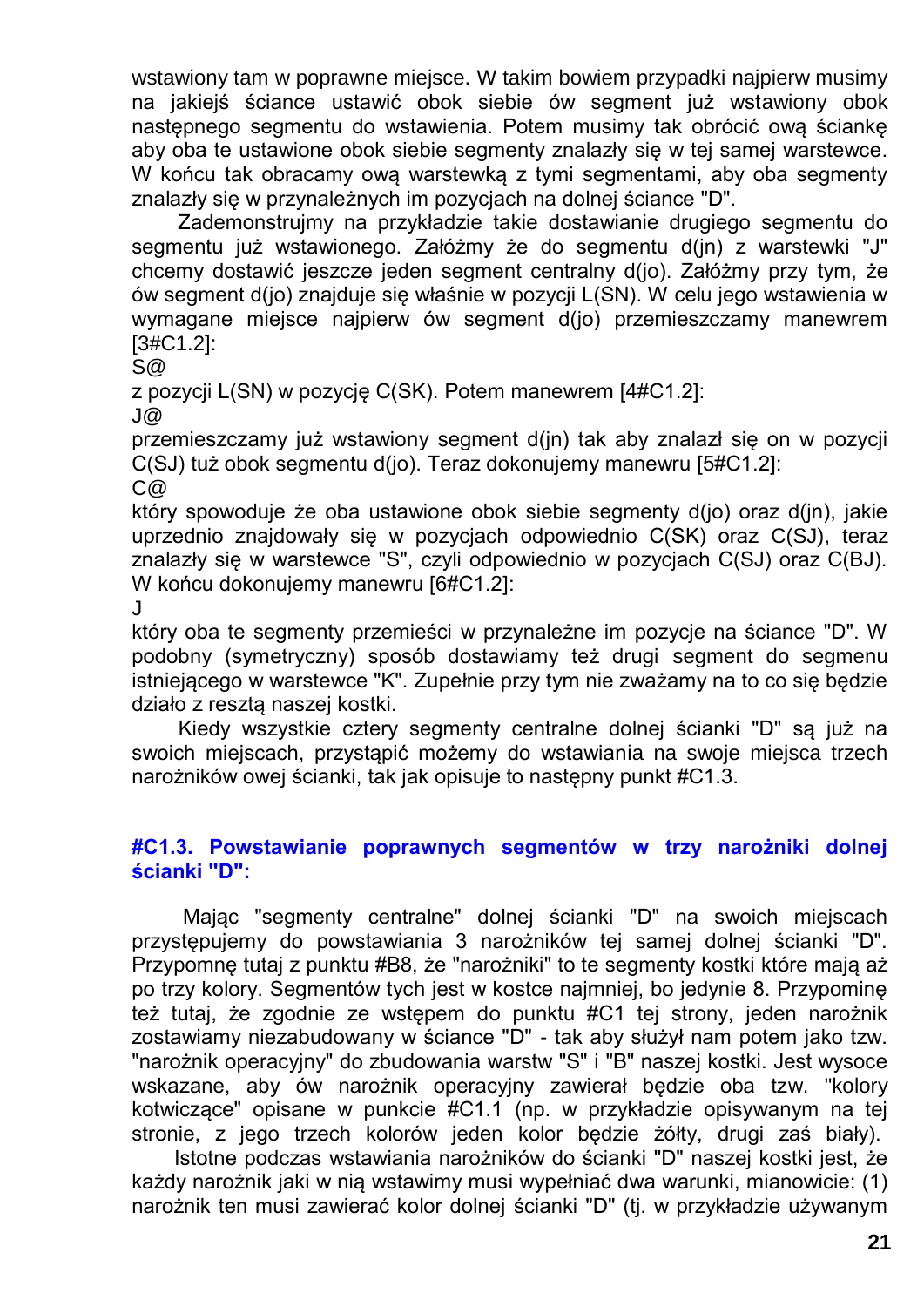na tej stronie - kolor żółty) zaś po wstawieniu danego narożnika na przynależne mu miejsce ów kolor dolnej ścianki musi być skierowany tam gdzie owa ścianka, tj. w naszym przykładzie w dół; oraz (2) dwa narożniki powstawiane na przecięciu się ścianki "D" z jakąś inną ścianką boczną (np. ze ścianką "C", "T", "L", lub "P") muszą oba kierować na daną ściankę taki sam kolor jaki będzie potem miała owa ścianka. Jeśli któryś z tych dwóch warunków nie zostanie spełniony, wówczas wstawianie danego narożnika należy powtarzać aż oba powyższe warunki (1) i (2) zostaną spełnione.

Użyjmy tu przykładu. Załóżmy, że mamy zamiar wstawić jakiś narożnik, znajdujący sie właśnie w pozycji (LGT) w przynależne mu miejsce jakie położone jest w pozycji (CDL) w trzymanej przez siebie kostce. W tym przypadku wykonujemy następujący manewr [1#C1.3]: CG@C@

Manewr ten wstawia narożnik (lgt) w pozycję (cdl). Odnotuj, że ten sam narożnik możemy też wstawić w to samo położenie (CDL) z innym zorientowaniem jego kolorów, poprzez najpierw ustawienie go w pozycji (CGP), poprzez obracanie górnej ścianki G, zaś potem wykonanie manewru [2#C1.3]: L@GL

#### **#C1.4. Powstawianie krawężników w wymagane miejsca dolnej ścianki "D":**

Kiedy mamy już powstawiane w wymagane pozycje wszystkie trzy narożniki z dolnej ścianki "D", a także jeszcze wcześniej wstawiliśmy już wszystkie cztery segmenty centralne z owej ścianki dolnej, możemy teraz przystąpić do powstawiania w wymagane miejsca krawężniki dolnej ścianki "D". Przypomnę tutaj z punktu #B8, że "krawężniki" to te segmenty kostki które mają po dwa kolory.

Aby powstawiać owe krawężniki, jeden po drugim najpierw znajdujemy położenie na kostce jakiegoś "krawężnika", którego dwa kolory dopasowane są (a) do koloru centrum ścianki D naszej kostki, oraz (b) do kolorów bocznych obu naróżników z tej samej ścianki "D" pomiędzy które to narożniki dany krawężnik ma być wstawiony. Jeśli krawężnik ten znajduje się na ściance górnej, wówczas najpierw go ustawiamy w miejsce dogone do wstawienia poprzez obrót owej ścianki górnej. Potem zaś ten krawężnik wstawiamy na przynależne mu miejsce na dolnej ściance.

Ponownie posłużmy się tutaj przykładem. Załóżmy że wymagany do wstawienia krawężnik dc(j) znajduje się w pozycji CG(J), zaś chcemy go wstawić w pozycję CD(J). W tym celu najpierw przemieszczamy go w pozycję dogodną do wstawienia poprzez następujący manerw [1#C1.4]:

G@

który przemieści ten krawężnik z pozycji CG(J) w pozycję CG(N). Nasępnie manewrem [2#C1.4]:

J@

podstawiamy w pozycję CG(J) to miejsce CD(J) w jakie chcemy aby krawężnik ów był wstawiony. Następnie ponownie obracamy górną ściankę "G" manewrem [3#C1.4]:

G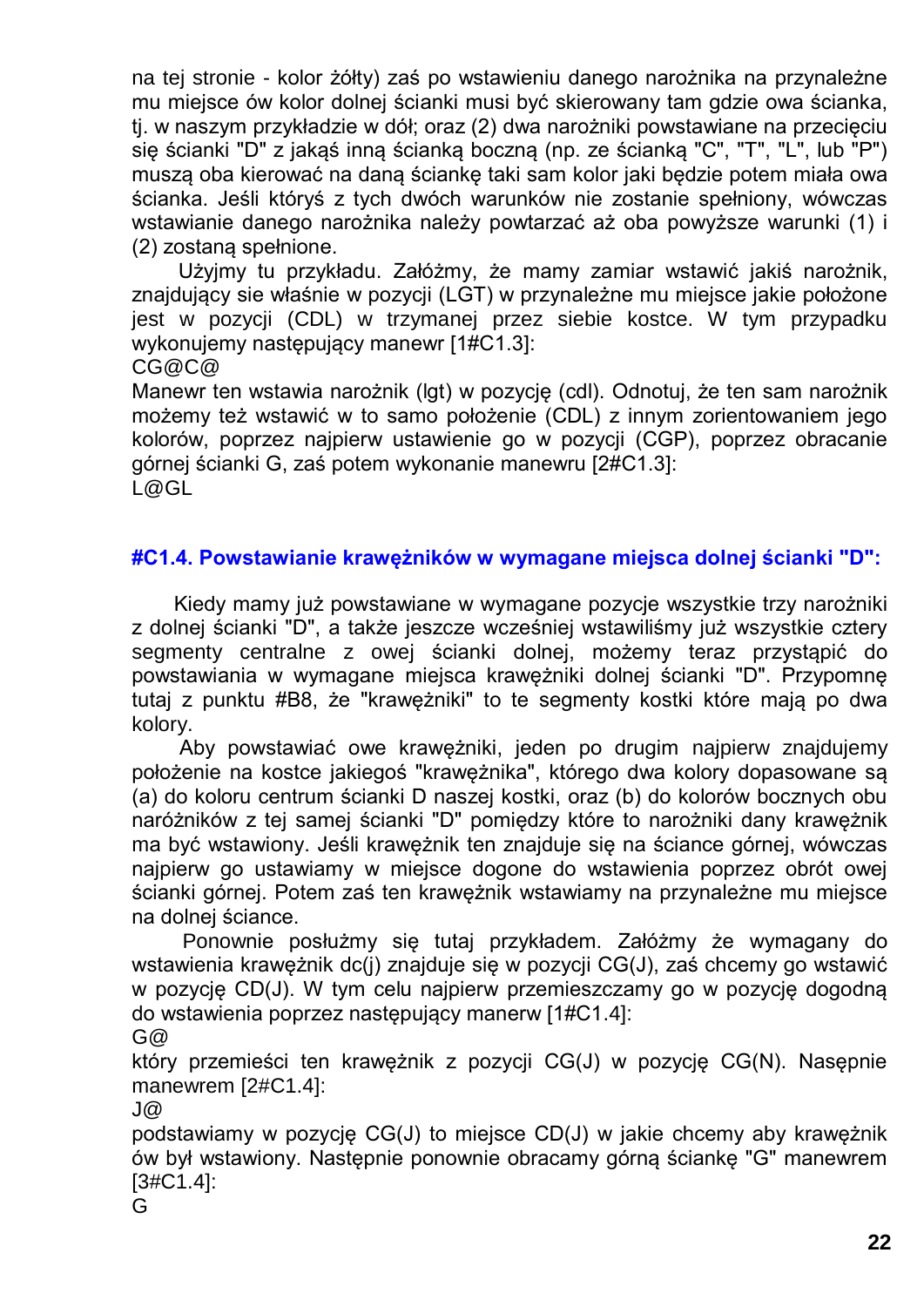aby wstawić ów krawężnik w warstewkę "J". W końcu manewrem [4#C1.4]: J

przemieszczamy warstewkę "J" z krawężnikiem dc(j) w przynależne im miejsce DC(J). W opisany tu sposób wstawiamy w przynależne im miejsca aż 6 krawężników dolnej ścianki "D" (dwa krawężniki, najlepiej te przy czołowej ściance "C", narazie pozostawiamy niewstawione jako "krawężniki operacyjne"). Pamiętamy przy tym, że narazie NIE jest ważne co dzieje się z całą resztą kostki, poza jej ścianką dolną "D". Tylko bowiem na ową ściankę "D" musimy zważać podczas naszych działań aby nie popsuć na niej tego co już ustawiliśmy.

Podczas wstawiania krawężników mogą wystąpić dwie komplikacje. Pierwsza komplikacja polega na tym że krawężnik ten może początkowo znajdować się na którejś ze ścianek bocznych, zamiast na ściance górnej "G". W takim przypadku, zanim możemy go wstawić do ścianki dolnej "D", najpierw krawężnik ten musimy przerzucić ze ścianki bocznej na ściankę górną "G". W celu owego przerzucenia wykonujemy następujące działania jakie ponownie omówię na przykładzie. Najpierw sprawdzamy gdzie jest położony dany krawężnik. Załóżmy że w naszym przypadku znajduje się on w pozycji CL(S). Nastepnie sprawdzamy przez obrót której z obu ścianek na przecięciu jakich się on znajduje należy go wynieść do ścianki gónej "G" tak aby jego kolor dolnej ścianki "D" znalazł się w zorientowaniu dogodnym do wstawienia do dolnej ścianki (tj. w zorientowaniu "na bok", a nie przypadkiem "ku górze"). Załóżmy że w naszym przypadku w tym celu musimy obrócić ścianką "L". Samego wyniesienia tego segmentu na ściankę górną dokonujemy więc w kilku krokach. Mianowicie najpierw obracamy ściankę dolną "D" odpowiednim manewrem [5#C1.4] (który będzie się różnił zależnie od sytuacji na kostce) tak aby "narożnik operacyjny" znalazł się dokładnie pod segmentem jakie chcemy wynieść na górną ściankę, tj. aby znalazł się w pozycji CLD. (Chodzi bowiem o to że manewr wynoszenie owego segmentu zrujnuje ułożenie tego narożnika.) Potem wykonujemy manewru wynoszącego nasz krawężnik na góną ściankę, czyli manewru [6#C1.4]

L@

Następnie obracamy góną ściankę "G" manewrem [7#C1.4]  $G@$ 

aby przemieścić nasz segment w pozycję CG(J) dla której już w poprzednim przykładzie z tego punktu nauczyliśmy się jak wstawiać ten segment do dolnej ścianki "D". W końcu manewrem [8#C1.4]

L

przywracamy oryginalne położenie lewej ścianki "L" tak aby wszystkie poprzednio ustawione przez nas segmenty ze ścianki "D" znalazły się w przynależnych im pozycjach.

Druga komplikacja jaka może wystąpić podczas wstawiania krawężników polega na tym że krawężnik ten początkowo znajduje się na górnej ściance "G", jednak jest on zorientowany w niewłaściwy sposób. Stąd nie daje się on wstawić do dolnej ścianki "D" tak aby właściwy kolor (w naszym przykładzie - żółty) skierowany byl w dół. Dlatego przed wstawieniem kraężnik ten należy przeorientować. W celu owego **przeorientowania wybranego segmentu** najpierw go przerzucamy na boczną ściankę, potem zaś go ponownie wynosimy z bocznej ścianki na górną. Uzyjmy przykładu. Załóżmy że nasz krawężnik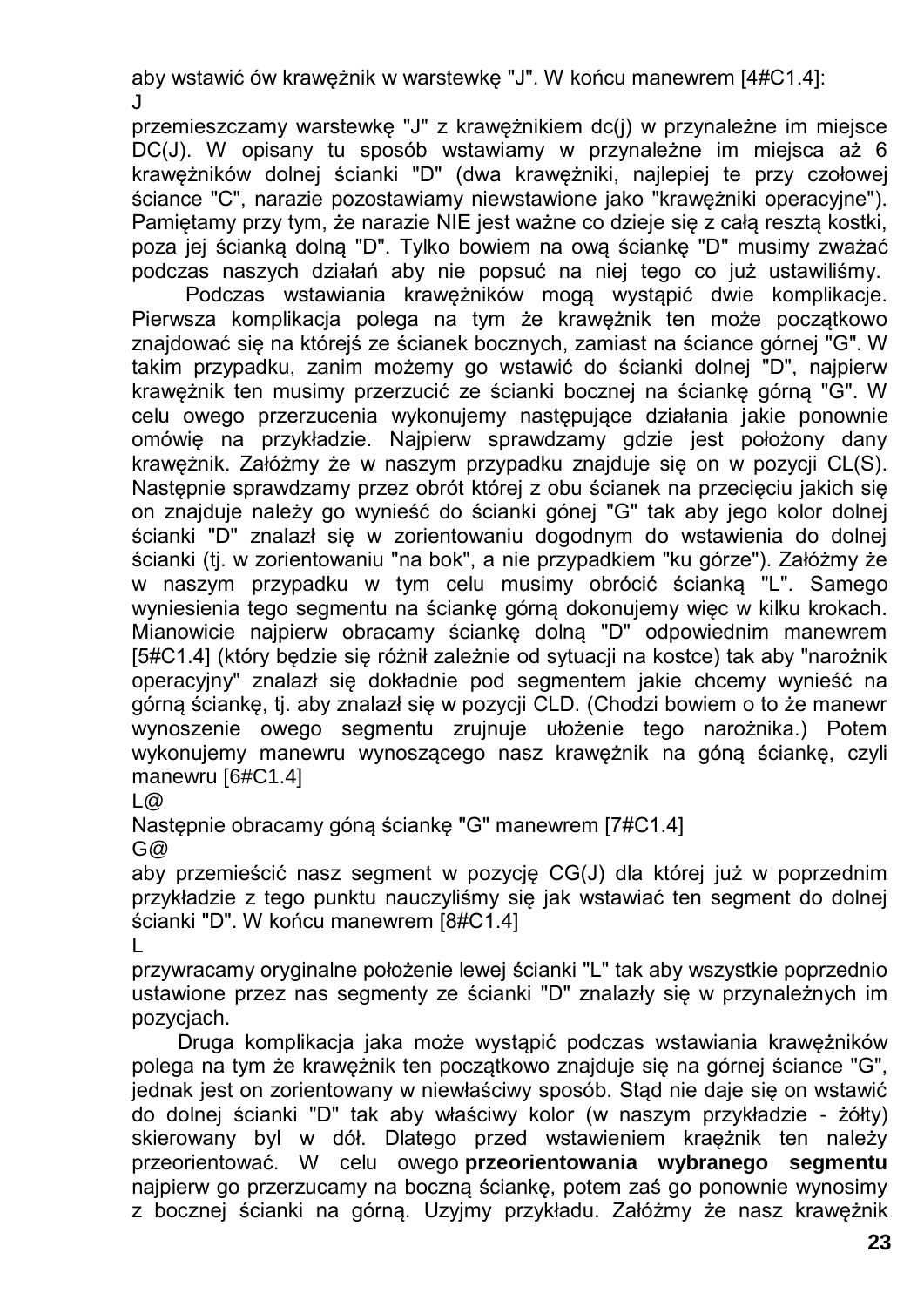wymagający przeorientowania leży w pozycji CG(J). Najpierw więc pomownie ustawiamy "narożnik operacyjny" w pozycję CLD manewrem [5#C1.4]. Potem manewrem [9#C1.4]:

C@

przestawiamy obracany segment z pozycji CG(J) w pozycję CL(B). Potem wynosimy go ponownie na górną ściankę w już innym zorientowaniu manewrem [10#C1.4]:

L@

Następnie przywracamy wymagane położenie ściance "C" manewrem odwracającym [11#C1.4]:

 $\mathcal{C}$ 

Dalej usuwamy ten segment ze ścianki "L" manewrem [12#C1.4]:

G

Potem przywracamy poprzednie położenie ściance "L" manewrem [13#C1.4]: L

W końcu wstawiamy ten segment w jego oryginalne położenie CG(J) manewrem [14#C1.4]:

 $G<sub>2</sub>$ 

Warto w tym miejscu odnotować, że opisana w tym paragrafie sekwencja manewrów pozwala nie tylko przeorientować dany segment, ale również ustawić go w pozycji dogodnej do wstawienia w odmiennej warstwie "K" (zamiast warstwy "J"). Aby bowiem zmienić warstwę jego wstawienia, wystaarczy zamiast manewru [12#C1.4], wykonujemy następujący manewr [15#C1.4]:

 $G@$ 

(reszta manewrów pozostanie wtedy bez zmiany). Drugi fakt jaki też warto tutaj odnotować, to że w opisany tutaj sposób przeorientowywania oraz przerzucania możemy dokonywać nie tylko na kraężnikach, ale również na narożnikach.

Po zrealizowaniu tego etapu budowy, nasza kostka powinna posiadać ułożoną niemal całą dolną ściankę "D", z małym wyjątkim trzech przylegających do siebie tzw. "segmentów operacyjnych". Jest przy tym wysoce wskazane, aby owe "segmenty operacyjne" zawierały oba tzw. "kolory kotwiczące" opisane w punkcie #C1.1 (np. w przykładzie opisywanym na tej stronie, jeden z tych kolorów będzie żółty, drugi zaś biały).

# **#C2. Budowanie środkowych warstewek**  "S" (czyli jakby "ścianek" naszej **kostki):**

Środkowe warstewki "S" i "B" budujemy wykorzystując owe ciągle pozostawione nieułożonymi trzy segmenty operacyjne z dolnej ścianki "D", czyli jeden wolny "narożnik operacyjny" oraz dwa "krawężniki operacyjne". Segmenty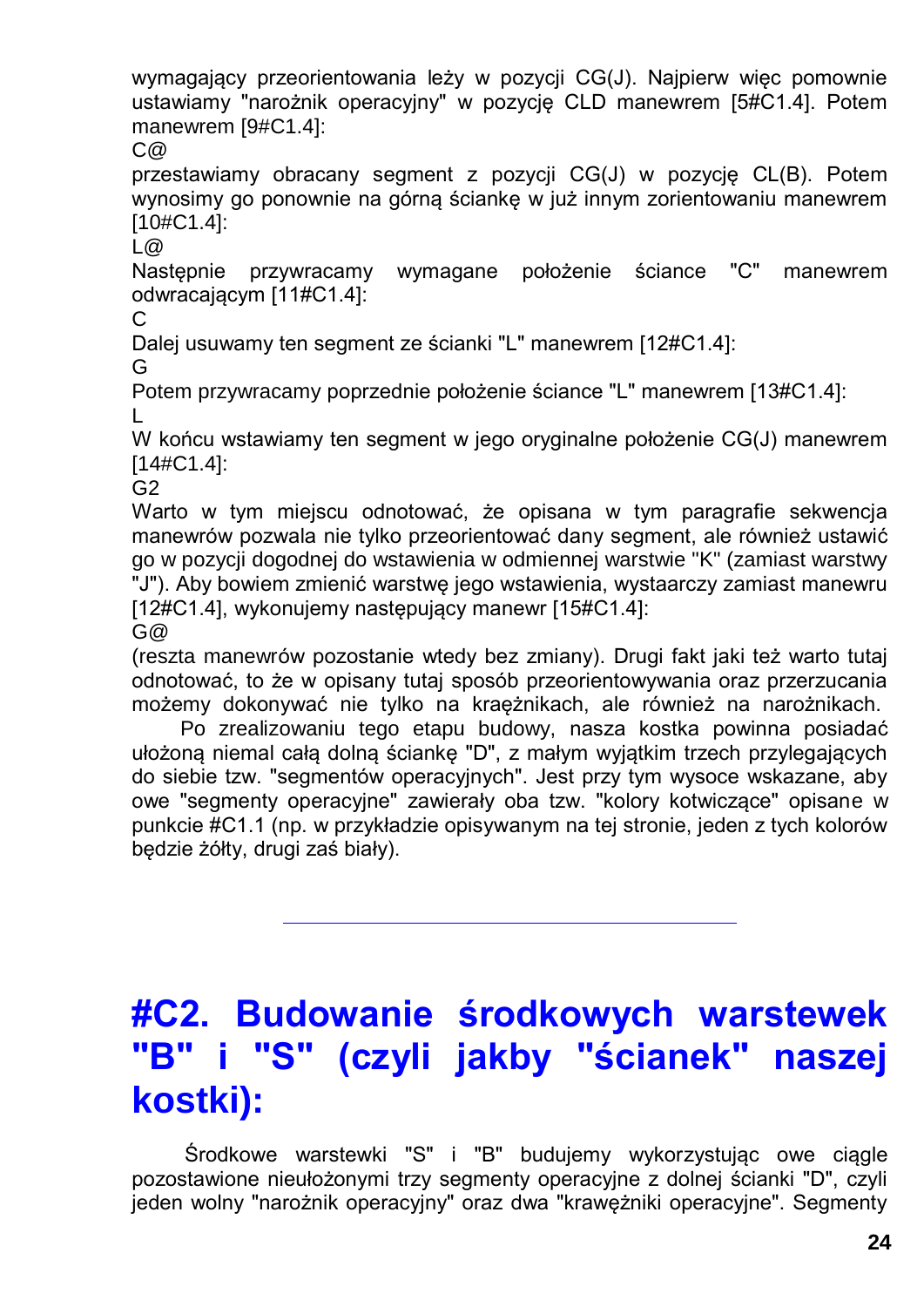te potrzebujemy dla naszej przestrzeni manewrowej w dalszym układnaiu kostki. Powinienem tutaj także wyjaśnić, że w swoim pierwszym algorytmie układania kostki o 16-segmentowych ściankach, który opracowałem w latach 1990 do 1992 - jak to dokładniej wyjaśniłem w jego historii opisanej w punkcie #A1 tej strony, obie warstweki "B" i "S" układane były oddzielnie. Miałem wówczas bowiem wypracowane doskonałe manewry "czyste" jakie pozwalały łatwo tego dokonywać. Jednak tamte manewry mi zaginęły, zaś obecnie chcę opublikować niniejszą metodę układania kostki tak szybko jak to tylko możliwe, znaczy bez odczekiwania aż dokonam długotrwałych i pracochłonnych poszukiwan i testów wymaganych do ponownego wypracowania tamtych manewrów. Dlatego w obecnie publikowanym algorytmie układania tej kostki wyjaśniam jak układać obie warstwy "B" i "S" równocześnie. Ich równoczesne układanie nie wymaga bowiem manewrów aż tak trudnych do wypracowania. Kiedy zaś (oraz jeśli) z biegiem czasu zdołam wypracować ponownie owe wymagane manewry, wówczas jako dodatkową opcję dodam je do niniejszych opisów. Proszę jednak odnotować, że równoczesne układania obu warstewek "B" i "S" jest tak samo efektywne, jak układanie ich jedna po drugiej. Tyle że manewry wymagane do równoczesnego układania obu tych warstwek są znacznie prostsze niż te wymagane do ich układania jedna po drugiej.

#### **#C2.1. Wybranie koloru "scianki kotwiczącej" - czyli koloru ścianki "C":**

Pierwszą decyzją jaką musimy podjąć najpóźniej teraz - czyli jeszcze przed rozpoczęciem układania warstwek "B" i "S", jest zdecydowania który kolor będzie naszym "kolorem kotwiczącym" dla przedniej ścianki "C". (Oczywiście, tylko jeśli decyzji tej nie podjęliśmy już wcześniej.) Aby dać tu jakiś przykład, to na niniejszej stronie założę że kolorem kotwiczącym przyjętym dla przedniej ścianki "C" będzie kolor "biały". Razem więc z kolorem "żółtym" przyjętym w punkcie #C1.1 tej strony jako kolor kotwiczący dla ścianki dolnej "D", oba te kolory pozwolą nam na trzymanie kostki podczas układania niemal zawsze w takim samym zorientowaniu. Z kolei owo trzymanie jej zawsze w niemal takim samym zorientowaniu zaoszczędzi nam wielu pomyłek. Po przyjęciu tych kolorów, tak obracamy naszą kostkę, aby do nas zwrócona była ta strona ze ścianki dolnej "D" w ktorej na bok skierowany jest właśnie kolor ścianki "C" (np. kolor biały).

#### **#C2.2. Wstawienie obu narożników pomiędzy każdą z par ścianek bocznych:**

Kiedy zakończymy ustawianie na przynależne im miejsca sementów dolnej ścianki "D" kostki, wówczas możemy powstawiać narożniki pomiędzy każdą ze ścian bocznych. Wstawiania owego dokonujemy w dwóch fazach. W fazie pierwszej musimy ustawić na górnej ściance oba sąsiadujące ze sobą krawężniki jeden obok drugiego w zorientowaniu wymaganym dla ich wstawienia. W celu owego ustawienia, wykorzystujemy fakt że ciągle niezabudowane mamy całą ściankę góną "G" oraz owe "operacyjne krawężniki" ze ścianki dolnej. Wolno więc nam je bez przeszkód mieszać. Jeśli więc przykładowo jeden z owych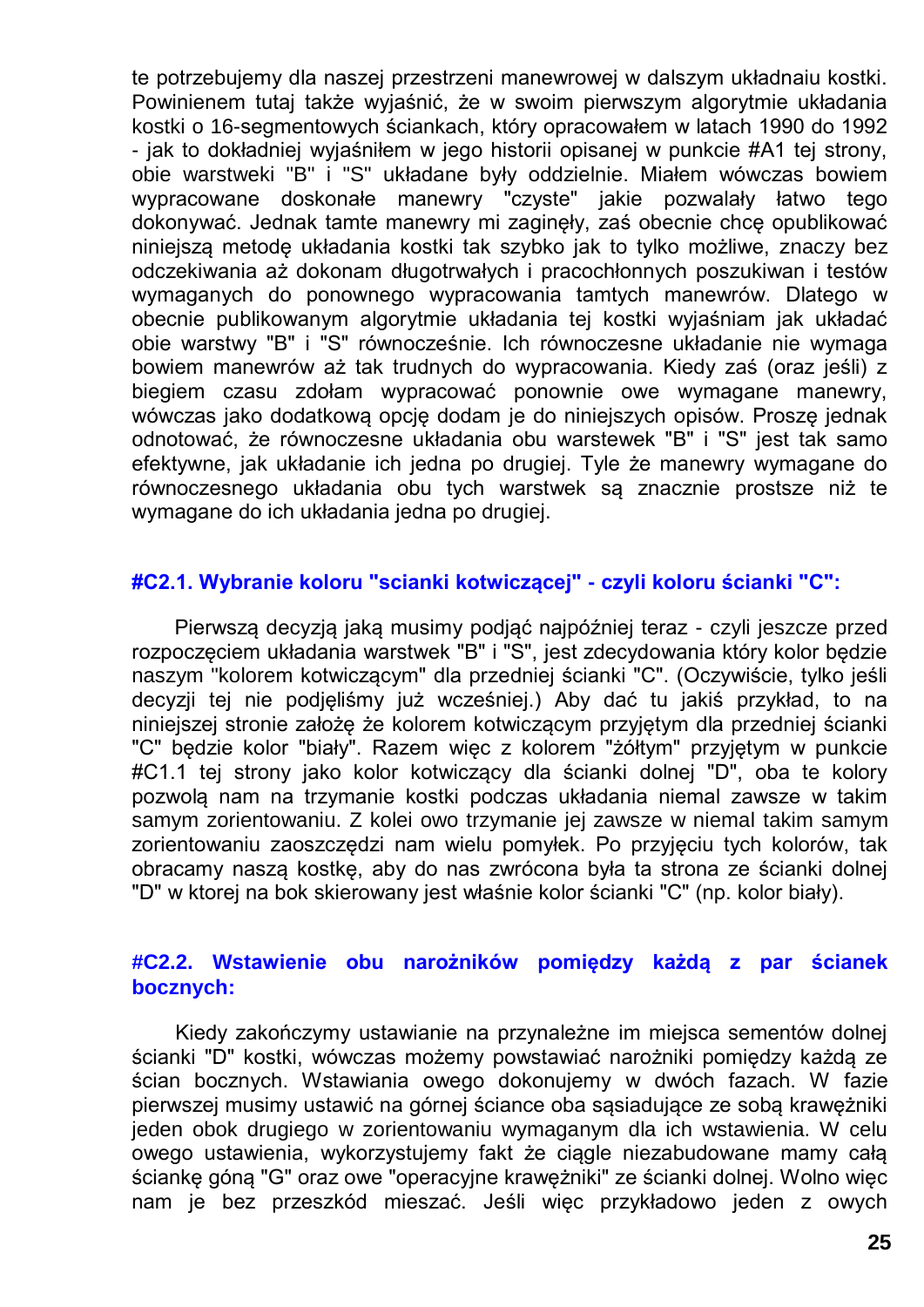krawężników "do wstawienia" mamy już w pozycji GT(J) na ściance "G", drugi zaś w pozycji np. DC(K) ze ścianki dolnej "D", wówczas w celu ich ustawienia obok siebie na ściance górnej "G" wykonujemy kolejno po sobie następujące manewry [1#C2.2]:

K2 G

K2

W drugiej fazie wstawiamy oba narożniki leżące tuż obok siebie w przynależne im miejsca na kostce. Przykładowo, jeśli miejsca te leżą na ściance przedniej w pozycjach CL(B) i CL(S), wówczas manewry które je wstawią tam z pozycji GP(N) i GP(O) będą jak następuje [2#C2.2]:  $\overline{a}$ G2

L

Ważne na tym etapie jest abyśmy poustawiali obok siebie, ale odstawili je na boczną warstewkę "L" lub "P" ze ścianki górnej, oba krawęzniki jakie będą nam później potrzebne do wstawienia ich w miejsce tzw. "krawężników operacyjnych" na dolnej ściance. Owego ustawiania tych krawężników obok siebie dokonujemy za pomocą manewru [1#C2.2].

#### **#C2.3. Wstawianie czterech "segmentów centralnych" do każdej ścianki bocznej:**

Aby powstawiać cztery "segmenty centralne" na daną ściankę, najpierw tak przeorientowujemy naszą kostkę, aby ustawianą ściankę zwrócić w naszym kierunku. Następnie pod ściankę tą podstawiamy "segmenty operacyjne" z dolnej ścianki "D", jakie dotychczas ciągle są pozostawione nieułożonymi. Potem realizujemy dwie fazy wstawiania segmentów centralnych o danym kolorze, przerzucając te segmenty ze ścianki górnej w przynależne im miejsca na danej ściance bocznej.

W pierwszej fazie wstawiania upewniamy się aby każda z warstewek "J" i "K" zawierała po jednym segmencie centralnym jaki przynależy do danej ścianki bocznej. Przykładowo, jeśli segment do wstawienia znajduje się na ściance górnej "G" w pozycji G(JC), wówczas aby go wstawić do ścianki czołowej "C" w pozycję C(KB) wystarczy wykonać po kolei następujące trzy manewry [1#C2.3]: K

G@

K@

Warto przy tym odnotować, że nie ma znaczenia iż manewry te pozmieniają nam segmenty na gónej ściance "G" oraz w czołowej części warstewki "K". Wszakże do obecnej chwili ułożone jedynie jest ścianka "D" oraz warstewki "B" i "S". Musimy więc jedynie uważać aby nasze manewry nie posuły nam tego co już uprzednio ułożyliśmy. Oczywiście, w podobny sposób tutaj opisano wstawiamy także po jednym segmencie centralnym w każdą warstewkę pionową w każdej ze ścianek bocznych. Oczywiście, ktoś może pomyśleć, że może nam zabraknąć na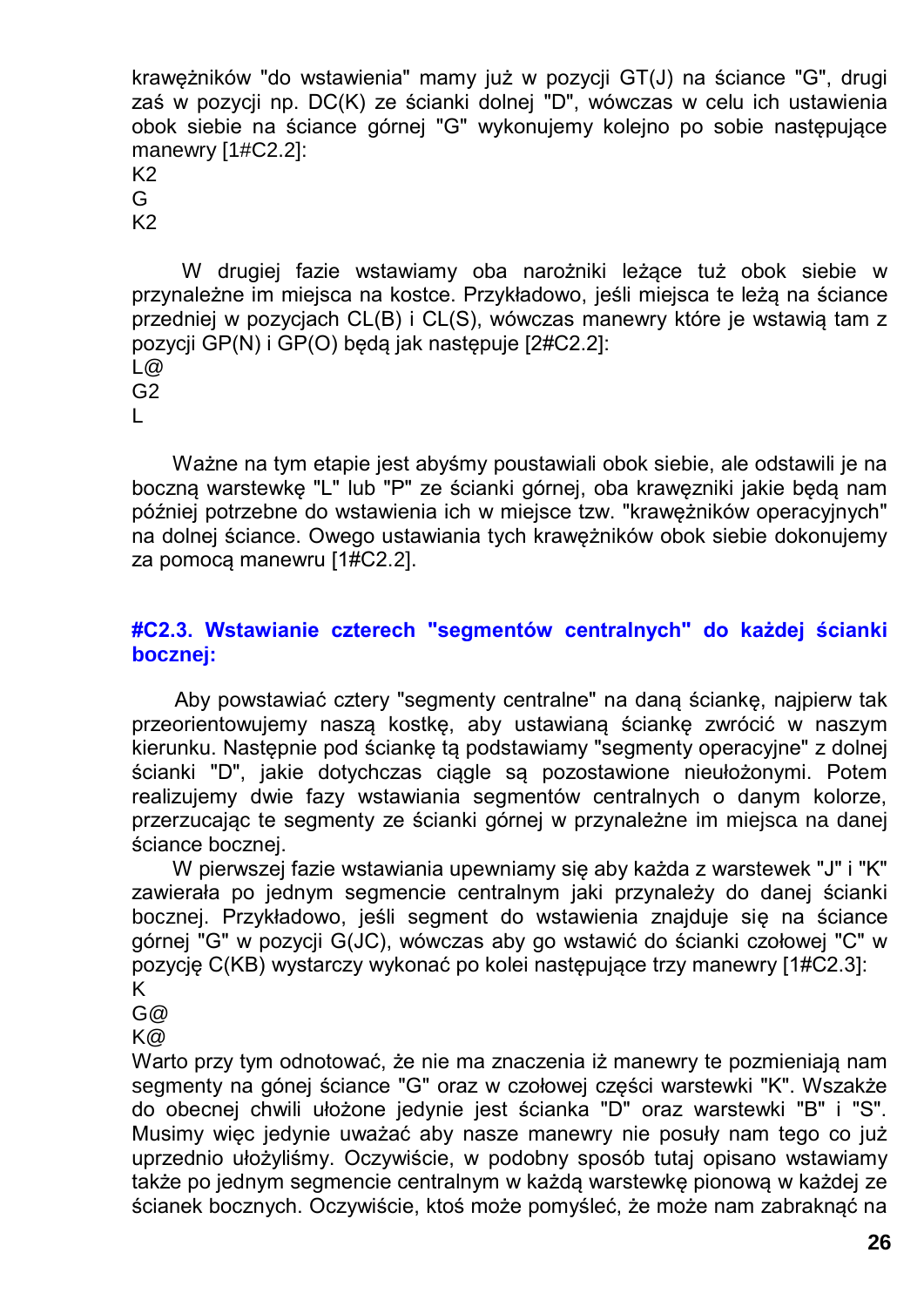ściance górnej owych segmentów do wstawiania w ścianki boczne. Tymczasem fakt jest taki, że jeśli wstawimy jedne segmenty ze ścianki górnej, wówczas w ich miejsce wejdą następne segmenty. Stąd wstawianie to kontynujemy dla tych ścianek bocznych dla jakich właśnie mamy przynależne im segmenty na ściance górnej. Oczywiście, aby wstawiać te segmenty do coraz to innych ścianek bocznych, przez cały czas musimy tak manewrować dolną ścianką "D" aby jej ciągle nieustawione "segmenty operacyjne" zawsze znajdowały się pod tą ścianką boczną do której wstawiamy dane segmenty centralne pobrane ze ścianki górnej.

W drugiej fazie wstawiania segmentów centralnych do ścianek bocznych, każda pionowa warstewka owych ścianek bocznym ma już po jednym wstawionym uprzednio segmencie o wymaganym kolorze. Konieczne więc jest teraz wstawienia drugiego ze segmentów do tej samej warstewki pionowej. W celu więc tego wstawienia najpierw upewniamy się aby segment przeznaczony do wstawienia ze ścianki gónej "G" znajdował się w pozycji wyjściowej do wstawiania. Owa pozycja wyjściowa jest taka, że po podniesieniu danej warstewki pionowej, ów segment "do wstaweinia" musi się znajdować **obok** segmentu już wstawionego. Użyjmy więc ponownie obrazowego przykładu. Załóżmy że segment centralny "do wstawienia" znajduje się na ściance górnej "G" w pozycji G(KN). Jednak ów segment ma być wstawiony na ściankę czołową "C" w pozycję C(KB). Aby więc dokonać owego wstawienia, wystarczy wykonać po kolei następujące trzy manewry [2#C2.3]:

G

K

G@

K@

W podobny sposób wstawiamy wszyskie pozostałe segmenty centralne jakie przynależą do ścianek bocznych, jednak jakie odnotujemy że znalazły się one na gónrej ściance. Musimy przy tym pamiętać, aby zawsze tak obracać ścianką dolną "D", aby jej "segmenty operacyjne" zawsze znalazły się pod tym miejscem na danej ściance, w które to miejsce właśnie wstawiamy jakiś segment centralny.

Warto też odnotować, że niezależnie od prostych w wykonaniu manewrów opisanych w niniejszym punkcie, istnieją także bardziej złożone "manewry pospolite" opisane w punktach #D1 i #D2. Owe manewry pospolite także pozwalają nam wstawiać poszczególne segmenty centralne na ścianki boczne. Ponieważ jednak są one relatywnie złożone, stosujemy je tylko w przypadkach kiedy nasza kostka jest niemal ułożona, zaś do wstawienia pozostał nam tylko jeden czy ze dwa segmenty centralne.

Po jakimś czasie takiego wstawiania wszystkie ścianki boczne "C", "L", "P", "T", a także i ścianka górna "G", będą posiadały wszystkie swoje segmenty centralne powstawiane na wymagane dla nich pozycje. Będziemy wówczas mogli przystąpić do następnej fazy wstawiania z punktu #C2.3 poniżej.

#### **#C2.4. Wstawienie obu "krawężników operacyjnych" do ścianki dolnej "D":**

Kiedy zakończymy wstawianie na przynależne im miejsca wszystkich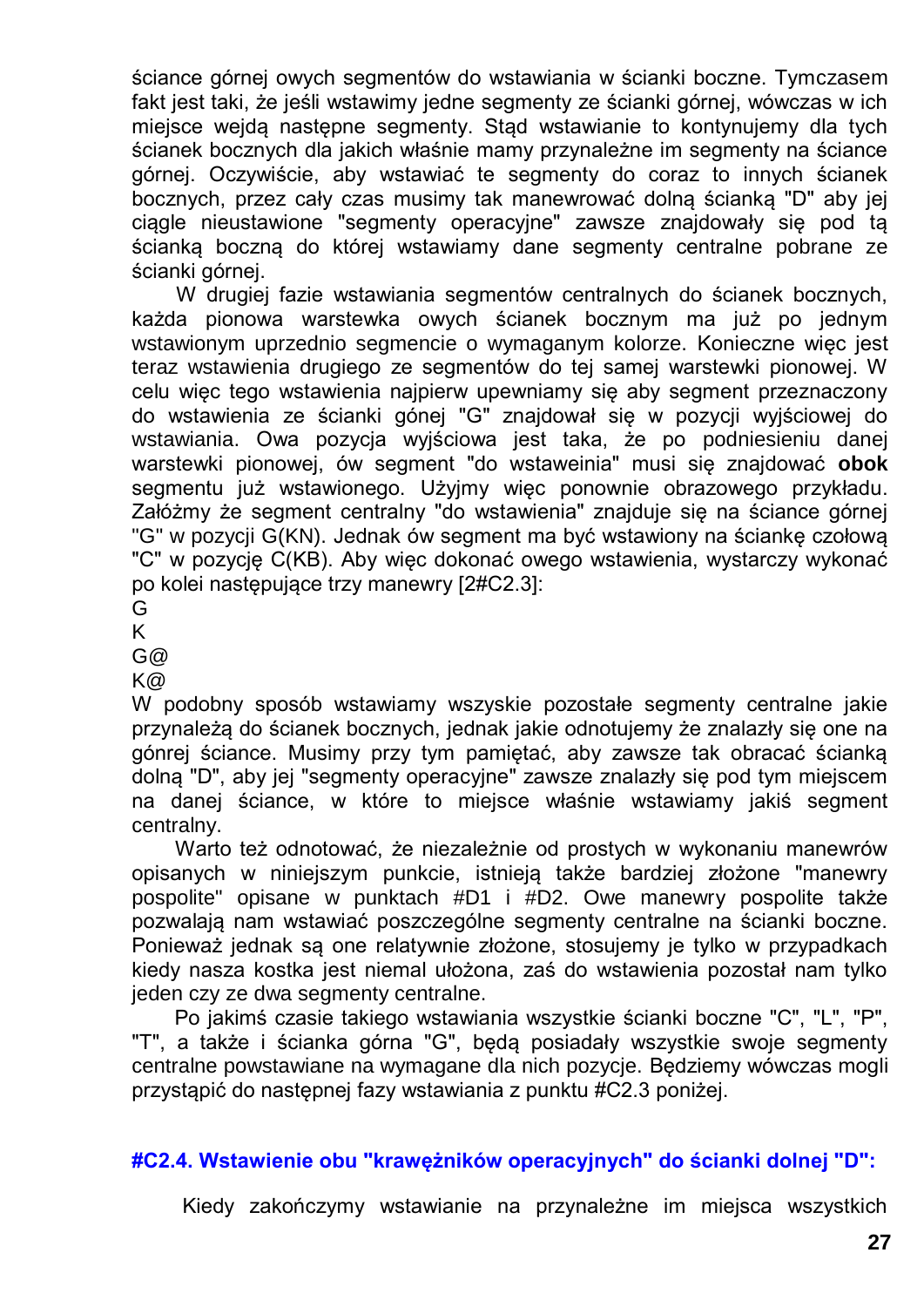sementów centralnych kostki, wówczas oba tzw. "krawężniki operacyjne" z dolnej ścianki, jakie dotychas utrzymywaliśmy niewstawione przestają nam być już potrzebne. Możemy więc je powstawiać. Wstawiania owego dokonujemy w dwóch fazach. W fazie pierwszej musimy się upewnić, że na górnej ściance mamy już ustawione jeden obok drugiego oba krawężniki "do wstawienia", oraz że znajdują się one w takim samym zorientowaniu - wymaganym do ich wstawienia. (Odnotuj że ustawienia tego dokonaliśmy w punkcie #C2.2.) Gdyby jednak się okazało, że w międzyczasie zostały one rozdzielone i stąd obecnie nie są one już ustawione obok siebie, wówczas najpierw je musimy ponownie tak ustawić, używając w tym celu manewrów opisanych w poszczególnych punktach z części D tej strony.

W drugiej fazie wstawiamy oba narożniki leżące tuż obok siebie w przynależne im miejsca na ściance "D" kostki. Zależnie od ich zorientowania na górnej ściance, do wstawienia tego możemy użyć jednego z dwóch możliwych manwerów. Mianowicie, jeśli kolor przedniej ścianki "C" obrócony jest w nich do góry, zaś oba krawężniki "do wstawienia" znajdują się w położeniach LG(N) oraz LG(O), wóczas do ich wstawienia używamy następującego manewru [1#C2.4]: CLC@L@

połączonego z manewrem [2#C2.4]:

G@L@GL

Jeśli natomiast krawężniki te zwrócone są do góry kolorem ścianki "D", jednak także znajdują się w położeniach LG(N) oraz LG(O), wóczas do ich wstawienia używamy następującego manewru [3#C2.4] który wstawi je stamtąd w pozycje  $CD(J)$  i  $CD(K)$ :

C2G@C2

Odnotuj że oba powyższe manewry, tj. zarówno [1#C2.4] jak i [3#C2.4], spowodują dodatkowo usunięcie poprzednich zawartości narożników CDL oraz CDP. Jednak oba te narożniki powstawiamy z powrotem w przynależne im miejsca za pomocą manewrów z punktu #C2.5 poniżej.

#### **#C2.5. Pobranie wybranego segmentu z górnej ścianki "G" oraz jego wstawienie w pozycję "operacyjnego narożnika" z dolnej warstwy "D", np.: "(gtl) do (dpc)" - bez naruszania środkowych warstewek "B" i "S" ani bez naruszenia dolnej ścianki "D" (które są już poustawiane):**

Aby wstawić wymagany segment do "operacyjnego narożnika", możemy użyć aż kilka odmiennych manewrów. Pierwszy z nich jaki tu opiszę ja sam opracowałem. Wstawia on segment ustawiony w pozycji (PGT) z kolorem ścianki dolnej (D) skierowanym do góry, w pozycję (PDC). Oto zapis tego czystego manewru [1#C2.5]:

T2G2P@T2PG2T2 G2 T2G2P@T2PG2T2.

W rezultacie tego manewru następuje zamiana segmentów (pgt) na (pdc) zaś (pdc) na (pgt). Jednak pozostałe segmenty ścianki dolnej (D) oraz warstwy środkowej (S) pozostają nienaruszone na swoich uprzednich miejscach. Manewr tej jednak zmienia orientację dalszych 7 segmentów na ściance górnej "G", za wyjątkiem naroża (pgc). Znaczy, zmienia on na "G" co następuje: gc) do (gt) zaś (gt) do (gc), ponadto (gl) do (gp) zaś (gp) do (gl), oraz wymienia też (lcg) do (lgt)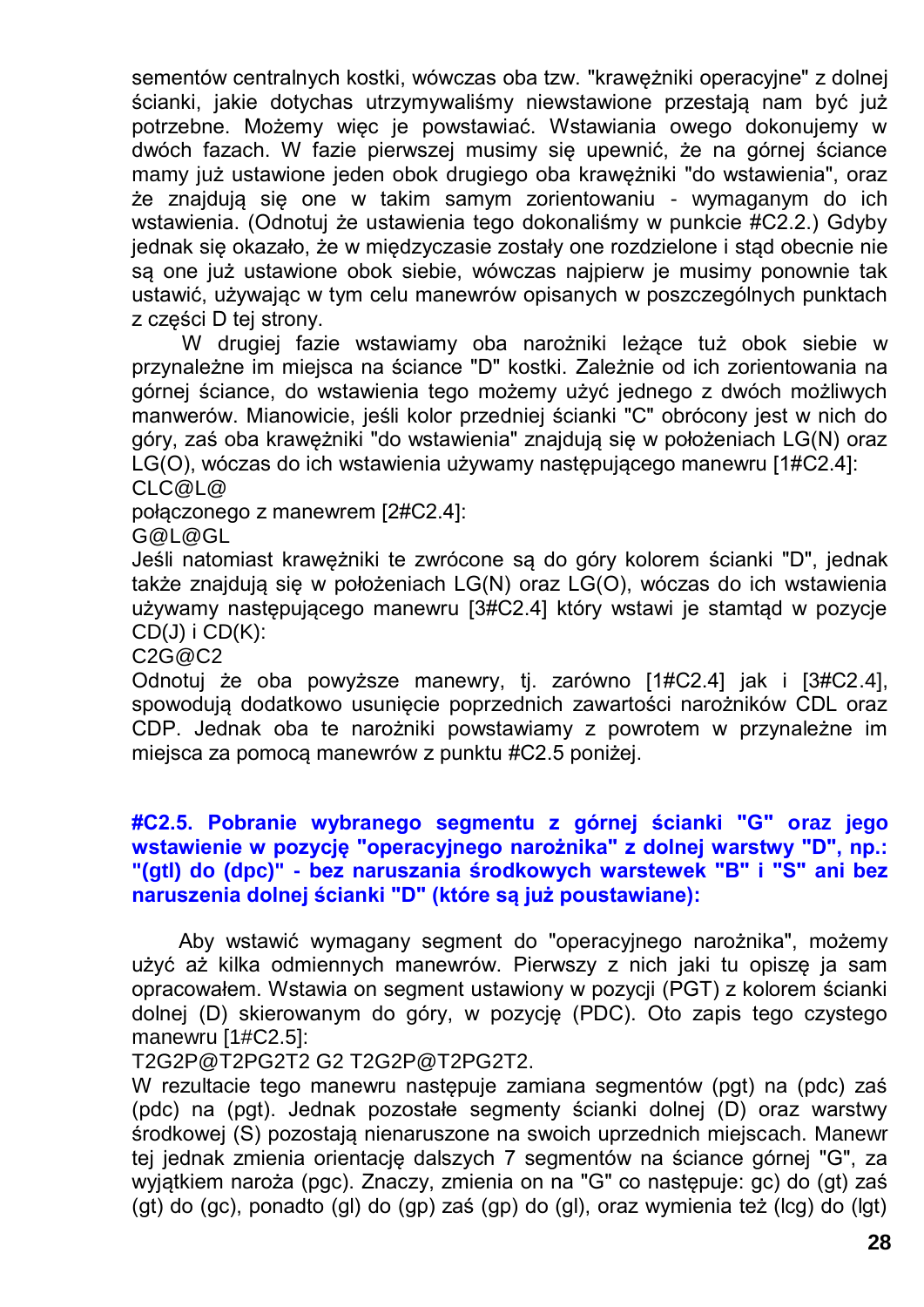zaś (lgt) do (lcg). Jeśli jednak dodamy do niego dodatkowy manewr kompensujący [2#C2.5]:

G2

wówczas zmienia on orientację jedynie wszystkich czterech narożników owej ścianki górnej "G" - co potem łatwo daje się skorygować manewrami z punktu #C3.5. Odnotuj, że dla odwrócenia jego efektów wystarczy manewr ten powtórzyć (tj. wykonać jeszcze raz manewr kompensujący G2 (jeśli został on podjęty), oraz manewr [3#C2.5]:

T2G2P@T2PG2T2 G2 T2G2P@T2PG2T2).

Opisywany tutaj manewr posiada również swoją formę lustrzaną. W owej formie lustrzanej zamianie ulega segment z (LGT) skierowany w górę kolorem ścianki "D", z segmentem z (LDC). W swojej formie odwróconej ów manewr posiada następujący zapis [4#C2.5]:

T2G2LT2L@G2T2 G2 T2G2LT2L@G2T2

Jego wynikiem jest zamiana segmentów (lgt) na (ldc) zaś (ldc) na (lgt), podczas gdy pozostałe segmenty ścianki dolnej (D) oraz warstwy środkowej (S) pozostają nienaruszone na swoich uprzednich miejscach. Oprócz powyższej wymiany naroży, manewr ten zmienia położenie wszystkich pozostałych elementów w ściance G (za wyjątkiem narożnika "lcg"), mianowicie powoduje on: (gc) do (gt) zaś (gt) do (gc), ponadto (gl) do (gp) zaś (gp) do (gl), oraz wymienia też (pcg) do (pgt) zaś (pgt) do (pcg). Odwrócenie efektów tego lustrzanego manewru też następuje przez jego powtórzenie.

Warto odnotować, że jeśli wstawianie "segmentu operacyjnego" okaże się jedynie częściowym sukcesem (tj. segment ten wejdzie na przeznaczone mu miejsce ale okaże się leżeć w złej orientacji), wówczas możliwe jest zarotowanie tego segmentu z użyciem manewru z punktu #C3.5.

Proponuję aby czytelnik sam postarał się opracować albo jakiś "prosty" albo też "szlachetny" manewr na opisaną tutaj zamianę narożnika dolnego z górnym. Ciekaw byłbym usłyszeć jak mu z tym poszło.

\* \* \*

Inne manewry które także można użyć do wstawienia wymaganego segmentu w wymagane położenie "narożnika operacyjnego" polega na użyciu w tym celu manewrów opisanych poniżej w punkcie #C3.4.

# **#C3. Budowanie górnej ścianki "G" (czyli jakby "dachu" naszej kostki):**

Górną ściankę "G" budujemy dopiero kiedy dolna ścianka "D" oraz środkowe warstwy "B" i "S" zostały już całkowicie skompletowane. Budowanie owej ścianki "G" składa się z dwóch etapów. W pierwszym etapie wykorzystujemy tzw. "manewry pospolite" opisane w części D tej strony (szczególnie zaś w punkcie #D3). Owymi manewrami pospolitymi najpierw porządkujemy wszystkie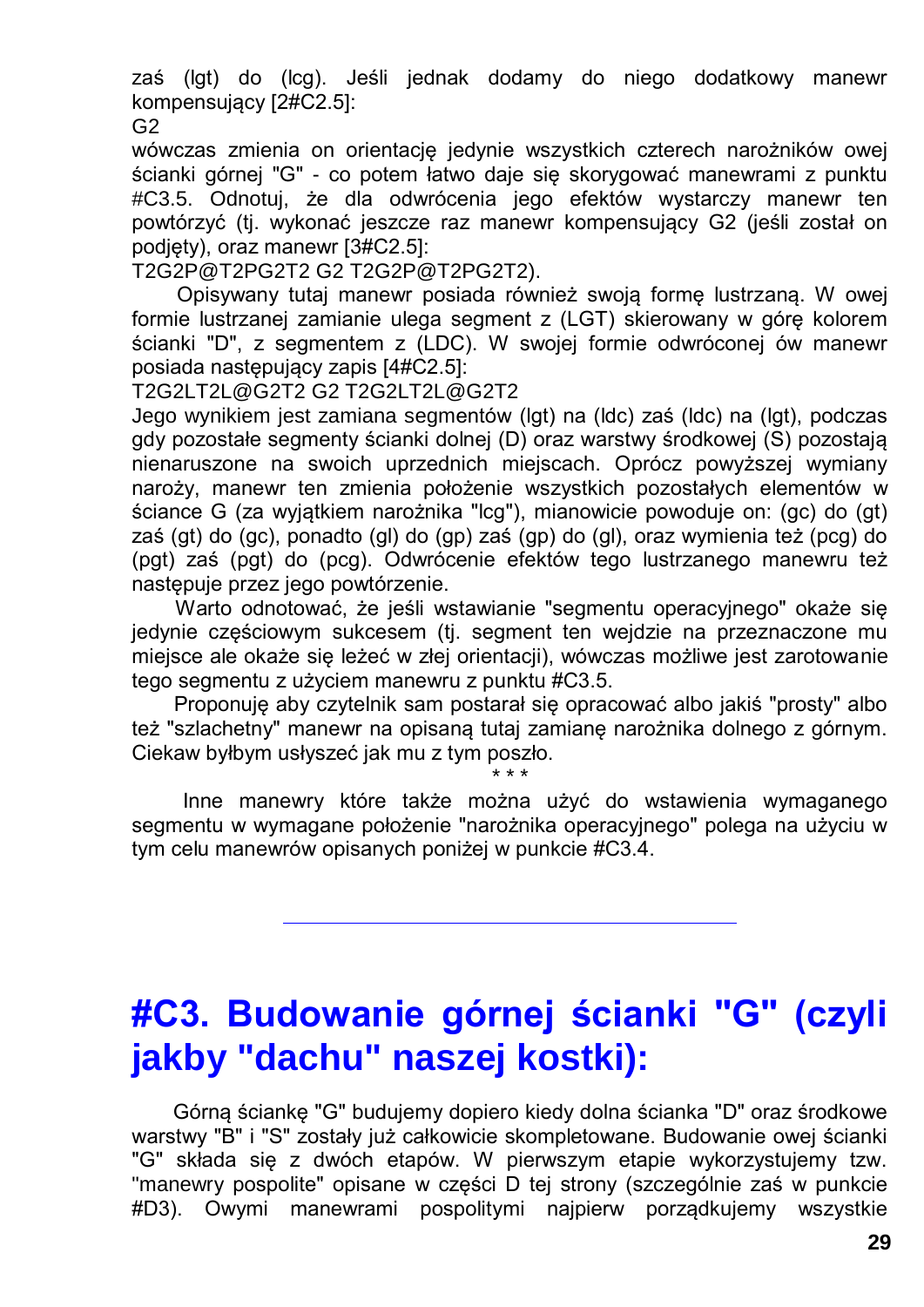krawężniki górnej ścianki "G". Uporządkowanie owo musi być takie, że (1) wszystkie pary krawężników posiadające po dwa takie same kolory będą poustawiane obok siebie, a także (2) iż krawężniki każdej z tych par będą tak samo zorientowane. (Odnotuj że jak dokładnie będą one zorientowane to nie ma znaczenia, jednak ma znaczenie aby oba krawężniki każdej z 4 par istniejących na ściance "G" były zorientowane tak samo.) W drugim etapie, za pomocą manewrów opisanych w niniejszym punkcie #C3 owe pary krawężników, a także wszystkie narożniki, wstawiame są na przynależne i miejsca. Jeśli zaś trzeba, to także są one przeorientowywane.

W owym drugim etapie układania ścianki "G", wszystkie krawężniki tej ścianki są już uporządkowane manewrami z punktu #D3. Wszystkie więc one poustawiane są na ściance "G" w identycznych do siebie parach. W każdej też z tych par oba krawężniki mają oba kolory te same i są zorientowane w taki sam sposób. Począwszy więc od owego momentu, takie dwa identyczne krawężniki zaczynamy traktować jakby były one **sklejone ze sobą**. Stąd żaden z manewrów z niniejszego punktu #C3 nie spowoduje ich rozdzielenia. Ponieważ wszystkie owe pary krawężników będą dalej już się zachowywały tak jakby były ze sobą posklejane, nie ma też sensu dalej rozróżniać je pomiędzy sobą i opisywać jako dwóch indywidulanych krawężników. Dlatego w niniejszym punkcie #C3 każda para owych krawężników będzie dalej już opisana w uproszczeniu jako jeden krawężnik sumaryczny ("posklejany"). I tak para krawężników gc(j) i gc(k) będzie tutaj opisywana w uproszczeniu jako krawężnik "gc". Podobnie para gt(j) i gt(k) będzie dalej już opisywana jako jeden krawężnik "gt". Z kolei para krawężników gp(n) i gp(o) będzie w dalszej części tego punktu #C3 opisywana jako jeden krawężnik "gp". W końcu para krawężników gl(n) i gl(o) będzie w następnych częściach niniejszego punktu #C3 opisywana w uproszeniu jako jeden krawężnik "gl".

Proszę tu też odnotować, że wszystkie manewry opisane w niniejszym punkcie #C3 należą do kategorii tzw. "manewrów szlachetnych" (patrz ich definicja w punkcie #B6 tej strony). Z kolei wszelkie "manewry szlachetne" które w jakikolwiek sposób zmieniają położenie lub zorientowanie krawężników na jakiejkolwiek ściance kostki o 16-segmentowych ścianach, zawsze zmieniają dokładnie tak samo oba sąsiadujące ze sobą krawężniki. To właśnie dlatego kiedy trzeba dokonać zmiany położenia lub zorientowania dla tylko jednego krawężnika, wówczas koniecznym się staje użycie odmiennej grupy tzw. "manewrów pospolitych" opisanych w części D tej strony. To jest też powodem, dla jakiego zanim manewry z niniejszego punktu #C3 powstawiają owe "posklejane krawężniki", oraz 4 narożniki z górnej ścianki "D" na przynależne im miejsca, najpierw koniecznym było poustawianie poszczególnych krawężników w podobnie zorientowane i jakby "posklejane" pary za pomocą owych "manewrów pospolitych" z części D tej strony.

Na tym etapie układania kostki warto też pamiętać, że z dwóch ścianek które w punkcie #C1.1 przyjęliśmy sobie jako "ścianki kotwiczące", tylko dolną ściankę o kolorze "D" zawsze utrzymujemy w pozycji (D). Natomiast za kolor przedniej ścianki "C" w każdym z poniższych manewrów budowania górnej ścianki "G" wolno nam przyjmować tą ściankę która ustawia w wymaganych pozycjach na kostce te segmenty jakie właśnie chcemy powymieniać. Dla każdej zmiany uzyskiwanej na górnej ściance "G", poniżej podane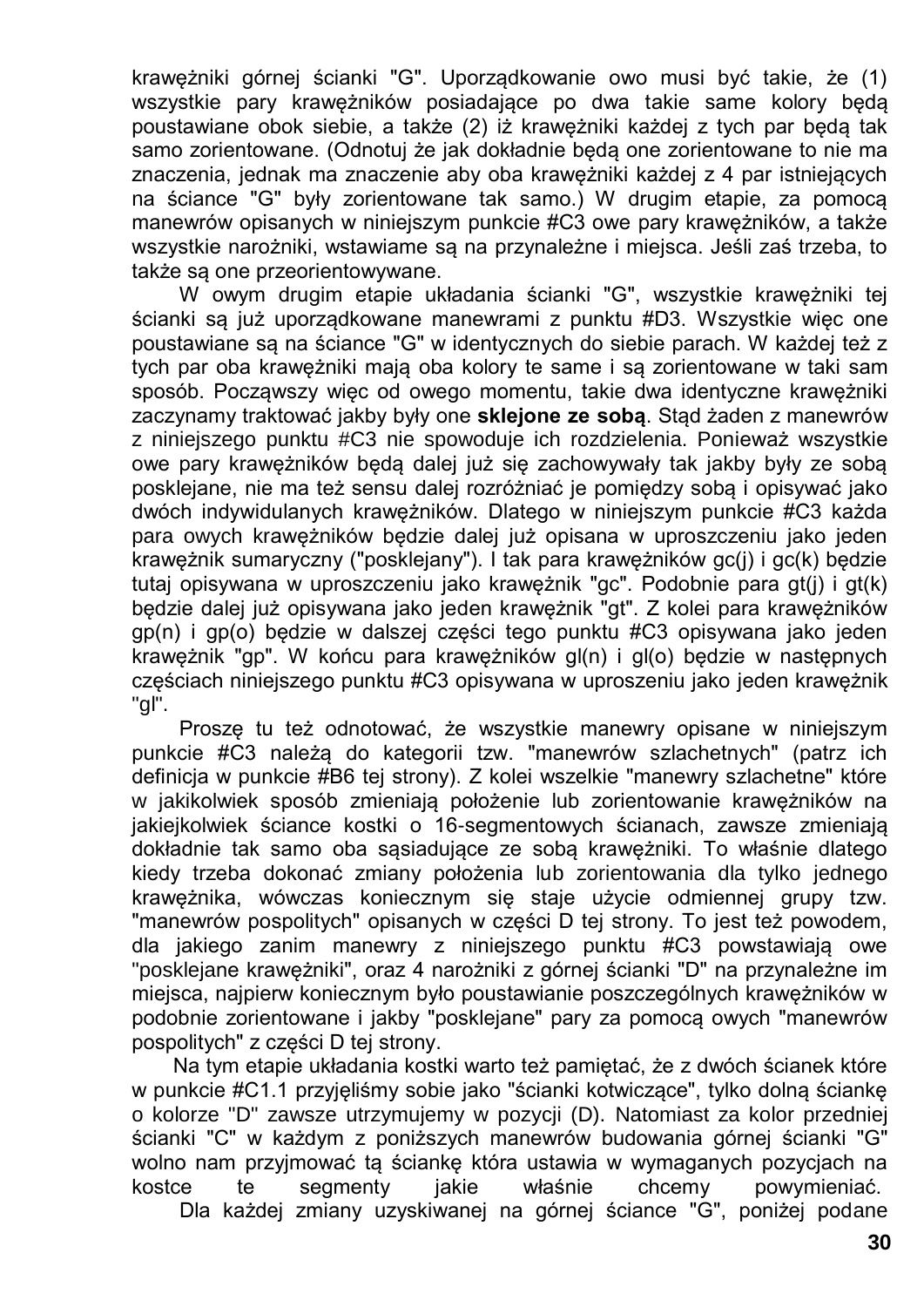zostało aż kilka odmiennych manewrów. Manewry te należy stosować odpowiednio dla sytuacji na kostce. Przykładowo, poniżej czytelnik znajdzie aż trzy odmienne manewry dla dokonania rotacji par krawężników ze ścianki górnej. Pierwszy z tych manewrów, podany w punkcie #C3.1 używany jest w przypadku, kiedy wszystkie krawężniki na ściance górnej "G" odwrócone już mają ku górze właściwy kolor, czyli ten kolor jaki panuje w centralnym segmencie górnej ścianki "G". Z kolei manewry opisane w punkcie #C3.2 używane są w przypadkach kiedy poszczególne pary krawężników z górnej ścianki nie tylko wymagają wstawienia w przynależne im miejsca, ale również przeorientowania, czyli odwrócenia właściwym kolorem ku górze. W końcu manewry z punktu #C3.3 używane są w przypadkach kiedy musimy ciągle przemieszczać poszczególne pary krawężników, podczas gdy narożniki już znalazły się w przynależnych im pozycjach. Odnotuj, że praktycznie dla każdej fazy układania owej górnej ścianki "G" podanych jest po kilka manewrów, każdy z których posiada najkorzystniejszą sytuację w której warto go stosować. (Oczywiście każdy z tych manewrów może też być stosowany w sytuacjach jakie wcale nie są najodpowiedniejsze dla niego.)

### **#C3.1. Ustawianie czterech krawężników górnej ścianki w wymaganych przez nich pozycjach bez zmiany ich koloru skierowanego do góry:**

W zabudowywaniu górnej ścianki (G) postępujemy podobnie jak to czyniliśmy w punkcie #C1 z dolną ścianką (D). Mianowicie, w pierszym etapie układania koncentrujemy się na powstawianiu na wymagane im miejsca wszystkich czterech krawężników górnej ścianki (G), podczas gdy zupełnie nie przejmujemy się co się stanie z narożnikami owej górnej ścianki. Dopiero kiedy owe cztery krawężniki górnej ścianki są już na swoich pozycjach i w wymaganej orientacji (tj. formują one na górnej ściance już ułożony krzyż z krawężników), przystępujemy do układania narożników.

Manewry opisane w tym punkcie #C3.1 powodują: (1) rotowanie krawężników górnej ścianki (G) jednak pozbawione zmiany kolorów jakie te krawężniki kierują ku górze. (Tj. po wykonaniu manewrów z tego punktu, wszystkie przemieszczone krawężniki będą kierowały ku górze te same kolory co przed rozpoczęciem tych manewrów.) Jedyny krawężnik który pozostaje nieruszony tymi manewrami to (gp). Ponadto manewry te powodują przemieszczenie wszystkich rogów na górnej ściance "G". Jednak NIE naruszają one warstwy środkowej "S" ani ścianki dolnej "D". Oto manewry jakie nam to umożliwiają:

#### **#C3.1.1. Rotowanie zgodne z ruchem wskazówek zegara 3 krawężników górnej ścianki (bez zmiany koloru jaki krawężniki te mają zwrócony ku górze):**

Ten manewr stosujemy, jeśli krawężniki na górnej ściance są już odwrócone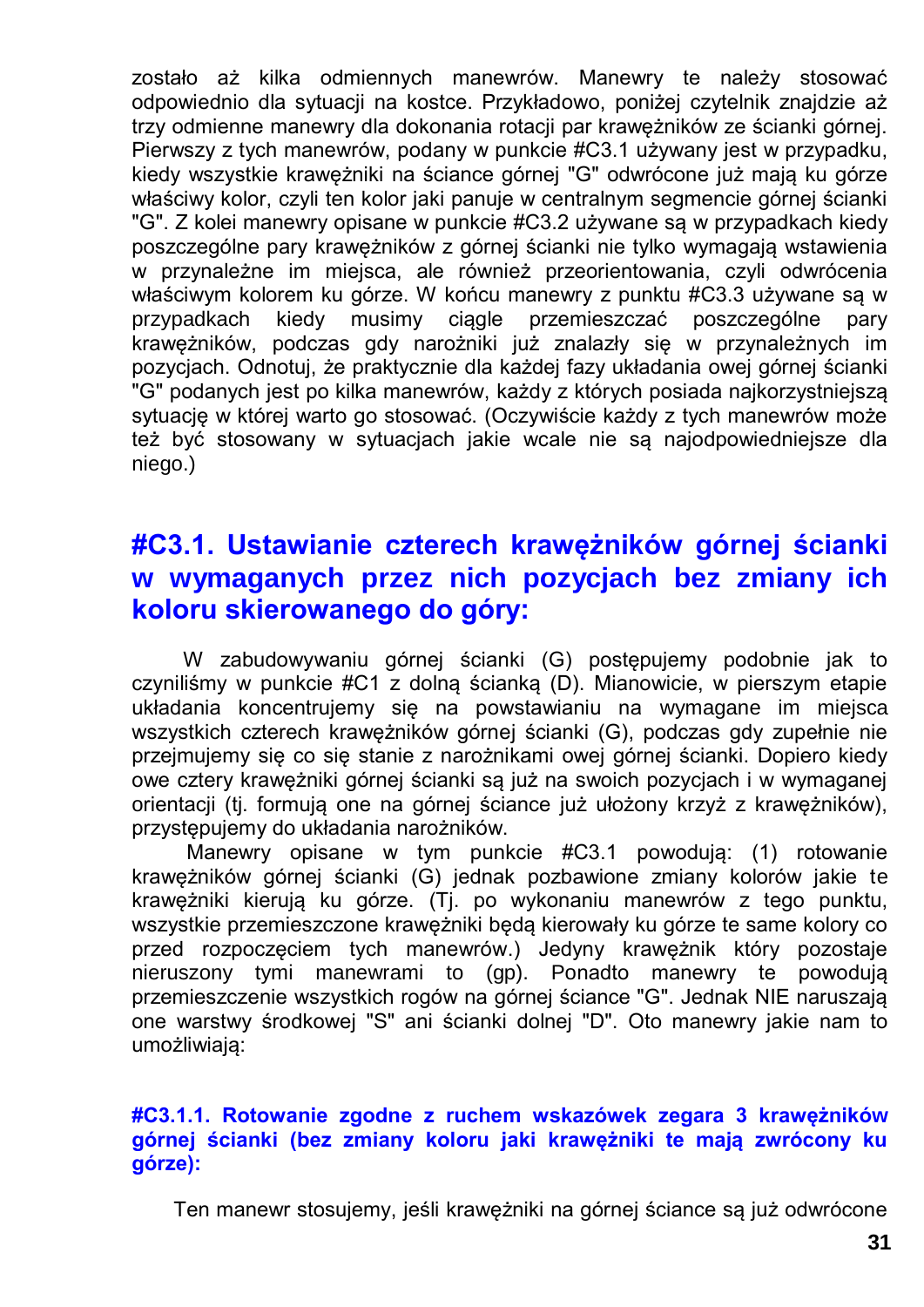przynależnum kolorem do góry, a jedynie nie znajdują się jeszcze na wymaganych pozycjach. Następujący manewr ich rotowania pomaga nam powstawiać je w wymagane im miejsca:

L@G@LG@L@G2L

Jego skutki: zmienia ułożenie 3 krawężników i 4 narożników tylko na ściance górnej "G", podczas gdy reszta kostki (tj. warstwa "S" oraz ścianka dolna "D") pozostają nienaruszone. Rotowanie 3-ch krawężników zgodnie z ruchem wskazówek zegara: (gp) do (gl), oraz (gl) do (gt), oraz (gt) do (gp) - tj. jedynie krawężnik (gc) pozostaje na uprzednim, przynależnym mu miejscu. Podmienienie dwóch par narożników: (lcg) do (tgp) oraz (tgp) do (glc), / a także / (pcg) do (ltg) oraz (ltg) do (gpc).

Manewr odwracający jego skutki: L@G2LGL@GL

#### **#C3.1.2. Rotowanie zgodnie z ruchem wskazówek zegara 3 krawężników górnej ścianki (bez zmiany koloru jaki krawężniki te mają zwrócony ku górze):**

Ten manewr jest bardzo podobny do manewru opisanego w punkcie A3.3.1.1 powyżej. Stosujemy go kiedy równocześnie ze wstawianiem krawężników zechcemy także wstawić któryś z narożników na przynależne mu miejsce, oraz jeśli krawężniki na gónej ściance są już odwrócone przynależnym kolorem do góry, a jedynie NIE znajdują się jeszcze na wymaganych pozycjach. Oto manewr ich rotowania pomaga nam powstawiać je w wymagane im miejsca: PG2P@G@PG@P@

Jego skutki: zmienia ułożenie 3 krawężników i 4 narożników tylko na ściance górnej "G", podczas gdy reszta kostki (tj. warstwa "S" oraz ścianka dolna "D") pozostają nienaruszone. Rotowanie 3-ch krawężników zgodnie z ruchem wskazówek zegara: (gp) do (gl), oraz (gl) do (gt), oraz (gt) do (gp) - tj. jedynie krawężnik (cg) pozostaje na uprzednim, przynależnym mu miejscu. Podmienienie dwóch par narożników: (lcg) do (tgp) oraz (tgp) do (cgl), / a także / (pcg) do (glt) oraz (glt) do (cgp).

Manewr odwracający jego skutki: PGP@GPG2P@

#### **#C3.1.3. Rotowanie przeciwstawne do ruchu wskazówek zegara 3 krawężników górnej ścianki (bez zmiany koloru jaki krawężniki te mają zwrócony ku górze):**

Ten manewr stosujemy, jeśli krawężniki na górnej ściance są już odwrócone przynależnym im kolorem do góry, a jedynie nie znajdują się jeszcze na wymaganych pozycjach. Następujący manewr ich rotowania pomaga nam powstawiać je w wymagane im miejsca:

L@G2LGL@GL

Jego skutki: zmienia ułożenie 3 krawężników i 4 narożników tylko na ściance górnej "G", podczas gdy reszta kostki (tj. warstwa "S" oraz ścianka dolna "D")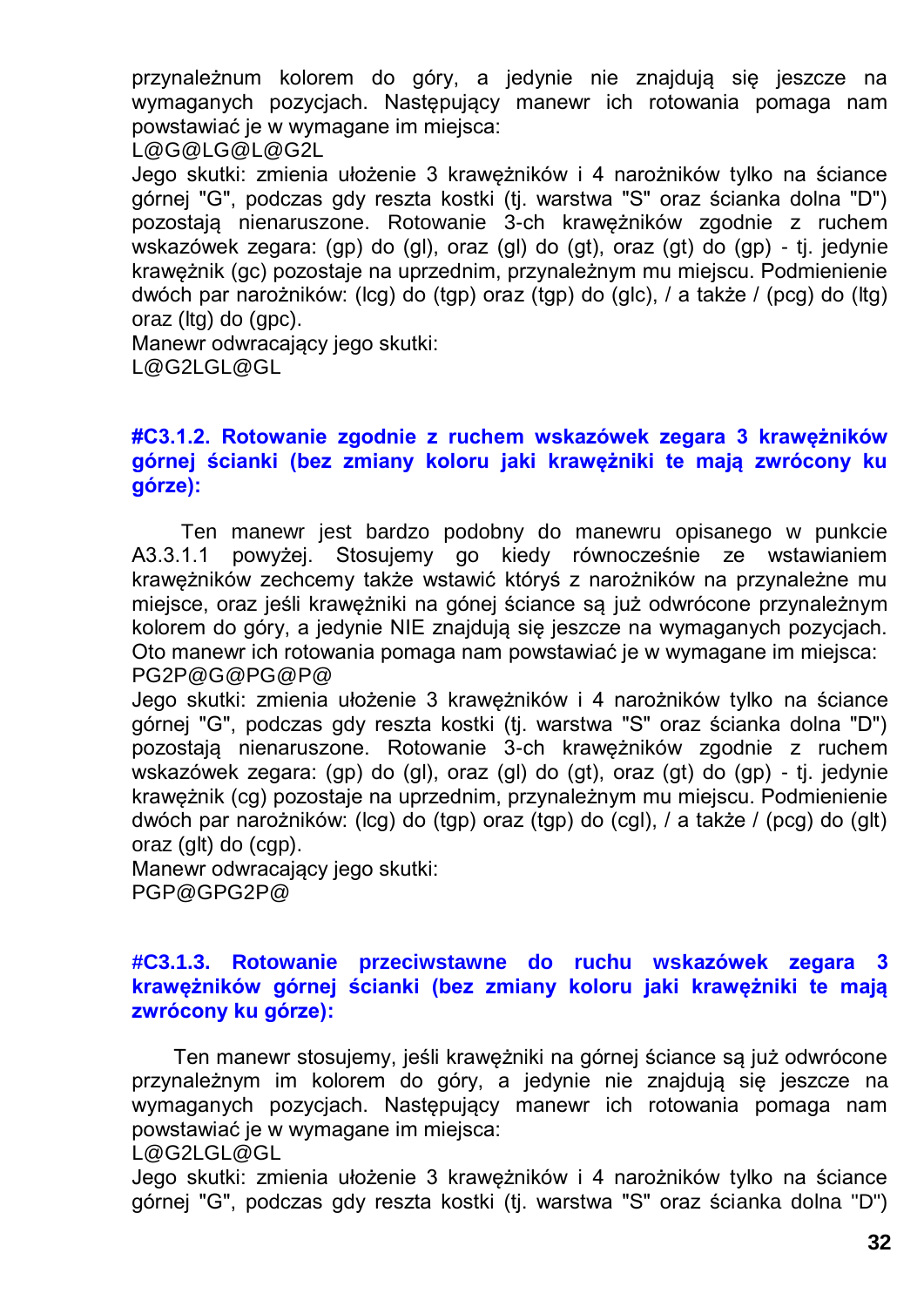pozostają nienaruszone. Rotowanie 3-ch krawężników przeciwstawnie do ruchu wskazówek zegara: (gl) do (gp), oraz (gp) do (gt), oraz (gt) do (gl) - tj. jedynie krawężnik (cg) pozostaje na uprzednim, przynależnym mu miejscu. Podmienienie dwóch par narożników: (lcg) do (gpt) oraz (gtp) do (clg), / a także / (pcg) do (tgl) oraz (glt) do (gpc).

Manewr odwracający jego skutki: L@G@LG@L@G2L

#### **#C3.1.4. Rotowanie przeciwstawne do ruchu wskazówek zegara 3 krawężników górnej ścianki (bez zmiany koloru jaki krawężniki te mają zwrócony ku górze):**

Ten manewr jest bardzo podobny do manewru opisanego w punkcie A3.3.1.1 powyżej. Stosujemy go kiedy równocześnie ze wsawianiem krawężników zechcemy także wstawić któryś z narożników na przynależne mu miejsce, oraz jeśli krawężniki na gónej ściance są już odwrócone przynależnym kolorem do góry, a jedynie NIE znajdują się jeszcze na wymaganych pozycjach. Oto manewr ich rotowania pomaga nam powstawiać je w wymagane im miejsca: PGP@GPG2P@

Jego skutki: zmienia ułożenie 3 krawężników i 4 narożników tylko na ściance górnej "G", podczas gdy reszta kostki (tj. warstwa "S" oraz ścianka dolna "D") pozostają nienaruszone. Rotowanie 3-ch krawężników zgodnie z ruchem wskazówek zegara: (gl) do (gp), oraz (gp) do (gt), oraz (gt) do (gl) - tj. jedynie krawężnik (cg) pozostaje na uprzednim, przynależnym mu miejscu. Podmienienie dwóch par narożników: (lcg) do (gpt) oraz (gtp) do (clg), / a także / (pcg) do (tgl) oraz (glt) do (gpc).

Manewr odwracający jego skutki: PG2P@G@PG@P@

### **#C3.2. Przemieszczanie 3 krawężników górnej ścianki (G) połączone ze zmianą ich kolorów skierowanych ku górze:**

Manewry opisane w tym punkcie #C3.2 powodują: (1) rotowanie krawężników gónej ścianki (G) połączone ze zmianą kolorów jakie te krawężniki kierują ku górze. Jedyny krawężnik który pozostaje nieruszony tymi manewrami to (gp). Ponadto manewry te powodują przemieszczenie wszystkich rogów na górnej ściance "G". Jednak NIE naruszają one warstwy środkowej "S" ani ścianki dolnej "D".

Niniejsza cała grupa manewrów służy tym samym celom co manewry z punktu #C3.1 powyżej. Znaczy wstawiają one w przynależne im miejsca trzy krawężniki z górnej ścianki. Jednak przy okazji tego wstawiania opisane tu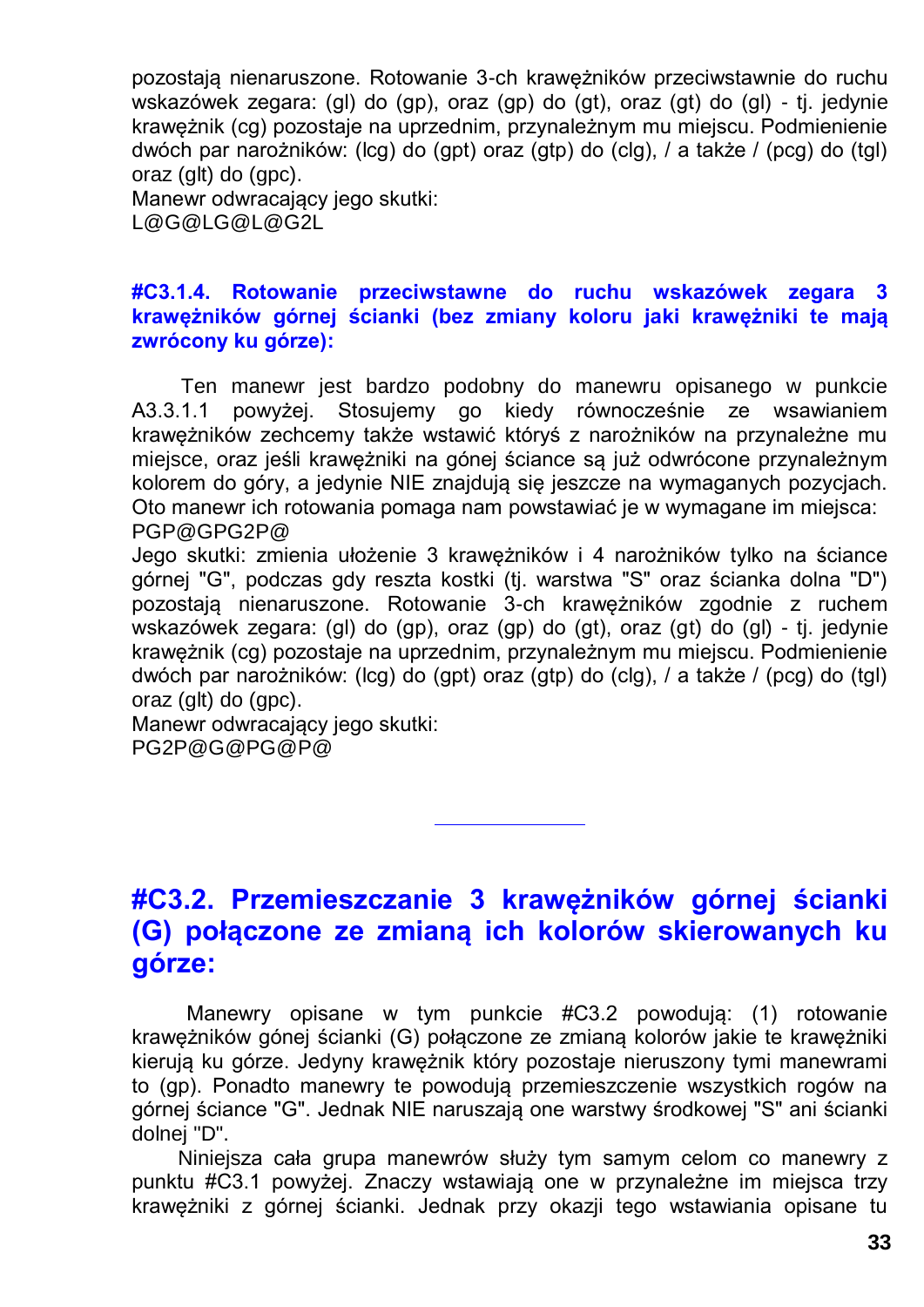manewry obracają te krawężniki odmiennymi kolorami ku górze. Dlatego stosuje się je w przypadkach, kiedy krawężniki na górej ściance (G) nie tylko że nie znajdują się w przynależnych im pozycjach, ale także poodwracane są one do góry niewłaściwymi kolorami. Odnotuj że z chwilą kiedy manewry z niniejszego punktu poodwracają krawężniki w ściance górnej właściwym kolorem ku górze, zaprzestajemy dalszego używania manewrów z tego punktu a powracamy do użycia manewrów z punktu #C3.1. Oto zapis poszczególnych manewrów z niniejszej grupy:

#### **#C3.2.1. Przemieszczanie 3 krawędzi połączone ze zmianą ich kolorów skierowanych ku górze, oraz przemieszczenie wszystkich rogów na górnej ścience "G", bez ruszenia warstw środkowej "S" ani dolnej "D":**

Oto manewr dla cyrkulowanie krawężników gónej ścianki (G) zgodnie z ruchem wskazówek zehgara, przy jednoczesnym odwracaniu do góry bocznych kolorów tych krawężników:

TGLG@L@T@

Manewr ten powoduje następujące zmiany na ściance górnej: Przemieszczone krawędzie: (cg) do (lg) / (lg) do (gt) / (gt) do (cg) (znaczy, te trzy krawędzie cyrkulują w kierunku zgodnym z ruchem wskazówek zegara). Jedyna krawędź która pozostaje nieruszona to (gp). Przemieszczone narożniki: (cgp) do (lgc) / zamienione z/ (lgc) do (gpc) / oraz / (glt) do (pgt) / zamienione z/ (gpt) do (gtl).

Odwrócenie efektów tego manewru można uzyskać zrealizowaniem jego odwrotności, tj. manewru: TLGL@G@T@

#### **#C3.2.2. Przemieszczanie trzech krawędzi oraz wszystkich rogów na górnej ścience "G", bez ruszenia warstw środkowej "S" ani dolnej "D":**

Oto manewr dla cyrkulowanie krawężników górnej ścianki (G) przeciwstawnie do ruchu wskazówek zegara, przy jednoczesnym odwracaniu do góry bocznych kolorów tych krawężników:

TLGL@G@T@

Manewr ten powoduje następujące zmiany na ściance górnej: przemieszczone krawędzie: (cg) do (tg) / (tg) do (gl) / (gl) do (gc) (znaczy te trzy krawędzie cyrkulują w kierunku przeciwstawnym do ruchu wskazówek zegara). Krawędź (pg) pozostaje nienaruszona. Przemieszczone narożniki: (pcg) do (gcl) / zamienione z/ (lgc) do (cgp) / a także / (lgt) do (tgp) / zamienione z/ (pgt) do (glt).

Odwrócenie efektów tego manewru można uzyskać zrealizowaniem jego odwrotności, tj. manewru:

TGLG@L@T@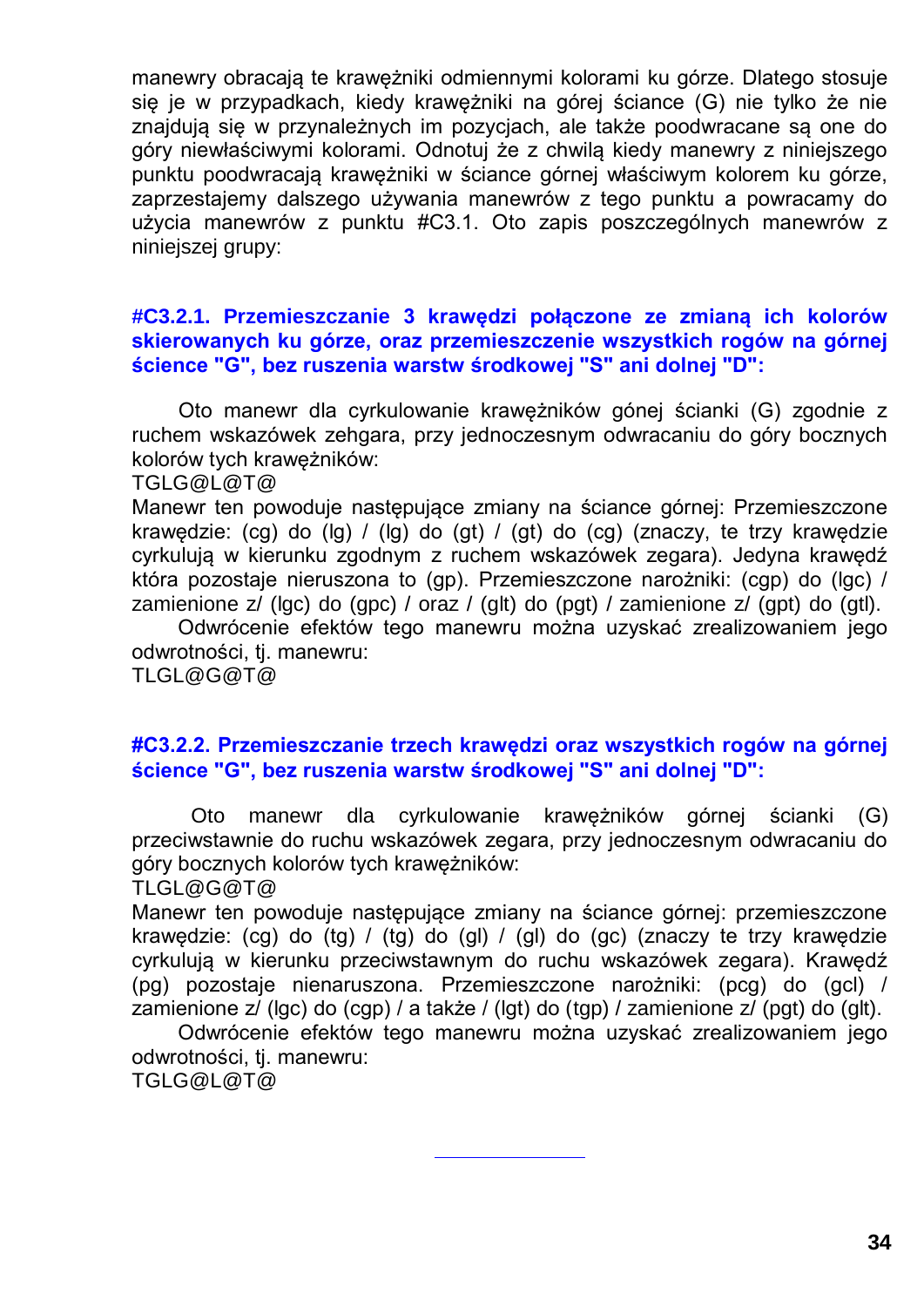### **#C3.3. Przemieszczanie tylko 3 krawężników górnej ścianki (G), bez naruszania narożników tej warstwy, ani bez zmiany ich kolorów skierowanych ku górze:**

Manewry opisane w tym punkcie #C3.3 powodują: (1) rotowanie krawężników górnej ścianki (G) dokonywane w taki sposób że nie powoduje ono ani zmiany kolorów jakie te krawężniki kierują ku górze, ani przemieszczenia któregokolwiek z narożników na górnej ściance "G", ani nawet jakiejkolwiek innej zmiany w innych częściach kostki. Zgodnie więc z definicją z punktu #B6 tej strony, manewry opisane w tym punkcie należą do grupy tzw. "czystych manewrów". Odnotuj że jedyna krawędź ze ścianki (G) która pozostaje nieruszona opisanymi tu namewrami to (gl).

Niniejsza cała grupa manewrów służy niemal tym samym celom co manewry z punktów #C3.1 oraz #C3.2 powyżej. Znaczy wstawiają one w przynależne im miejsca trzy krawężniki z górnej ścianki. Styosuje się jednak w tych przypadkach, kiedy podczas któregoś z uprzednich manewrów wstawiania owych krawężników przez przypadek osiągnęliśmy systuację, że także i narożniki górnej ścianki (G) znalazły się już w przynależnych im miejscach. Czyli gdy musimy nadal wstawiać krawężniki, ale już nie chcemy poruszać narożników. Oto zapis poszczególnych manewrów z niniejszej grupy:

#### **#C3.3.1. Wymienienie pozycji tylko trzech krawędzi w górnej ściance "G", podczas gdy cała reszta kostki pozostaje bez zmiany.**

Ten manewr stosuje się zamiast manewru #C3.2 w przypadkach jeśli w chwili zapoczątkowywania układania górnej ścianki (G) narożniki tej ścianki są już w wymaganych pozycjach. Powoduje on powstawianie wszystkich krawędzi z górnej ścianki w przynależne im miejsca - z pozostawieniem całej reszty kostki w stanie nienaruszonym. Jego zapis jest jak następuje:

#### T2GL@PT2P@LGT2

Ten manewr powoduje zarotowanie w kierunku przeciwnym do ruchu wskazówek zegara trzech krawężników położonych na górnej ściance "G", przy całej reszcie kostki pozostawionej bez zmiany. (Niniejszy manewr jest więc jakby prostrzym i bardziej efektywnym odpowiednikiem dla manewru z punktu #C3.3.2) Manewr ten zamienia położenie owych trzech krawężników w następujący sposób: (lg) do  $(tq) / (tq)$  do  $(pq) / (pq)$  do  $(lq)$ .

Aby odwrócić efekty tego manewru wykonaj następujący manewr odwrotny: T2G@L@PT2P@LG@T2

#### **#C3.3.2. Wymienienie pozycji tylko trzech krawędzi w górnej ściance "G", podczas gdy cała reszta kostki pozostaje bez zmiany.**

Ten manewr stosuje się zamiast manewru #C3.1 w przypadkach jeśli w chwili zapoczątkowywania układania górnej ścianki (G) narożniki tej ścianki są już w wymaganych pozycjach. Powoduje on powstawianie wszystkich krawędzi z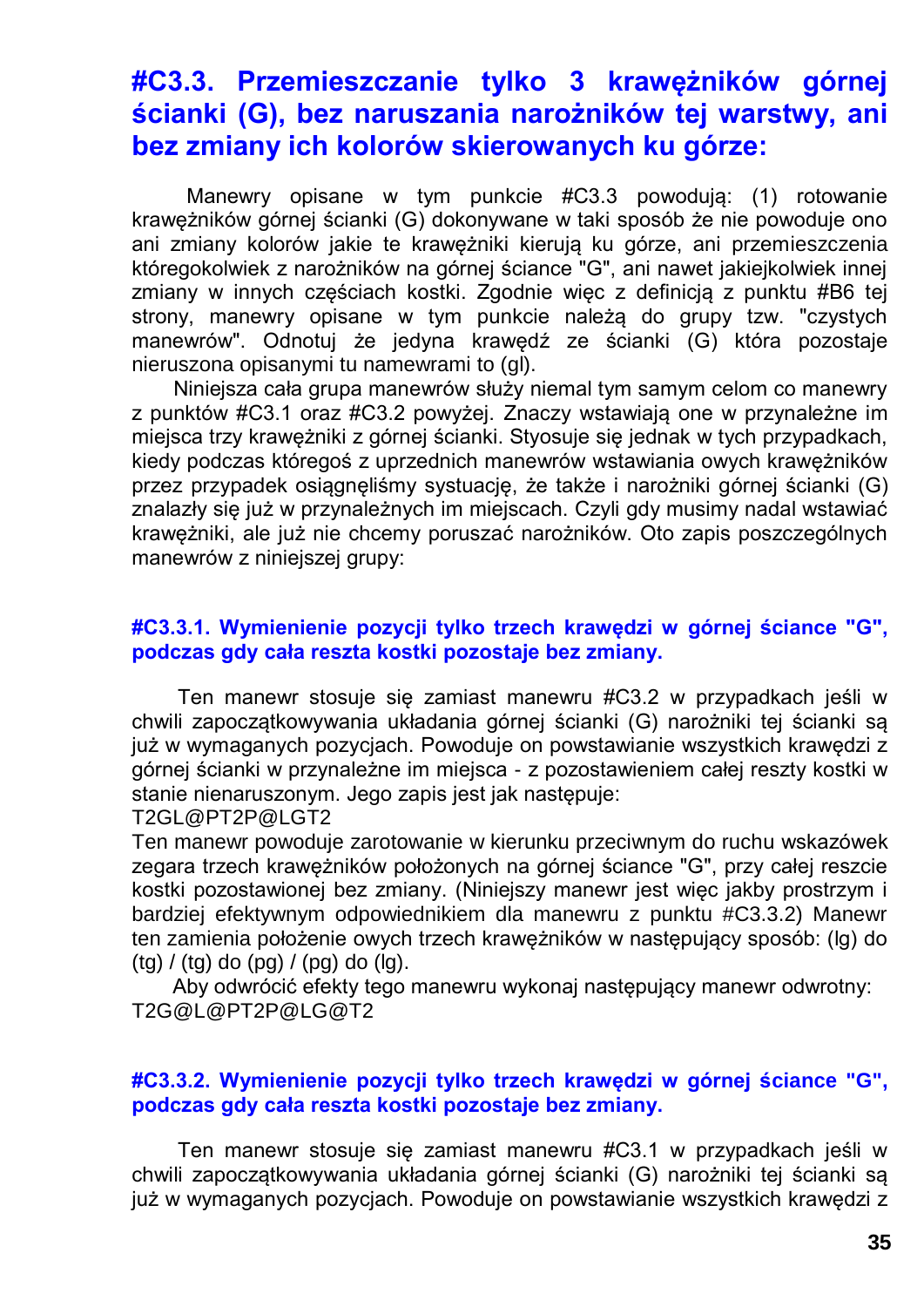górnej ścianki w przynależne im miejsca - z pozostawieniem całej reszty kostki w stanie nienaruszonym. Jego zapis jest jak następuje:

(G2P2)3T@GT(G2P2)3T@G@T

Manewr ten powoduje zarotowanie zgodnie z kierunkiem ruchu wskazówek zegara następujących trzech krawędzi ścianki (G): (cg) do (pg) / oraz / (pg) do (tg) / oraz / (tg) do (cg). Cała reszta kostki pozostaje nienaruszona. Krawędź nienaruszona to (gl).

### **#C3.4. Przemieszczanie tylko 3 narożników górnej ścianki (G), bez naruszania krawężników tej górnej ścianki ani reszty kostki:**

Manewry opisane w tym punkcie #C3.4 używane są w końcowej fazie ustawiania kostki. Powodują one: (1) rotowanie narożników górnej ścianki (G) dokonywane w taki sposób że nie powoduje ono ani przemieszczenia któregokolwiek z krawężników na górnej ściance "G", ani nawet powodowania jakiejkolwiek innej zmiany w innych częściach kostki. Zgodnie więc z definicją z punktu #B6 tej strony, manewry opisane w tym punkcie też należą do grupy tzw. "czystych manewrów". Oto zapis poszczególnych manewrów z niniejszej grupy:

#### **#C3.4.1. Przemieszczanie trzech narożników w górnej warstwie "G", bez ruszenia warstw środkowej (S) ani dolnej "D", ani bez ruszenia czterech krawężników w górnej warstwie "G".**

Zapis tego manewru jest jak następuje:

C@GTG@CGT@G@

Manewr ten powoduje że przemieszczone narożniki wędrują zgodnie z ruchem wskazówek zegara w sposób jak następuje: (cpg) do (cgl) / (clg) do (glt) / (glt) do (cgp) - inny zapis tego samego: (gtl) do (cpg) / (gcp) do (lcg) / (gcl) do (tgl): Nienaruszony narożnik to (pgt).

Odwrócenie efektów tego manewru można uzyskać zrealizowaniem jego odwrotności, tj. manewru:

GTG@C@GT@G@C

#### **#C3.4.2. Przemieszczanie trzech narożników w górnej warstwie "G", bez ruszenia warstw środkowej (S) ani dolnej "D", ani bez ruszenia czterech krawężników w górnej warstwie "G".**

Zapis tego manewru jest jak następuje:

LG@P@GL@G@PG

Manewr ten powoduje że przemieszczone narożniki wędrują przeciwnie do ruchu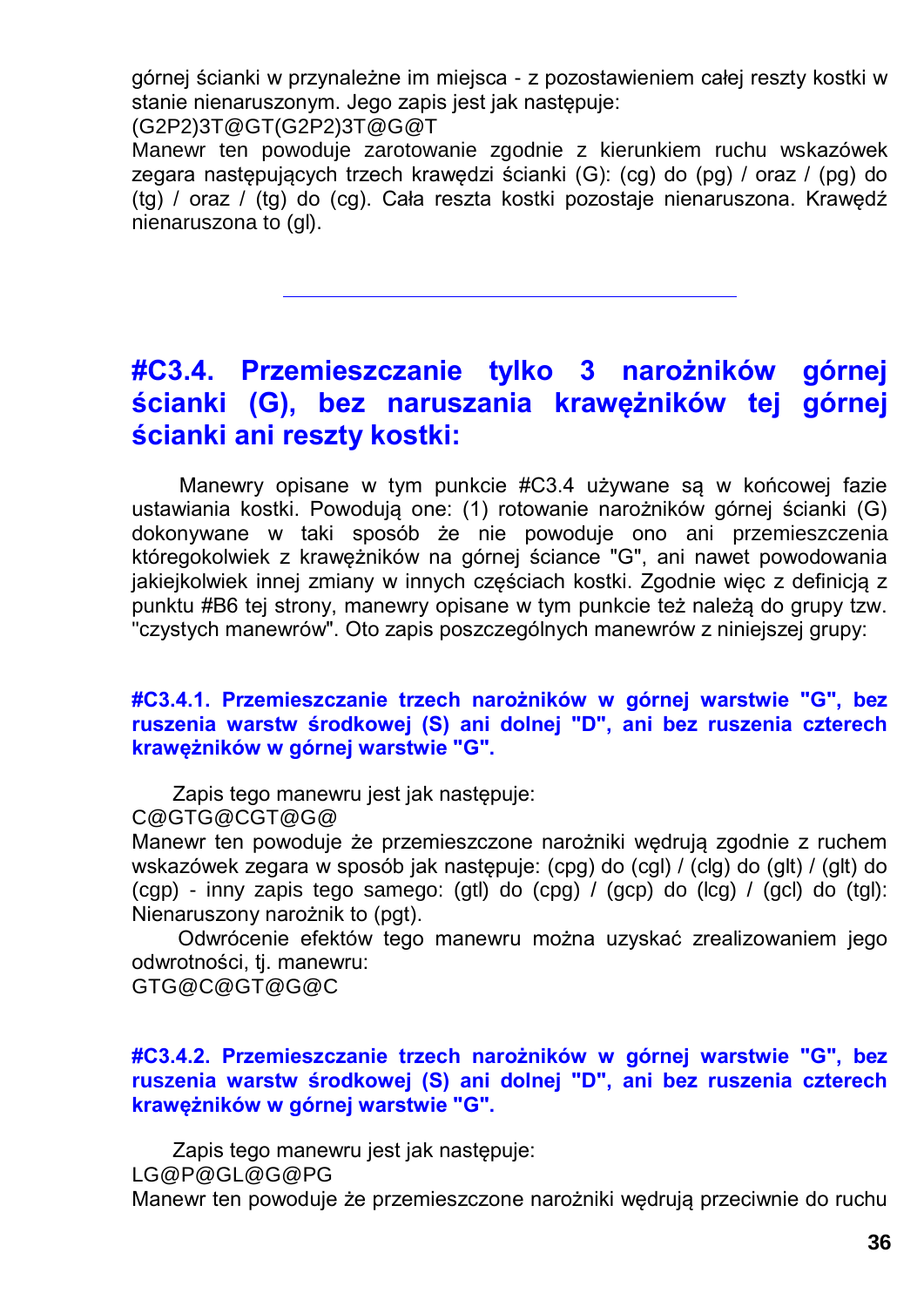wskazówek zegara w sposób jak następuje: "lcg" do "gcp" / "gcp" do "lgt" / "lgt" do "lcg". Nienaruszony narożnik to (pgt).

Odwrócenie efektów tego manewru można uzyskać zrealizowaniem jego odwrotności, tj. manewru:

G@P@GLG@PGL@

Przy odrobinie szczęścia, w tym miejscu powinno pomyślnie się zakończyć układanie kostki. Moje gratulacje. Tylko niekiedy wymagane może też się okazać poniższe rotowanie narożników.

### **#C3.5. Rotowanie 1 narożnika z górnej ścianki (G) (jeśli połączone z rotowaniem innego narożnika tej ścianki wówczas bez naruszania całej reszty kostki):**

Manewry opisane w tym punkcie #C3.5 używane są tylko czasami w końcowej fazie ustawiania kostki. Mianowicie, czasami wszystkie segmenty kostki dają się ustawić na przynależne im miejsca, jednak dwa narożniki mają niewłaściwe zorientowanie swoich kolorów. Wymagane jest więc zarotowanie najpierw jednego z tych narożników, a potem drugiego. Zarotowania tego dokonują następujące manewry z niniejszej grupy:

**#C3.5.1. Rotowanie narożnika (GPC) w kierunku zgodnym z ruchem wskazówek zegara (tj. "gpc" na "pcg"): Rotowanie to powoduje obrócenie się w tym samym miejscu tylko jednego narożnika na ściance "G", tj. rotowanie "gpc" na "pcg", bez naruszenia reszty ścianki "G" (jednak przy okazji przemieszcza się krawężnik (dl) do (cp) oraz miesza całą ściankę "D"):**

Jeśli zdarzy nam się że zdołamy wstawić jakiś narożnik w poprawne miejsce, tyle że jest on w niewłaściwej orientacji, wówczas narożnik ten jesteśmy w stanie zarotować - znaczy obrócić go dookoła własnej osi. Odnotuj że następujący manewr powoduje zarotowanie kolorów tego narożnika w pozycji (GPC) w kiedunku zgodnym z ruchem wskazówek zegara.

(CDC@D@)2

Uwaga, ruch ten powoduje również zmianę w warstewce (S) w której za krawęznik "cp" wchodzi "cd", podczas gdy "cp" wędruje do "ld", zaś "ld"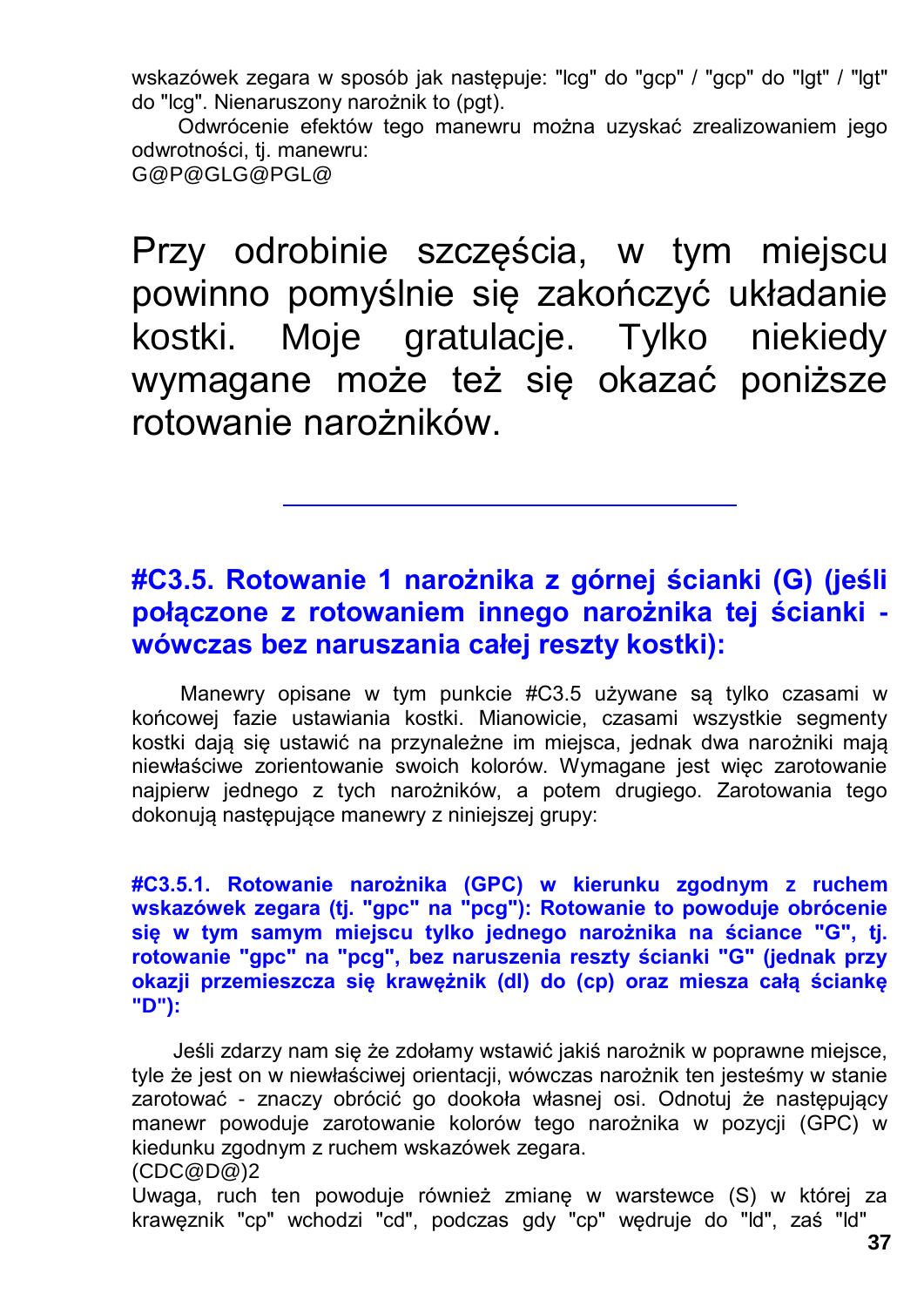przechodzi do "cd". Ponadto trzy narozniki na ściance dolnej "D" są rotowane na swoich pozycjach. Jedyny narożnik nie rotowany to "dtp". Odwrócenie efektów omawianego tutaj manewru można dokonać na trzy odmienne sposoby. Pierwszy z tych sposobów polega na wykonaniu następującego manewru: (DCD@C@)2

Drugi sposób odwrócenia efektów manewru opisywanego w tym punkcie polega na zarotowaniu innego narożnika ze ścianki (G) po jego wstawieniu w pozycję (GCP) dokonanego poprzez obracanie wyłącznie ścianką (G), oraz po powtórzeniu powyższego manewru. (Odnotuj, że kiedy powtórzenie to jest zakończone, konieczne jest wykonanie jeszcze jednego ruchu korygującego "G@"). Trzeci zaś sposób odwrócenia efektów manewru opisywanego w tym punkcie polega na zarotowaniu innego narożnika ze ścianki (G) po jego wstawieniu w pozycję (GCP), ale w odwrotnym kierunku rotowania (znaczy w kierunku przeciwnym do ruchu wskazówek zegara) używając w tym celu manewru podanego w punkcie #C3.5.2. Stąd użycie po kolei obu manewrów z punktu niniejszego oraz #C3.5.2 spowoduje w ostatecznym rozrachunku obrócenie dwóch narożników na ściance (G), pozostawijąc całą resztę kostki nienaruszoną.

#### **#C3.5.2. Rotowanie tylko jednego narożnika na ściance "G", tj. rotowanie przeciwne do ruchu wskazówek zegara z "gcp" na "cpg", bez naruszenia reszty ścianki "G" (jednak przy okazji przemieszcza się krawężnik (dl) do (pc) oraz miesza całą ściankę "D"):**

Odnotuj że niniejszy manewr jest odwrotnością manewru z punktu #C3.5.1. Jeśli więc zdarzy nam się, że zdołamy wstawić jakiś narożnik w poprawne miejsce, tyle że jest on w niewłaściwej orientacji, wówczas narożnik ten jesteśmy w stanie zarotować - znaczy obrócić go dookoła własnej osi. Odnotuj że następujący manewr powoduje zarotowanie kolorów tego narożnika w pozycji (GPC) w kiedunku przeciwnym do ruchu wskazówek zegara. (DCD@C@)2

Odwrócenie efektów omawianego tutaj manewru też można dokonać na dwa odmienne sposoby. Pierwszy z tych sposobów polega na wykonaniu nastepującego manewru odwracającego:

(CDC@D@)2

Drugi zaś sposób odwrócenia efektów manewru opisywanego w tym punkcie polega na zarotowaniu innego narożnika ze ścianki (G) po jego wstawieniu w pozycję (GCP), ale w odwrotnym kierunku rotowania (znaczy w kierunku zgodnym z ruchem wskazówek zegara) używając w tym celu manewru podanego w punkcie #C3.5.1. Stąd użycie po kolei obu manewrów z punktu niniejszego oraz #C3.5.1 spowoduje w ostatecznym rozrachunku obrócenie dwóch narożników na ściance (G), pozostawiając całą resztę kostki nienaruszoną.

**Część D: Manewry pospolite dla kostki**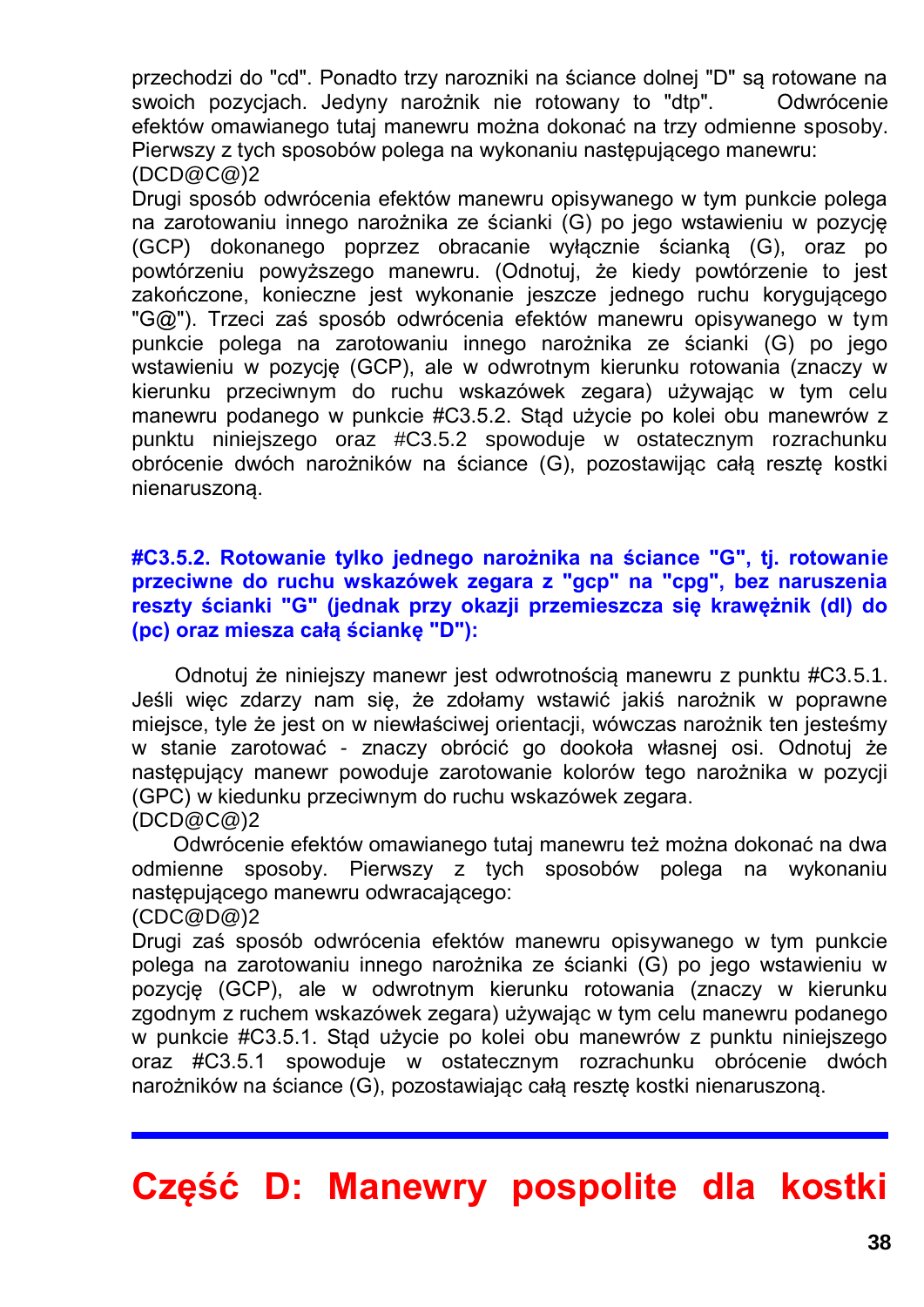## **Rubika z 16-segmentowymi ściankami, pozwalające na układanie indywidualnych segmentów centralnych i indywidualnych krawężników:**

Odnotuj, że aby docenić zalety opisywanych tutaj manewrów, a także aby docenić zalety praktycznie wszystkich innych manewrów omawianych na tej stronie, po raz pierwszy warto je zrealizować na kostce która uprzednio została już ułożona. Wszakże po ich zrealizowaniu i przeanalizowaniu ich wyników, efekty tych manewrów można odwrócić poprzez wykonanie podanych przy każdym z nich tzw. "manewrów odwracających". Z kolei po ich odwróceniu kostka ponownie wraca do stanu ułożonego.

## **#D1. Manewry pospolite pozwalające wstawić pojedyncze segmenty centralne ze ścianki górnej "G" do warstwy "B" na ściance przedniej "C":**

Ta grupa manewrów na kostce o 16-segmentowych ściankach pozostawia nienaruszonymi całą dolną ściankę "D" i całą warstewkę sufitową "S", a także niemal całą warstewkę "B" - z wyjątkiem jednego segmentu centralnego położonego w owej warstwie "B" na przedniej ściance "C". Ów pojedynczy przemieszczany segment centralny jest pobierany ze ścianki górnej "G" i wstawiony na ściankę przednią "C". Jedyna więc ścianka jaką manewry z niniejszej grupy dosyć dokumentnie mieszają, to ścianka górna "G". Sposób na jaki manewry te mieszają ową ściankę górną "G" będzie dokładnie opisany dla każdego z tych manewrów. Wszakże może on się okazać przydatny również podczas układania ścianki górnej "G".

#### **#D1.1. Manewr zamieniania ze sobą tylko jednego segmentu centralnego g(ko), ze ścianki gónej "G", z segmentem centralnym c(bj) ze ścianki przedniej "C", podczas gdy cała reszta kostki (poza ścianką górną "G") pozostaje nienaruszona:**

Opisywany tutaj manewr "pospolity" zamienia ze sobą pozycjami na całej kostce głównie dwa segmenty centralne ze ścianek "G" i "C". Zapis niniejszego manewru [1#D1.1] jest jak następuje: J@T@G@P@GPTGJ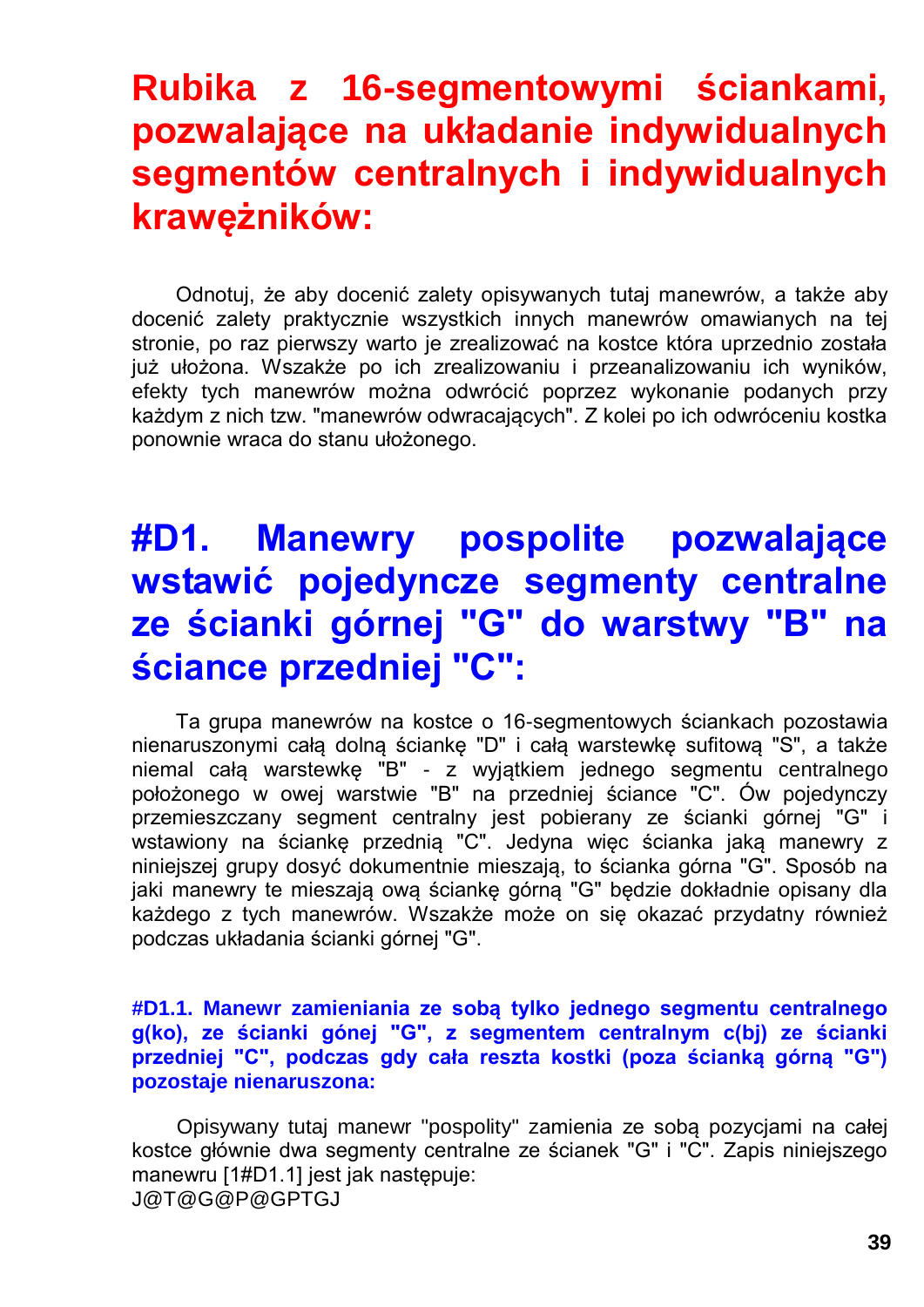Oto dokładny opis sposobu na jaki manewr ten zmienia położenia poszczególnych segmentów i **ścianek** na kostce o 16-segmentowych ściankach. Zupełnie nie zmienionymi przez niego pozostają ścianka dolna "D" oraz warstwa sufitowa "S". W warstwie "B" tylko jeden segment centralny c(bj) położony na ściance przedniej "C" zostaje zamieniony z segmentem centralnym g(ko) położonym poprzednio na ściance górnej "G". Natomiast drastycznemu pomieszaniu ulega niemal cała ścianka górna "G".

Na **ściance górnej "G"**, na której manewr ten powoduje najwięcej zamieszania, zmiany nim spowodowane są jak następuje. (1) Segment centralny g(ko) zostaje zamieniony na segment c(bj). (2) Dwie krawędzie boczne zostają ze sobą zamienione, natomiast dwie dalsze zostają przeorientowane. Zamienione krawędzie to cg(j) która przemieszcza się w miejsce lg(o), podczas gdy lg(o) powraca w miejsce gc(j), a także krawędź lg(n) która przemieszcza się w miejsce tg(k) podczas gdy tg(k) powraca w miejsce gl(n). Z kolei przeorientowane krawędzie to (gp(n) i gp(o) które obracają się w położenia pg(n) i pg(o). (3) Manewr ten zamienia także sobą dwa narożniki oraz przeorientowuje trzeci narożnik. Zamienione narożniki to gcp który przemieszcza się do tlg podczas gdy tlg przemieszcza się do cpg. Z kolei przeorientowany narożnik to gtp który obraca się w swoim miejscu "zgodnie z ruchem wskazówek zegara" przyjmując zorientowanie tpg. (4) Manewr ten pozostawia też dwa krawężniki nienaruszone, mianowicie cg(k) i tg(j). Ponadto (5) manewr ten pozostawia jeden narożnik nienaruszony, mianowicie gcl.

Aby odwrócić efekty opisywanego powyżej manewru [1#D1.1], wykonaj następujący manewr odwracający [2#D1.1]:

J@G@T@P@G@PGTJ

Odnotuj że manewrem odwracającym dla niniejszego manewru [2#D1.1] jest manewr [1#D1.1]. Dlatego jeśli ktoś zechce aby wszystkie opisywane w tym punkcie zmiany nastąpiły w kierunku odwrotnym, wówczas najpierw może wykonać manewr [2#D1.1], zaś w przypadku jeśli zechce potem odwrócić jego efekty, dopiero potem wykonać manewr [1#D1.1].

### **#D1.2. Manewry które zamienianiają ze sobą tylko jeden segment centralny g(jo), ze ścianki gónej "G", z segmentem centralnym c(bk) ze ścianki przedniej "C", podczas gdy cała reszta kostki (poza ścianką górną "G") pozostaje nienaruszona:**

Manewry z tego punktu można używać do twóch odmiennych celów. Mianowicie można nimi wstawiać na przynależne miejsca indywidualne segmenty centralne. Ponadto można nimi porządkować indywidualne krawędzie na ściance gónej "G" (tj. używać je w podobnej roli jak manewry z punktu #D3).

**#D1.2.1. Manewr który zamieniania ze sobą tylko jeden segment centralny g(jo), ze ścianki gónej "G", z segmentem centralnym c(bk) ze ścianki**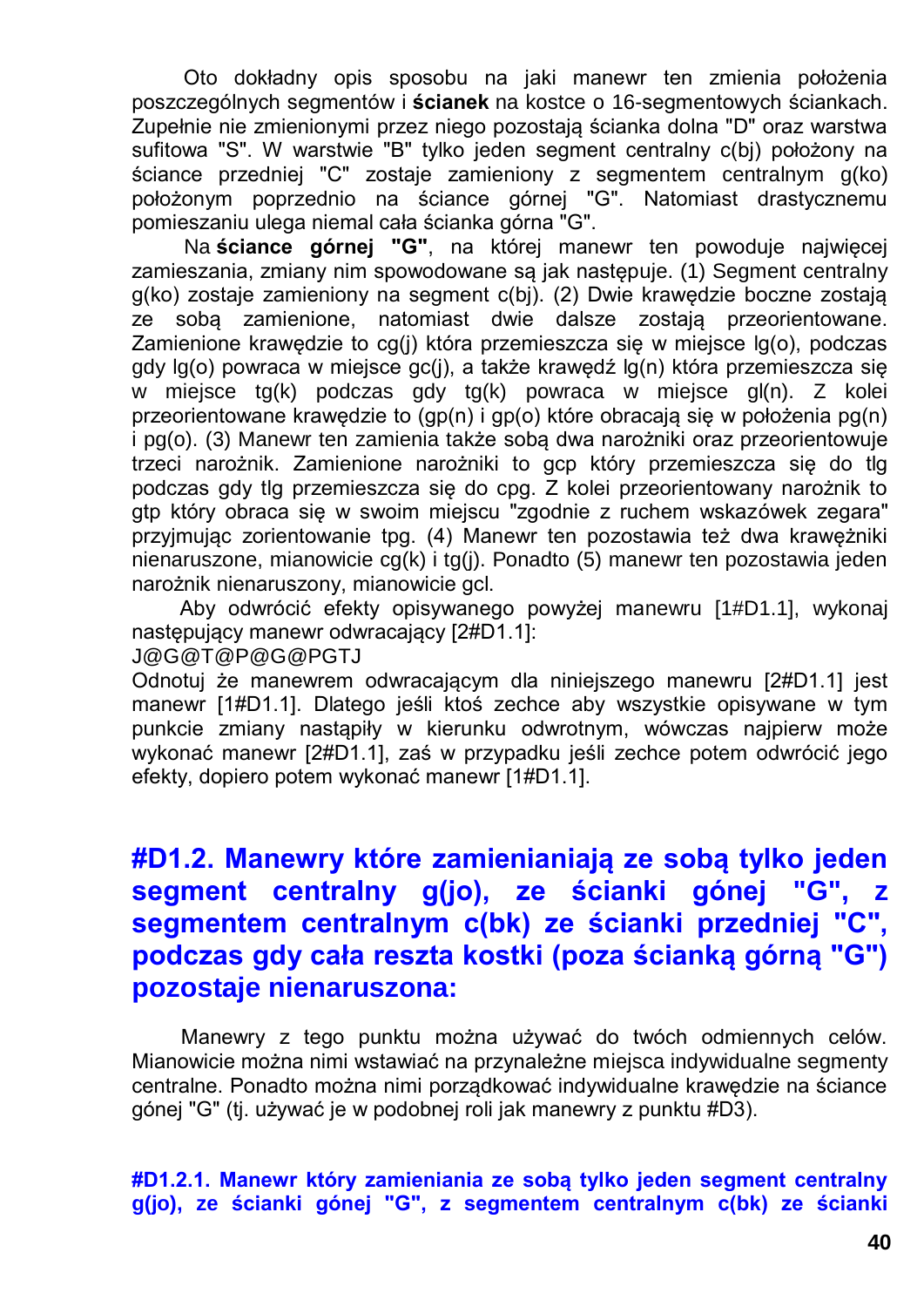#### **przedniej "C", a przy okazji zmienia pozycje 6 idywidualnych krawędzi i 3 narożników na górnej ściance "G", podczas gdy cała reszta kostki (poza ścianką górną "G") pozostaje nienaruszona:**

Opisywany tutaj manewr "pospolity" zamienia ze sobą pozycjami na całej kostce głównie dwa segmenty centralne ze ścianek "G" i "C". Zapis niniejszego manewru [1#D1.2.1] jest jak następuje:

KTGLG@L@T@G@K@

Oto dokładny opis sposobu na jaki manewr ten zmienia położenia poszczególnych segmentów i **ścianek** na kostce o 16-segmentowych ściankach. Zupełnie nie zmienionymi przez niego pozostają ścianka dolna "D" oraz warstwa sufitowa "S". W warstwie "B" tylko jeden segment centralny c(bk) położony na ściance przedniej "C" zostaje zamieniony z segmentem centralnym g(jo) położonym poprzednio na ściance górnej "G". Natomiast drastycznemu pomieszaniu ulega niemal cała ścianka górna "G".

Na **ściance górnej "G"**, na której manewr ten powoduje najwięcej zamieszania, zmiany nim spowodowane są jak następuje. (1) Segment centralny g(jo) zostaje zamieniony na segment c(bk). (2) Dwie krawędzie boczne zostają ze sobą zamienione, natomiast dwie dalsze zostają przeorientowane. Zamienione krawędzie to cg(k) która przemieszcza się w miejsce pg(o), podczas gdy pg(o) powraca w miejsce gc(k), a także krawędź pg(n) która przemieszcza się w miejsce tg(j) podczas gdy tg(j) powraca w miejsce gp(n). Z kolei przeorientowane krawędzie to (gl(n) i gl(o) które obracają się w położenia lg(n) i lg(o). (3) Manewr ten zamienia także sobą dwa narożniki oraz przeorientowuje trzeci narożnik. Zamienione narożniki to gcl który przemieszcza się do tpg podczas gdy tpg przemieszcza się do clg. Z kolei przeorientowany narożnik to gtl który obraca się w swoim miejscu "przeciwstawnie do ruchu wskazówek zegara" przyjmując zorientowanie tlg. (4) Manewr ten pozostawia też dwa krawężniki nienaruszone, mianowicie cg(j) i tg(k). Ponadto (5) manewr ten pozostawia jeden narożnik nienaruszony, mianowicie gcp.

Aby odwrócić efekty opisywanego powyżej manewru [1#D1.2.1], wykonaj następujący manewr odwracający [2#D1.2.1]:

KGTLGL@G@T@K@

Odnotuj że manewrem odwracającym dla niniejszego manewru [2#D1.2.1] jest manewr [1#D1.2.1]. Dlatego jeśli ktoś zechce aby wszystkie opisywane w tym punkcie zmiany nastąpiły w kierunku odwrotnym, wówczas najpierw może wykonać manewr [2#D1.2.1], zaś w przypadku jeśli zechce potem odwrócić jego efekty, dopiero potem wykonać manewr [1#D1.2.1].

**#D1.2.2. Manewr który zamieniania ze sobą tylko jeden segment centralny g(jo), ze ścianki gónej "G", z segmentem centralnym c(bk) ze ścianki przedniej "C", a przy okazji rotuje trzy idywidualne krawędzie na górnej ściance "G", podczas gdy niemal cała reszta kostki (poza ścianką górną "G") pozostaje nienaruszona:**

Opisywany tutaj manewr "pospolity" zamienia ze sobą pozycjami na całej kostce głównie dwa segmenty centralne ze ścianek "G" i "C". Zapis niniejszego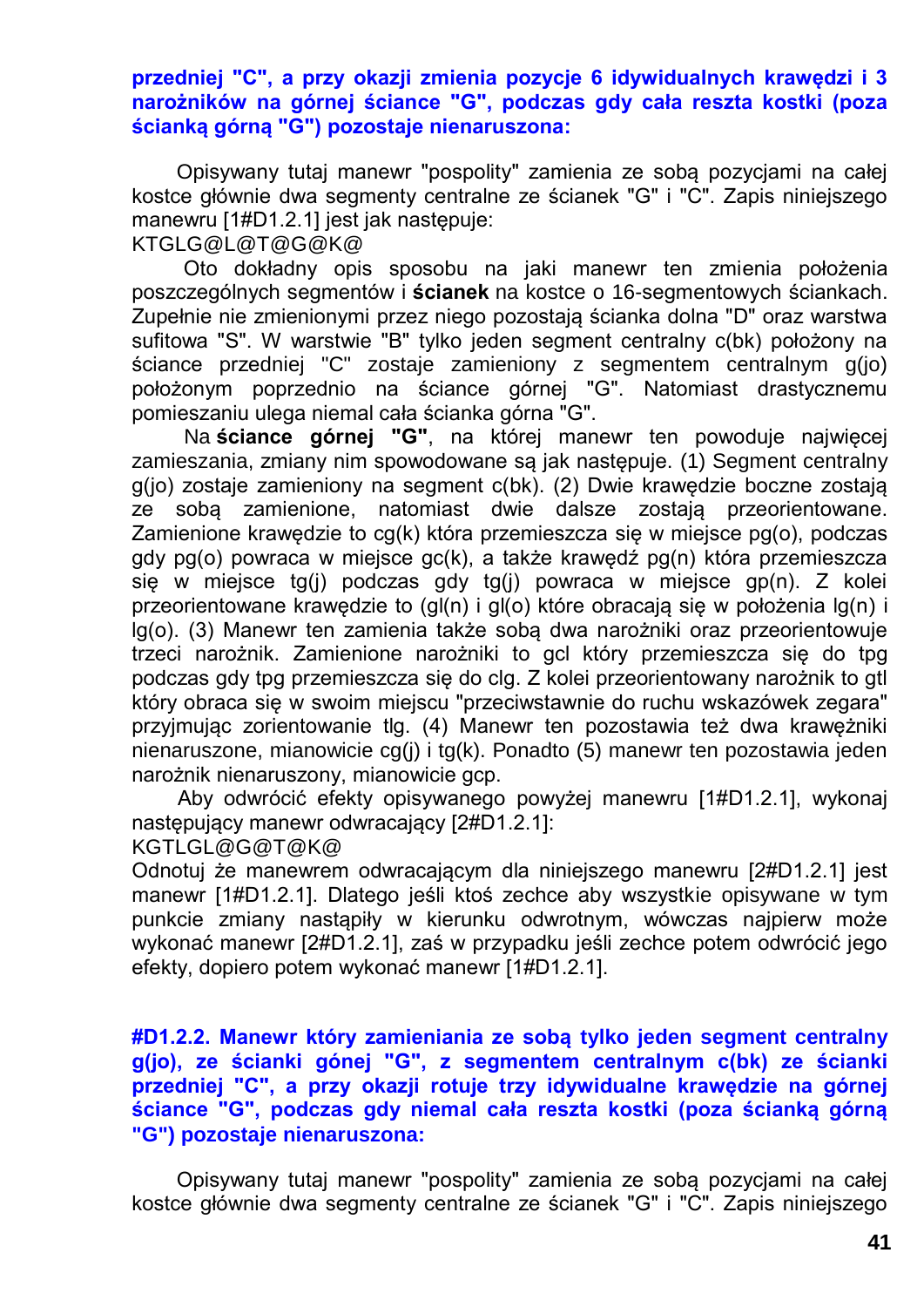manewru [1#D1.2.2] jest jak następuje: PGP@G@C@GCKC@G@CGPG@P@K@

Oto dokładny opis sposobu na jaki manewr ten zmienia położenia poszczególnych segmentów i **ścianek** na kostce o 16-segmentowych ściankach. Zupełnie nie zmienionymi przez niego pozostają ścianka dolna "D" oraz warstwa sufitowa "S". W warstwie "B" tylko jeden segment centralny c(bk) położony na ściance przedniej "C" zostaje zamieniony z segmentem centralnym g(jo) położonym poprzednio na ściance górnej "G". Ponadto bardzo niewielkiemu zarotowaniu ulegają 3 segmenty krawędziowe na gónej ściance "G".

Na **ściance górnej "G"**, na której manewr ten powoduje większość zmian, wprowadzone nim przemieszczenia są jak następuje. (1) Segment centralny g(jo) zostaje zamieniony na segment c(bk). (2) Trzy indywidualne krawężniki boczne zostają ze sobą zarotowane. Owe zarotowane krawędzie to cg(k) która przemieszcza się w miejsce gl(o), podczas gdy gl(o) przemieszcza się w miejsce gt(k), z kolei gt(k) przemieszcza się w miejsce cg(k). (4) Pozostałe krawężniki i narożniki na górnej ściance "G" manewr ten pozostawia nienaruszone. (Odnotuj jednak, że w manewrze tym tylko jedna para sąsiadujących krawężników pozostaje nienaruszona, mianowicie pg(n) i pg(o).

Aby odwrócić efekty opisywanego powyżej manewru [1#D1.2.2], wykonaj następujący manewr odwracający [2#D1.2.2]: KPGP@G@C@GCK@C@G@CGPG@P@

## **#D2. Manewry pospolite pozwalające wstawić pojedyncze segmenty centralne ze ścianki górnej "G" do warstwy "S" na ściance przedniej "C":**

Ta grupa manewrów na kostce o 16-segmentowych ściankach pozostawia nienaruszonymi całą dolną ściankę "D" i całą warstewkę "B", a także niemal całą warstewkę sufitową "S" - z wyjątkiem jednego segmentu centralnego położonego w owej warstwie "S" na przedniej ściance "C". Ów pojedynczy przemieszczany segment centralny jest pobierany ze ścianki górnej "G" i wstawiony na ściankę przednią "C". Jedyna więc ścianka jaką manewry z niniejszej grupy dosyć dokumentnie mieszają, to ścianka górna "G". Sposób na jaki manewry te mieszają ową ściankę górną "G" będzie dokładnie opisany dla każdego z tych manewrów. Wszakże może on się okazać przydatny również podczas układania ścianki górnej "G".

**#D2.1. Manewr zamieniania ze sobą tylko jednego segmentu centralnego g(nk), ze ścianki gónej "G", z segmentem centralnym c(sj) ze ścianki przedniej "C", podczas gdy cała reszta kostki (poza ścianką górną "G")**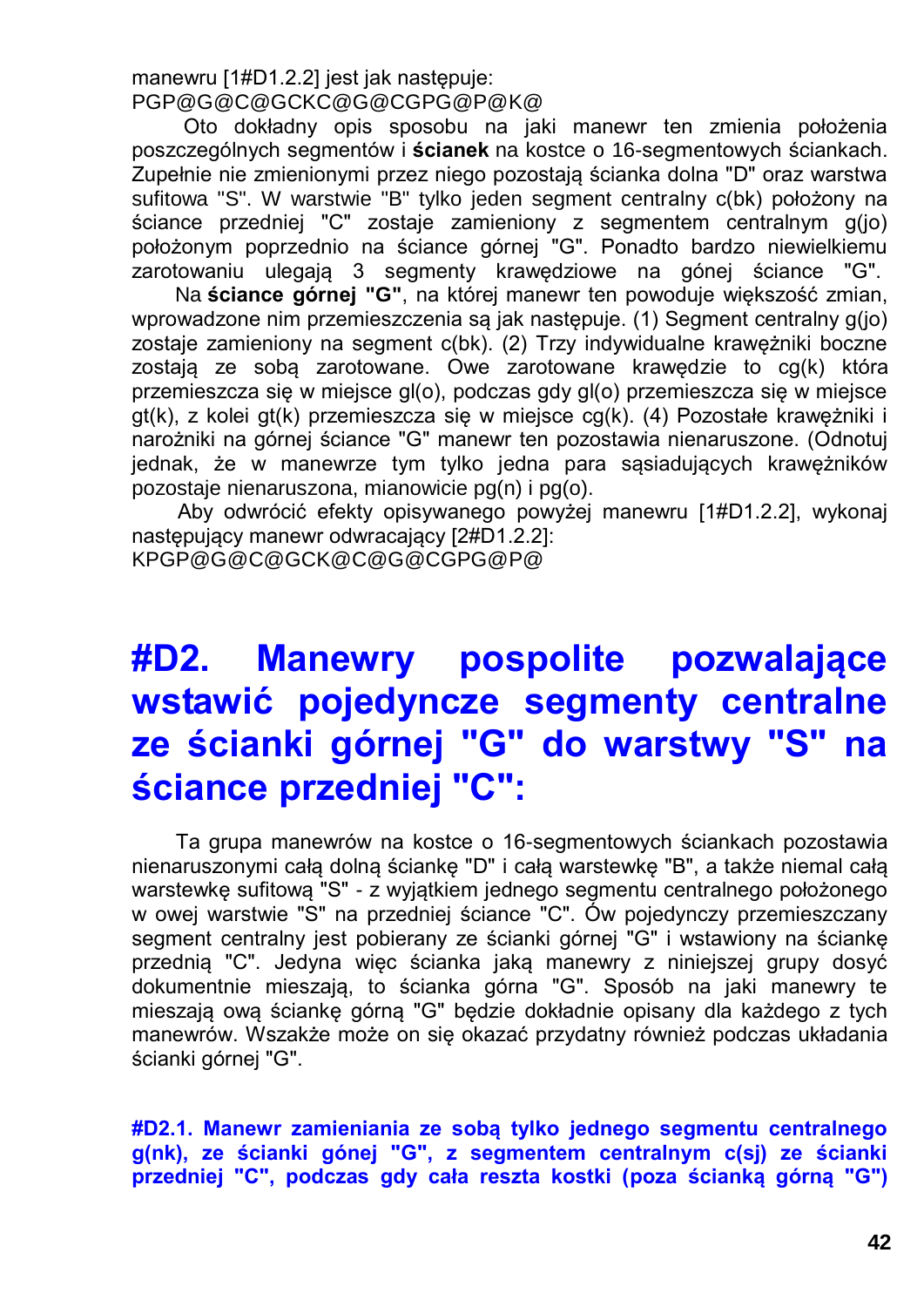#### **pozostaje nienaruszona:**

Opisywany tutaj manewr "pospolity" zamienia ze sobą pozycjami na całej kostce głównie dwa segmenty centralne ze ścianek "G" i "C". Zapis niniejszego manewru [1#D2.1] jest jak następuje:

J@TGLG@L@T@G@J

Oto dokładny opis sposobu na jaki manewr ten zmienia położenia poszczególnych segmentów i **ścianek** na kostce o 16-segmentowych ściankach. Zupełnie nie zmienionymi przez niego pozostają ścianka dolna "D" oraz warstwa basementowa "B". W warstwie "S" tylko jeden segment centralny c(sj) położony na ściance przedniej "C" zostaje zamieniony z segmentem centralnym g(kn) położonym poprzednio na ściance górnej "G". Natomiast drastycznemu pomieszaniu ulega niemal cała ścianka górna "G".

Na **ściance górnej "G"**, na której manewr ten powoduje najwięcej zamieszania, zmiany nim spowodowane są jak następuje. (1) Segment centralny g(kn) zostaje zamieniony na segment c(sj). (2) Dwie krawędzie boczne zostają ze sobą zamienione, natomiast dwie dalsze zostają przeorientowane. Zamienione krawędzie to cg(j) która przemieszcza się w miejsce pg(n), podczas gdy pg(n) powraca w miejsce gc(j), a także krawędź pg(o) która przemieszcza się w miejsce tg(k) podczas gdy tg(k) powraca w miejsce gp(o). Z kolei przeorientowane krawędzie to (gl(n) i gl(o) które obracają się w położenia lg(n) i lg(o). (3) Manewr ten zamienia także sobą dwa narożniki oraz przeorientowuje trzeci narożnik. Zamienione narożniki to gcl który przemieszcza się do tpg podczas gdy tpg przemieszcza się do clg. Z kolei przeorientowany narożnik to gtl który obraca się w swoim miejscu "przeciwstawnie do ruchu wskazówek zegara" przyjmując zorientowanie tlg. (4) Manewr ten pozostawia też dwa krawężniki nienaruszone, mianowicie cg(k) i tg(j). Ponadto (5) manewr ten pozostawia jeden narożnik nienaruszony, mianowicie gcp.

Aby odwrócić efekty opisywanego powyżej manewru [1#D2.1], wykonaj następujący manewr odwracający [2#D2.1]:

J@GTLGL@G@T@J

Odnotuj że manewrem odwracającym dla niniejszego manewru [2#D2.1] jest manewr [1#D2.1]. Dlatego jeśli ktoś zechce aby wszystkie opisywane w tym punkcie zmiany nastąpiły w kierunku odwrotnym, wówczas najpierw może wykonać manewr [2#D2.1], zaś w przypadku jeśli zechce potem odwrócić jego efekty, dopiero potem wykonać manewr [1#D2.1].

#### **#D2.2. Manewr zamieniania ze sobą tylko jednego segmentu centralnego g(nj), ze ścianki gónej "G", z segmentem centralnym c(sk) ze ścianki przedniej "C", podczas gdy cała reszta kostki (poza ścianką górną "G") pozostaje nienaruszona:**

Opisywany tutaj manewr "pospolity" zamienia ze sobą pozycjami na całej kostce głównie dwa segmenty centralne ze ścianek "G" i "C". Zapis niniejszego manewru [1#D2.2] jest jak następuje:

KT@G@P@GPTGK@

Oto dokładny opis sposobu na jaki manewr ten zmienia położenia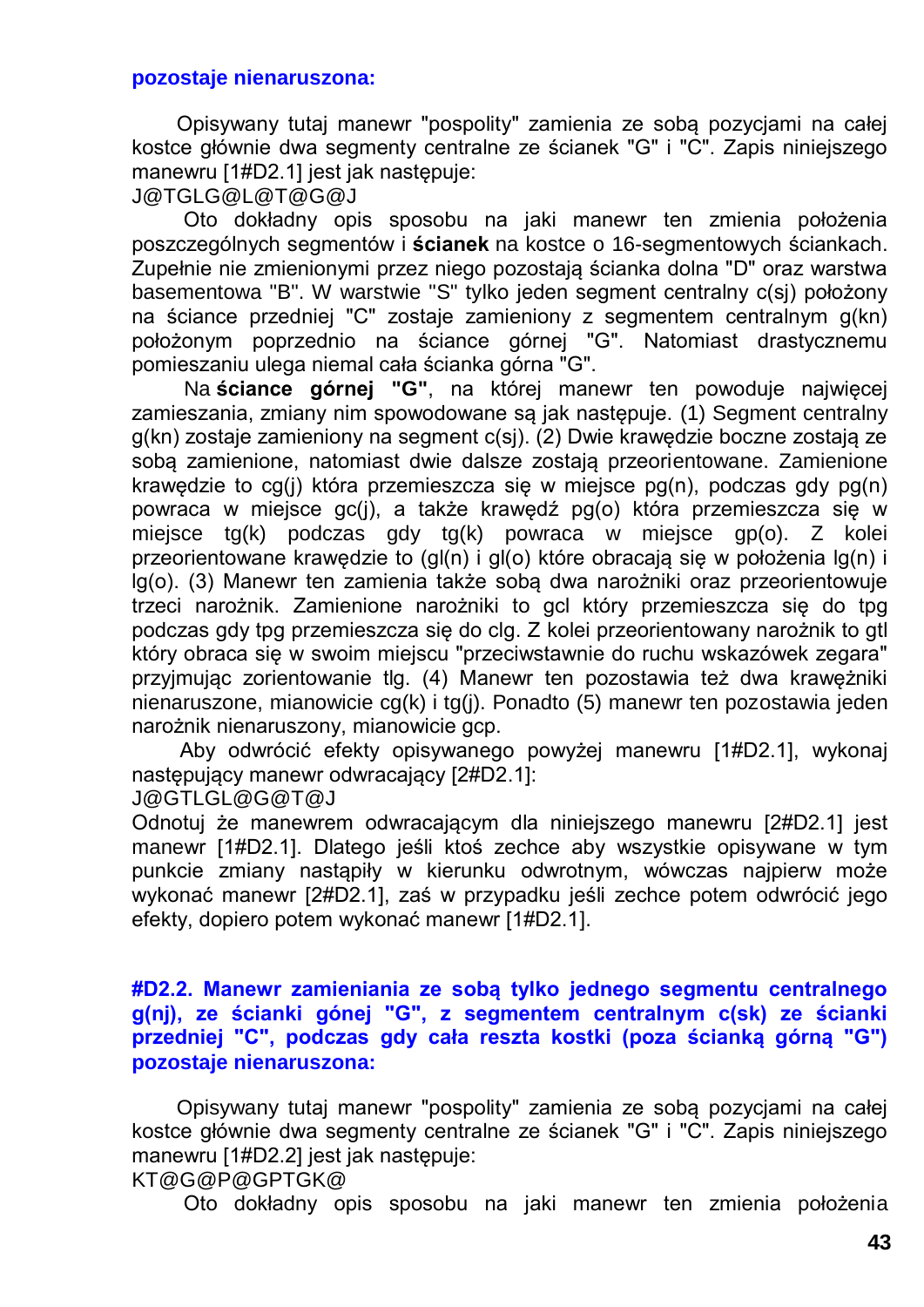poszczególnych segmentów i **ścianek** na kostce o 16-segmentowych ściankach. Zupełnie nie zmienionymi przez niego pozostają ścianka dolna "D" oraz warstwa basementowa "B". W warstwie "S" tylko jeden segment centralny c(sk) położony na ściance przedniej "C" zostaje zamieniony z segmentem centralnym g(jn) położonym poprzednio na ściance górnej "G". Natomiast drastycznemu pomieszaniu ulega niemal cała ścianka górna "G".

Na **ściance górnej "G"**, na której manewr ten powoduje najwięcej zamieszania, zmiany nim spowodowane są jak następuje. (1) Segment centralny g(jn) zostaje zamieniony na segment c(sk). (2) Dwie krawędzie boczne zostają ze sobą zamienione, natomiast dwie dalsze zostają przeorientowane. Zamienione krawędzie to cg(k) która przemieszcza się w miejsce lg(n), podczas gdy lg(n) powraca w miejsce gc(k), a także krawędź lg(o) która przemieszcza się w miejsce tg(j) podczas gdy tg(j) powraca w miejsce gl(o). Z kolei przeorientowane krawędzie to (gp(n) i gp(o) które obracają się w położenia pg(n) i pg(o). (3) Manewr ten zamienia także sobą dwa narożniki oraz przeorientowuje trzeci narożnik. Zamienione narożniki to gcp który przemieszcza się do tlg, podczas gdy tlg przemieszcza się do cpg. Z kolei przeorientowany narożnik to gtp który obraca się w swoim miejscu "zgodnie z ruchem wskazówek zegara" przyjmując zorientowanie tpg. (4) Manewr ten pozostawia też dwa krawężniki nienaruszone, mianowicie cg(j) i tg(k). Ponadto (5) manewr ten pozostawia jeden narożnik nienaruszony, mianowicie gcl.

Aby odwrócić efekty opisywanego powyżej manewru [1#D2.2], wykonaj następujący manewr odwracający [2#D2.2]:

KG@T@P@G@PGTK@

Odnotuj że manewrem odwracającym dla niniejszego manewru [2#D2.2] jest manewr [1#D2.2]. Dlatego jeśli ktoś zechce aby wszystkie opisywane w tym punkcie zmiany nastąpiły w kierunku odwrotnym, wówczas najpierw może wykonać manewr [2#D2.2], zaś w przypadku jeśli zechce potem odwrócić jego efekty, dopiero potem wykonać manewr [1#D2.2].

# **#D3. Manewry pospolite pozwalające uporządkować krawężniki na górnej ściance "G", podczas gdy wszystkie inne warstwy i ścianki (poza górną) pozostają nienaruszone:**

Ta grupa manewrów na kostce o 16-segmentowych ściankach pozostawia nienaruszonymi całą dolną ściankę "D" oraz obie warstewki "B" i "S". Jedyną więc ścianką jaką manewry z niniejszej grupy zmieniają w celowy sposób, to ścianka górna "G". Ponieważ manewry te przemieszczają indywidualne krawężniki na ściance "G", pozwalają one na uporządkowywanie owych krawężników. Sposób na jaki manewry te zmieniają położenie krawężników i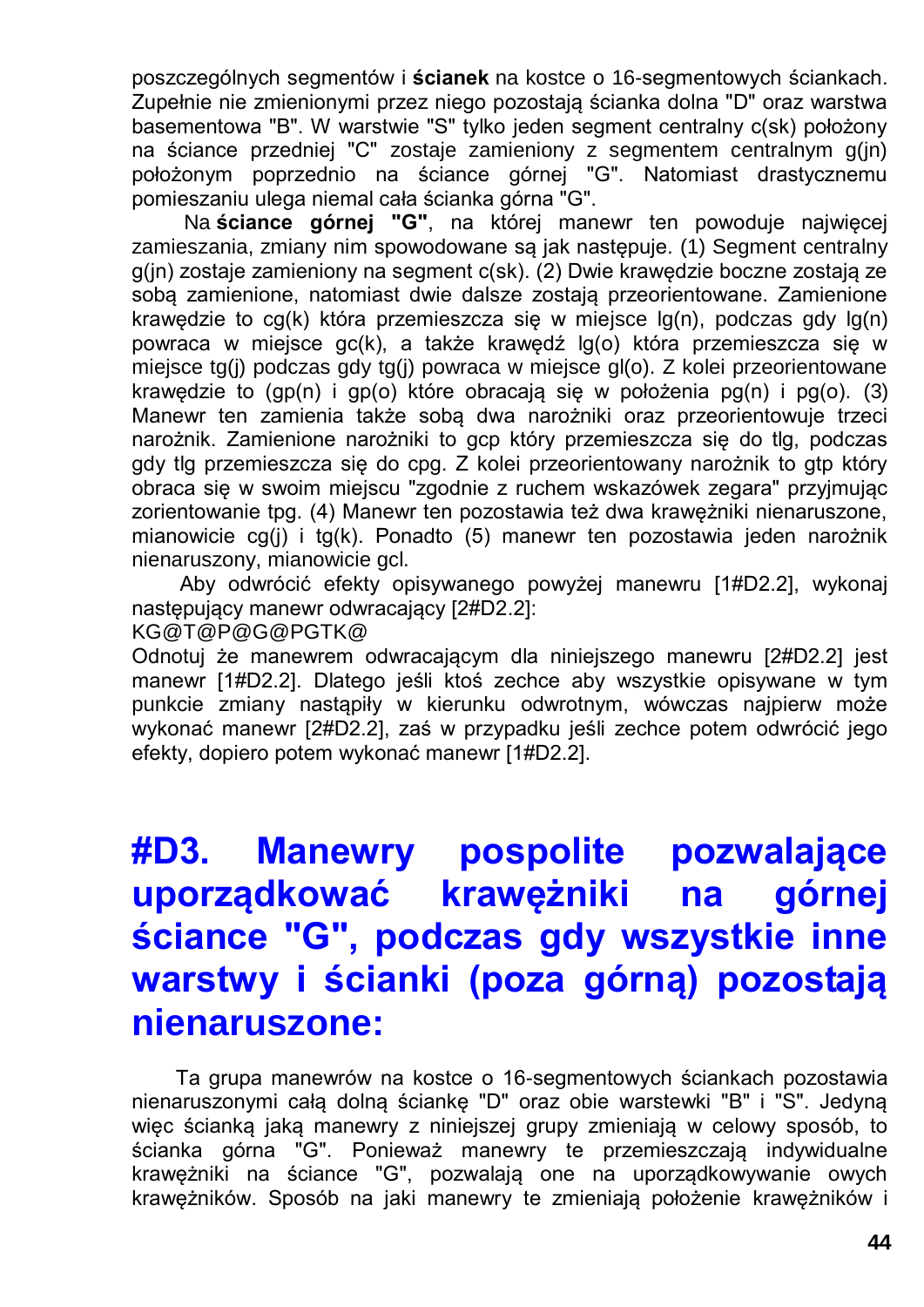narożników na owej górnej ściance "G" będzie dokładnie opisany dla każdego z tych manewrów.

Odnotuj, że poza opisanymi poniżej w poszczególnych podpunktach niniejszego punktu #D3, również manewry z punktów #D1 i #D2 powyżej, też pozwalają na porządkowanie krawężników na ściance "G". Tyle że wówczas zawsze konieczne będzie wykonywanie tych manewrów aż po dwa razy oczywiście na przemian z odpowiednimi przemieszczeniami ścianek pośrednich oraz obracaniem ścianki górnej "G", czy z ich przeplataniem manewrami opisanymi w punkcie #C3 tej strony. Chodziło bowiem w nich by o to, aby każdy z segmentów centralnych jakie one usuną ze swego miejsca wstawić później z powrotem na jego miejsce. Oczywiście, z uwagi na owo niepotrzebne przemieszczanie segmentów centralnych, tamte manewry z punktów #D1 i #D2 używane powinny być tylko wówczas jeśli z jakichś niezwykłych powodów nie zdołamy ustawić krawężników na ściance "G" kostki wyłącznie z pomocą manewrów objaśnionych poniżej.

### **#D3.1. Manewry które na górnej ściance "G" rotują jedynie 3 krawężniki z pionowych warstewek "K" i "N", całą resztę kostki pozostawiając nieruszoną:**

Opisywane tutaj manewry pospolite pozostawiają nienaruszoną niemal całą kostkę, poza 3 krawężnikami na górnej ściance "G". Krawężniki te wędrują (rotują) po torze zamkniętym w kierunku albo zgodnym, albo też przeciwstawnym do kierunk ruchu wskazówek zegara.

#### **#D3.1.1. Manewr który na górnej ściance "G" rotuje zgodnie z ruchem wskazówek zegara tylko 3 krawężniki z pionowych warstewek "K" i "N", pozostawiając nieruszoną całą resztę kostki:**

Zapis niniejszego manewru [1#D3.1.1] jest jak następuje: PKGP@G@K@GPG@P@

Oto dokładny opis sposobu na jaki manewr ten zmienia położenia owych trzech **krawężników** ze ścianki "G" z kostki o 16-segmentowych ściankach. Mianowicie, krawężnik gc(k) wędruje do tg(k), podczas gdy tg(k) wędruje do pg(n), zaś pg(n) wędruje do gc(k).

Aby odwrócić efekty opisywanego powyżej manewru [1#D3.1.1], wykonaj następujący manewr odwracający [2#D3.1.1]: PGP@G@KGPG@K@P@

#### **#D3.1.2. Manewr który na górnej ściance "G" rotuje przeciwstawnie do ruchu wskazówek zegara tylko 3 krawężniki z pionowych warstewek "K" i "N", pozostawiając nieruszoną całą resztę kostki:**

W tym celu należy zrealizować manewr [#2D3.1.1] opisany powyżej. Gdyby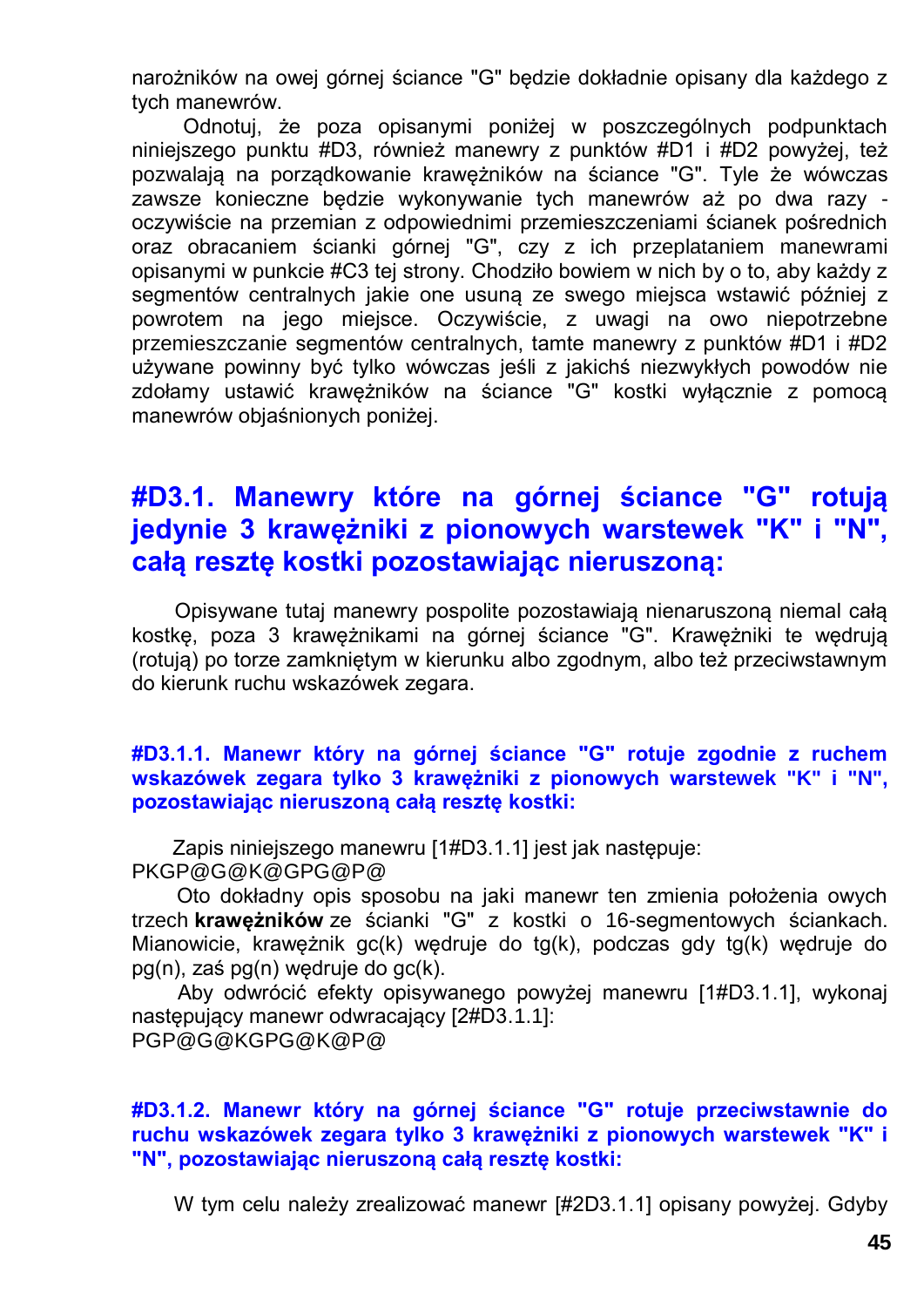### **#D3.2. Manewry które na górnej ściance "G" rotują jedynie 3 krawężniki z pionowych warstewek "K" i "O", całą resztę kostki pozostawiając nieruszoną:**

Opisywane tutaj manewry pospolite pozostawiają nienaruszoną niemal całą kostkę, poza 3 krawężnikami na górnej ściance "G". Krawężniki te wędrują (rotują) po torze zamkniętym w kierunku albo zgodnym, albo też przeciwstawnym do kierunk ruchu wskazówek zegara.

#### **#D3.2.1. Manewr który na górnej ściance "G" rotuje przeciwstawnie do ruchu wskazówek zegara tylko 3 krawężniki z pionowych warstewek "K" i "O", pozostawiając nieruszoną całą resztę kostki:**

Zapis niniejszego manewru [1#D3.2.1] jest jak następuje:

P@K@G@PGKG@P@GP

Oto dokładny opis sposobu na jaki manewr ten zmienia położenia owych trzech **krawężników** ze ścianki "G" z kostki o 16-segmentowych ściankach. Mianowicie, krawężnik gc(k) wędruje do gp(o), podczas gdy gp(o) wędruje do gt(k), zaś gt(k) wędruje do cg(k).

Aby odwrócić efekty opisywanego powyżej manewru [1#D3.2.1], wykonaj następujący manewr odwracający [2#D3.2.1]: P@G@PGK@G@P@GKP

#### **#D3.2.2. Manewr który na górnej ściance "G" rotuje zgodnie z ruchem wskazówek zegara tylko 3 krawężniki z pionowych warstewek "K" i "O", pozostawiając nieruszoną całą resztę kostki:**

W tym celu należy zrealizować manewr [#2D3.2.1] opisany powyżej. Gdyby zaś przyszło go odwrócić, wówczas należy użyć manewr [#1D3.2.1]

### **#D3.3. Manewry które na górnej ściance "G" rotują jedynie 3 krawężniki z pionowych warstewek "J" i "O", całą resztę kostki pozostawiając nieruszoną:**

Opisywane tutaj manewry pospolite pozostawiają nienaruszoną niemal całą kostkę, poza 3 krawężnikami na górnej ściance "G". Krawężniki te wędrują (rotują) po torze zamkniętym w kierunku albo zgodnym, albo też przeciwstawnym do kierunk ruchu wskazówek zegara.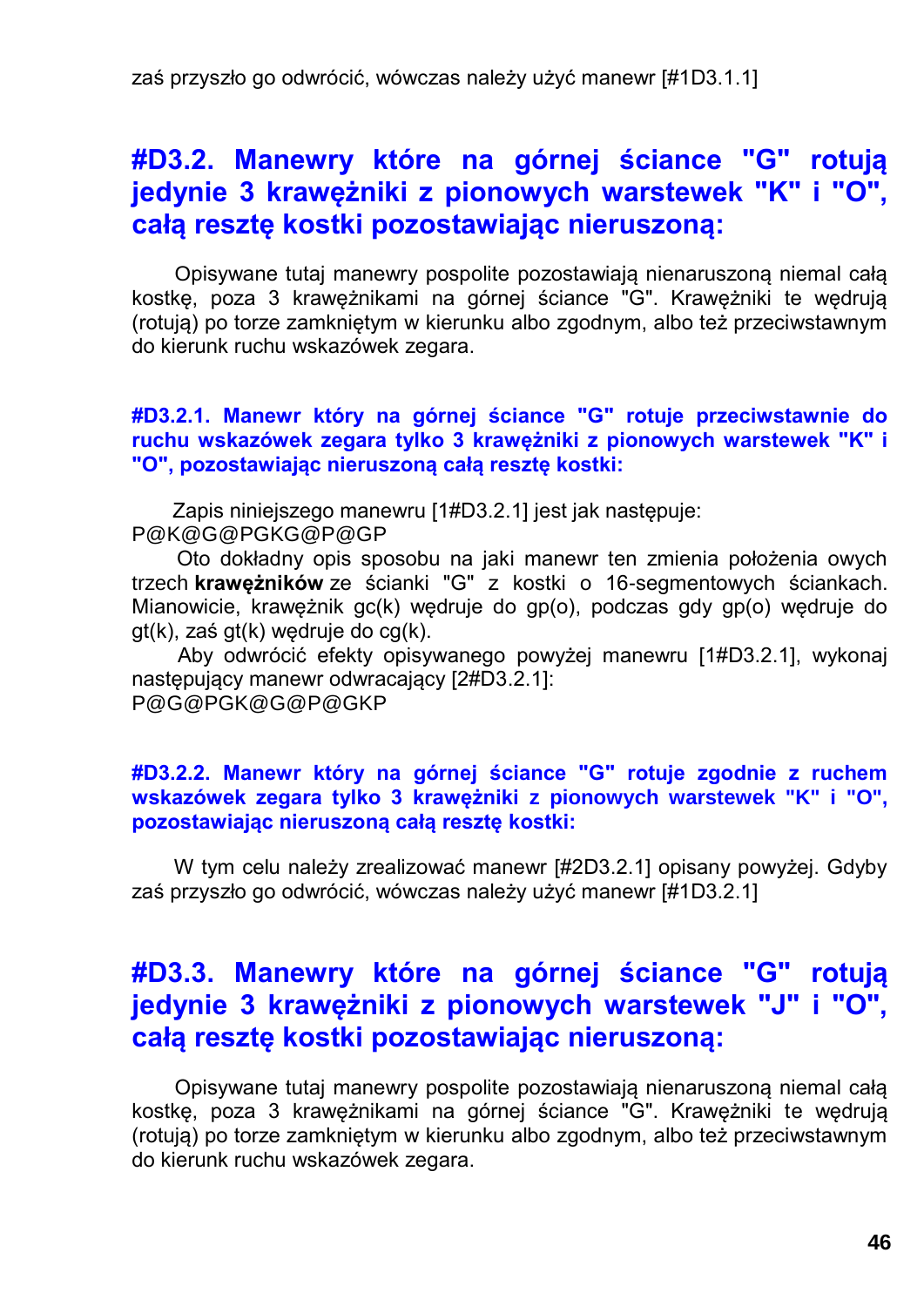**#D3.3.1. Manewr który na górnej ściance "G" rotuje zgodnie z ruchem wskazówek zegara tylko 3 krawężniki z pionowych warstewek "J" i "O", pozostawiając nieruszoną całą resztę kostki:**

Zapis niniejszego manewru [1#D3.3.1] jest jak następuje: PJ@GP@G@JGPG@P@

Oto dokładny opis sposobu na jaki manewr ten zmienia położenia owych trzech **krawężników** ze ścianki "G" z kostki o 16-segmentowych ściankach. Mianowicie, krawężnik gc(j) wędruje do tg(j), podczas gdy tg(j) wędruje do pg(o), zaś pg(o) wędruje do gc(j).

Aby odwrócić efekty opisywanego powyżej manewru [1#D3.3.1], wykonaj następujący manewr odwracający [2#D3.3.1]: PGP@G@J@GPG@JP@

#### **#D3.3.2. Manewr który na górnej ściance "G" rotuje przeciwstawnie do ruchu wskazówek zegara tylko 3 krawężniki z pionowych warstewek "J" i "O", pozostawiając nieruszoną całą resztę kostki:**

W tym celu należy zrealizować manewr [#2D3.3.1] opisany powyżej. Gdyby zaś przyszło go odwrócić, wówczas należy użyć manewr [#1D3.3.1]

### **#D3.4. Manewry które na górnej ściance "G" rotują jedynie 3 krawężniki z pionowych warstewek "J" i "N", całą resztę kostki pozostawiając nieruszoną:**

Opisywane tutaj manewry pospolite pozostawiają nienaruszoną niemal całą kostkę, poza 3 krawężnikami na górnej ściance "G". Krawężniki te wędrują (rotują) po torze zamkniętym w kierunku albo zgodnym, albo też przeciwstawnym do kierunk ruchu wskazówek zegara.

#### **#D3.4.1. Manewr który na górnej ściance "G" rotuje przeciwstawnie do ruchu wskazówek zegara tylko 3 krawężniki z pionowych warstewek "J" i "N", pozostawiając nieruszoną całą resztę kostki:**

Zapis niniejszego manewru [1#D3.4.1] jest jak następuje: P@JG@PGJ@G@P@GP

Oto dokładny opis sposobu na jaki manewr ten zmienia położenia owych trzech **krawężników** ze ścianki "G" z kostki o 16-segmentowych ściankach. Mianowicie, krawężnik gc(j) wędruje do gp(n), podczas gdy gp(n) wędruje do tg(j), zaś tg(j) wędruje do gc(j).

Aby odwrócić efekty opisywanego powyżej manewru [1#D3.4.1], wykonaj następujący manewr odwracający [2#D3.4.1]: P@G@PGJG@P@GJ@P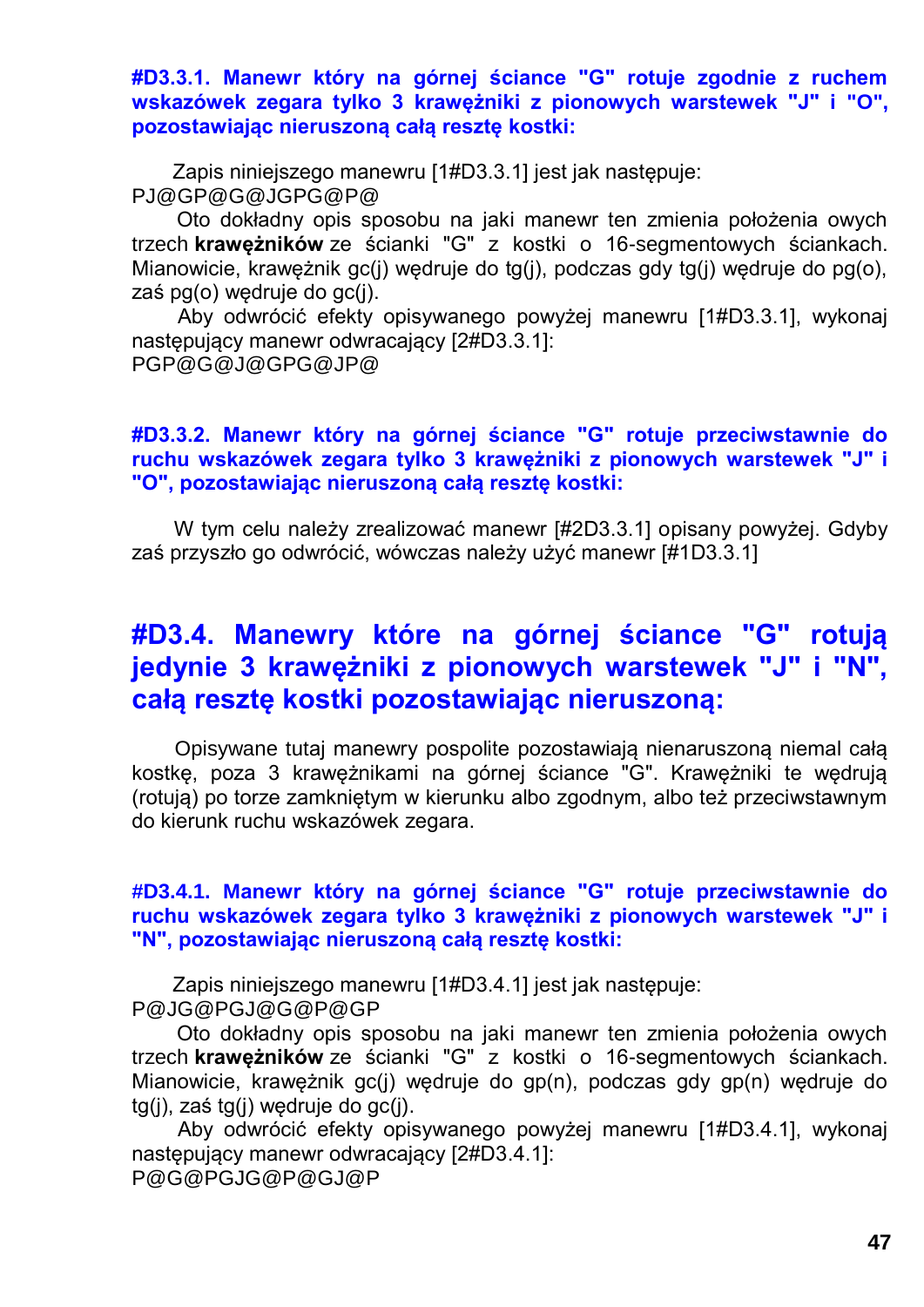#### **#D3.4.2. Manewr który na górnej ściance "G" rotuje przeciwstawnie do ruchu wskazówek zegara tylko 3 krawężniki z pionowych warstewek "J" i "N", pozostawiając nieruszoną całą resztę kostki:**

W tym celu należy zrealizować manewr [#2D3.4.1] opisany powyżej. Gdyby zaś przyszło go odwrócić, wówczas należy użyć manewr [#1D3.4.1]

### **\* \* \***

Powyższe wyczerpuje wykaz manewrów jakie są absolutnie niezbędne dla układania kostek o 4x4=16 segmentach na każdej ściance. Aczkolwiek przytoczone tutaj manewry nie pozwalają na proste i szybkie ułożenie tej kostki, niemniej są one wystarczające i z ich pomocą daje się ułożyć praktycznie każdą kostkę o 16-segmentowych ściankach. (Sprawdzałem, wiem więc że się daje je ułozyć.) Życzę więc powodzenia w układaniu kostek jakie czytelnik posiada!

# **Część E: Wypracowanie rozwiązania dla bardziej złożonych kostek Rubika, np. dla kostek z 25-segmentowymi ściankami:**

# **#E1. Nie ma fizycznych ograniczeń na wielkość kostek Rubika:**

Jak się okazuje, fizykalna zasada na jakiej poszczególne podzespoły kostek Rubika podtrzymują się wzajemnie, nie posiada żadnych ograniczeń co do liczby podzespołów takiej kostki. Przykładowo, na tej samej zasadzie działania co kostki Rubika, w dawnej Japonii budowane były całe świątynie opierające się silnym trzęsieniom ziemi, oraz całe samo-podtrzymujące się mosty. Składały się one aż z tysięcy nawzajem zaryglowanych ze sobą jednak wzajemnie ruchomych podzespołów. Niektóre z owych budowli przetrwały tam do dzisiaj. Technicznie możliwym jest więc budowanie również kostek Rubika jakie są znacznie większe od kostki o 9-segmentowych ściankach, czy nawet większe od kostek o 16 segmentowych ściankach. Jak ujawnia to zdjęcie z "Fot. #1", kostki zawierające 3x3 = 9 segmentów na każdej ściance istnieją już od lat 1970-tych, zaś kostki zawierająca po 4x4=16 segmentów na każdej ściance, istnieją już od lat 1980 tych. Zbudowanie zaś jeszcze większych takich kostek jest jedynie uzależnione od potrzeb rynku. Wszakże podjęcie ich produkcji zależy od istnienia na nie wystarczającego popytu aby uzasadniał on koszta wykonania ich projektu i wdrożenia ich do produkcji. Można się więc spodziewać, że o dowolnym czasie w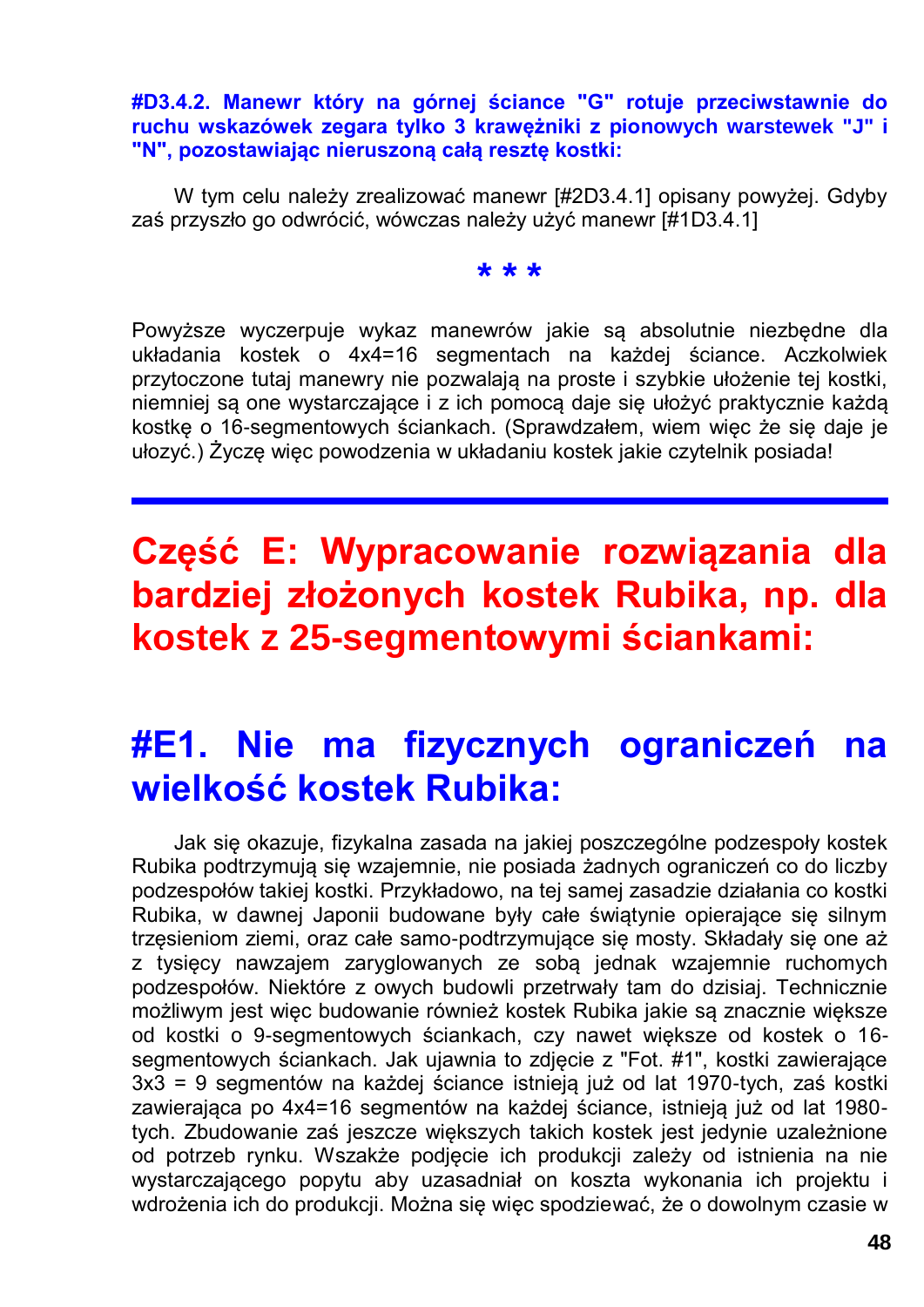przyszłości na rynku pojawią się kostki o 25-segmentowych ściankach, 36 segmentowych ściankach, czy nawet jeszcze większe. Mogą również się pojawić najróżniejsze modyfikacje już istniejących kostek, jakie zamiast kształtu sześciennej kostki będą przyjmowały dowolny inny kształt. Oczywiście, kiedy owe większe lub zmodyfikowane kostki już się pojawią, wskazane będzie aby czytelnik miał możność wypracowania dla nich własnego algorytmu ich układania. Niniejsza część tej strony wyjaśnia jak algorytm taki można sobie wypracować samemu.

# **#E2. Wypracowanie własnego algorytmu układania kostek Rubika większych od tutaj opisanej, np. kostek z 25 segmentowymi ściankami:**

**Motto:** *Postęp to nie tylko budowanie od nowa, ale także dodawanie następnego piętra lub dalszych udoskonalań do tego co już istnieje.*

Jeśli już obecnie posiadamy kostkę większą od tej opisanej na niniejszej stronie, np. kostkę 25-segmentową czy kostkę 36-segmentową, oraz natychmiast chcemy przystąpić do jej układania, wówczas możemy również samemu spróbować wypracowania wymaganego w tym celu algorytmu. Ponieważ taki algorytm będzie głównie użyty do osobistego układania tej kostki, a nie do publikowania, nie musi on być zbyt doskonały. Da się więc go opracować w czasie znacznie krótszym niż mi zajęło opracowanie algorytmu do opublikowania w naukowym czasopiśmie.

Kiedy zaś czytelnik zdecyduje się samemu wypracować sobie własny algorytm układania kostki Rubika, wówczas najefektywniejsze postępowanie dla owego wypracowywania sprowadza się do dwuetapowego działania. Mianowicie, w pierwszym etapie należy dokładnie poznać jakąś już istniejącą metodę układania kostki Rubika, która to metoda opracowana była przez kogoś innego. Przykładowo, w etapie tym można dokładnie sobie poznać metodę układania kostki z 9-segmentowymi ściankami która opisana została w części C niniejszej strony internetowej. Następnie, w drugim etapie, spożytkowujemy wiedzę zdobytą podczas poznawania owej metody kogoś innego, aby wypracować swoją własną metodę na bazie tamtej metody poznanej wcześniej. Znaczy, w tym drugim etapie sami wypracowujemy sobie nową metodę (algorytm) układania kostki, która to metoda albo jest lepsza i szybsza od metody poznanej wcześniej, albo też pozwala ona nam na układanie innej wersji kostki Rubika. Owa poznana w pierwszym etapie metoda układania kostki nauczy nas bowiem kilku umiejętności jakie będą potem nam potrzebne przy wypracowywaniu własnej metody. Przykładowo, nauczy nas generalnej zasady układania kostki, notacji używanej do zapisu poszczególnych manewrów, bezbłędnego wykonywania poszczególnych manewrów, metody odwracania manewrów, itd. Oczywiście, aby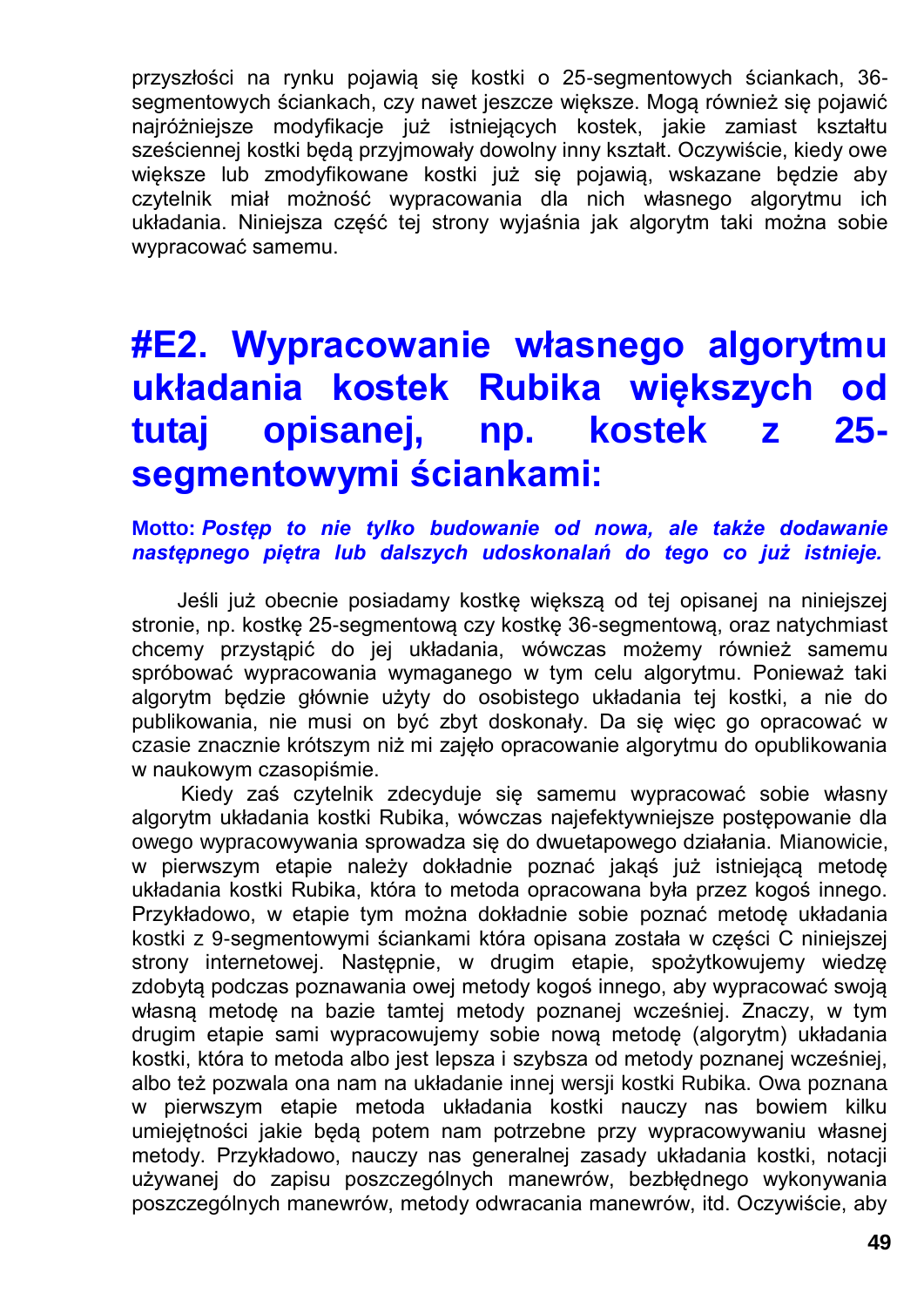służyc jako takie narzędzie nauczające, owa wcześniej poznana metoda wcale nie musi być używana na kostce jaką my sami chcemy rozpracować, a może być używana na kostce mniejszej. Przykładowo, uczyć się możemy czyjejś metody na kostce z 9-segmentowymi ściankami, podczas gdy własną metodę układania kostki możemy wypracowywać dla kostki z 16-segmentowymi, czy z 25 segmentowymi, ściankami. Oto generalne podejście jakie powinno nas zaprowadzić najszybciej do wypracowania naszej własnej metody układania wybranej kostki Rubika:

**Krok 1:** Zawsze zaczynamy swe wypracowywanie nowej metody od kostki która jest już ułożona. To zaś znaczy, że jeśli zakupimy sobie nową wersję kostki Rubika, np. kostkę z 25-segmentowymi ściankami, wówczas nie wolno nam "wymieszać" tej kostki aż do czasu kiedy mamy już rozpracowane najważniejsze manewry całkowitej metody jej układania.

**Krok 2:** Zanim cokolwiek uczynimy na swojej (nowej lub ułożonej) kostce, zawsze najpierw powinniśmy dokładnie zapisać w specjalnym notatniku jaki manewr planujemy właśnie wykonać. Najlepiej przy tym zaczynać swe wypracowanie od manewrów które już się poznało wcześniej z jakichś innych źródeł lub dla jakiejś innej kostki. Wszakże sporo manewrów które są używane np. na kostce z 9-segmentowymi ściankami działa również na kostkach z 16 segmentowymi ściankami (lub więcej). Tyle tylko, że ich wyniki na większej kostce czasami są nieco inne niż na owej mniejszej kostce. Duża liczba wysoce użytecznych manewrów opisana jest w części C tej strony. Pamiętać też trzeba, że aby móc zapisać sobie jakiś planowany manewr, konieczna jest dobra znajomość jakiejś jednoznacznej notacji zapisu tych manewrów - przykładowo znajomość notacji wyjaśnionej na rysunku z "Fot. #2" na niniejszej stronie internetowej.

**Krok 3:** Wykonujemy na swojej (ułożonej) kostce ów zapisany w kroku 2 manewr. Jego wykonywanie trzeba przy tym dokonywać bardzo precyzyjnie, tak aby przypadkiem nie popełnić jakiejś pomyłki czyli fałszywego (niezapisanego) ruchu. Pomyłka bowiem kosztowałaby nas albo kupę czasu na ponowne ułożenie kostki, albo też cenę zakupu nowej kostki.

**Krok 4:** Zapisujemy sobie wszystkie wyniki właśnie wykonanego manewru. Znaczy, zapisujemy sobie w notatniku które segmenty ułożonej kostki zmieniły swoje położenia, oraz dokładnie zapisujemy jakie są nowe położenia tych segmentów.

**Krok 5:** Wypracowujemy sobie i zapisujemy w notatniku odwrotność właśnie wykonanego manewru. Odwrotność tą uzyskujemy poprzez wypisanie sobie manewru odwróconego. Taki manewr odwrócony to po prostu dany manewr, tyle że czytany w kierunku począwszy od końca jego zapisu, aż do początka zapisu, przy czym każdy z jego ruchów jest równocześnie zamieniany na ruch do siebie dokładnie odwrotny.

**Krok 6:** Realizujemy ów manewr odwrotny z kroku 5. Po jego zrealizowaniu kostka powinna wrócić do stanu ułożonego, tj. do stanu w jakim była ona po nabyciu w sklepie, a przed zrealizowaniem kroku (3). To zaś oznacza, ze na tej samej kostce możemy teraz wypróbować następny manewr jaki także sobie dokładnie itp. zaplanujemy. Itd., itp. itp.

W podobny sposób sprawdzamy setki manewrów, aż w końcu stopniowo wypracowujemy sobie najważniejsze manewry naszej własnej metody układania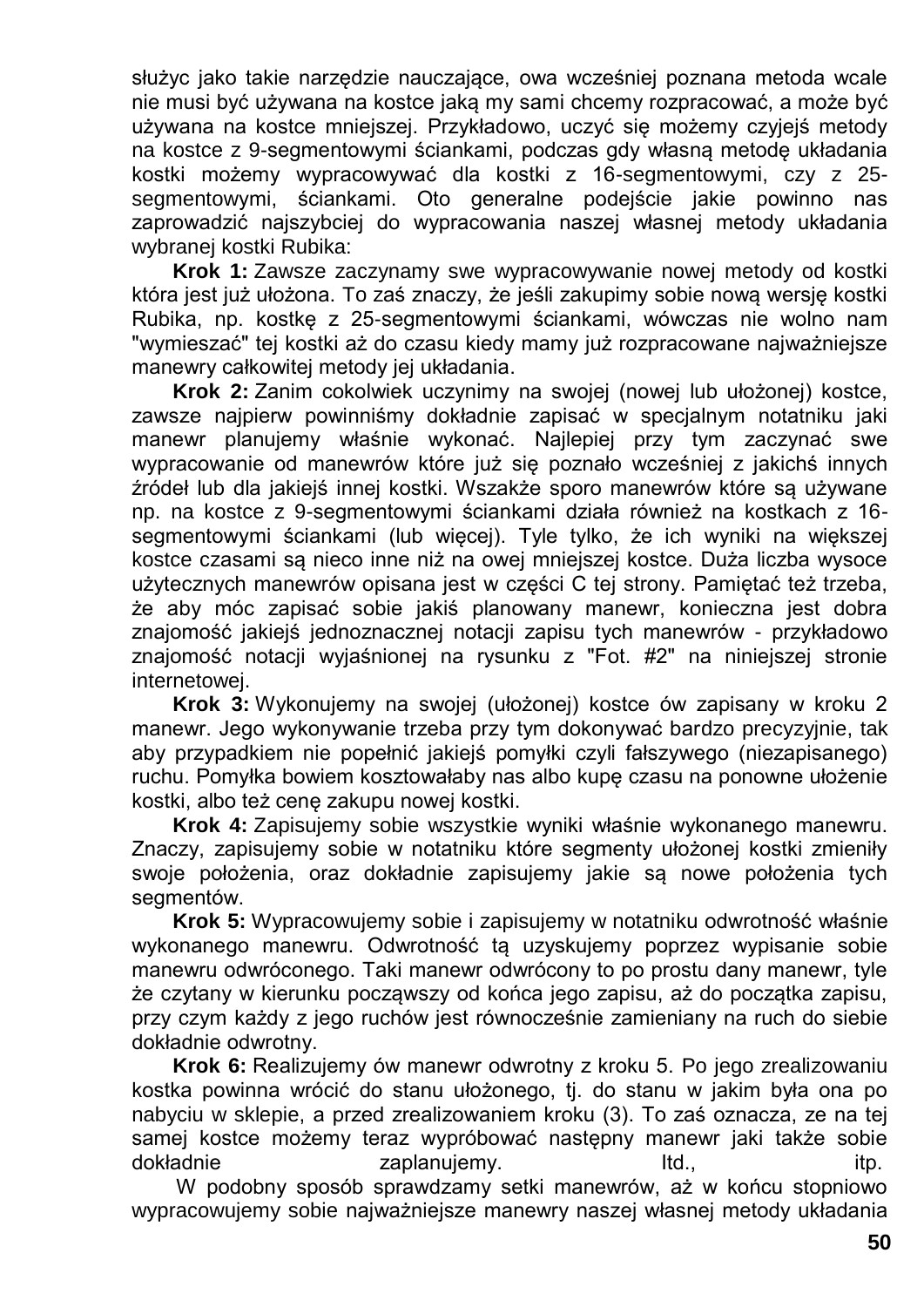kostki. Oczywiście, zaraz po tym jak zakończymy wypracowywanie tej metody, musimy ją także wytestować czy działa tak jak powinna. W tym celu pozwalamy aby kostka nam się wymieszała (zwykle takie wymieszanie samo nam się przytrafia zupełnie przypadkowo - i to aż kilka razy, podczas kolejnych etapów wypracowywania naszej nowej metody układania), poczym ją układamy od samego początku naszą własną metodą. Podczas takiego testowania zwykle odkrywamy jakie dalsze manewry ciągle wymagają dopracowania, itd.

W punkcie #A2 tej strony mamy opisaną generalną zasadę podejścia do układania kostki Rubika. Zasadę tą możemy więc użyć do układania dowolnej kostki, w tym z 16-segmentowymi ściankami. Dlatego jej poznanie dostarczy nam wszelkich informacji jakie przydatne nam będą podczas opracowywania naszej własnej metody układania kostki z 16-segmentowymi ściankami.W części B wyjaśniony też został system oznaczeń ścianek i warstewek dowolnej kostki, a także notacja zapisu manewrów. Te również bez zmian możemy używać do rozwiązywania dowolnej kostki. W końcu wiele manewrów opisanych w części C działa także na dowolnej innej kostce, w tym na kostce o 16-segmentowych ściankach. Jedyne więc co nam ciągle potrzeba wykonać aby stworzyć swój własny algorytm układania kostki o 16-segmentowych ściankach, to dopracować kilka manewrów do manipulowania warstwami środkowymi. W kostkach bowiem większych niż ta o 9-segmentowych ściankach, najwięcej uciechy ma się właśnie z ustawianiem owych krawężników oraz segmentów o jednym kolorze zlokalizowanych we warstewkach środkowych. Wszelkie bowiem ruchy jakie do przemieszczania owych krawężników w kostce z 16-segmentowymi ściankami adoptujemy z kostki o 9-segmentowych ściankach, będą przemieszczały naraz aż całe pary, zamiast tylko pojedynczych, z owych krawężników.

# **#E3. Jeśli posiadasz kostkę o 3x3 = 9 segmentach na każdej ściance, przydatne może się okazać odwiedzenie odrębnej strony o [układaniu 3x3=9 segmentowej](http://totalizm.com.pl/rubik_pl.htm)  [kostki Rubika:](http://totalizm.com.pl/rubik_pl.htm)**

Niniejsza strona opisuje tylko metodę układania kostki o 4x4 = 16 segmentach w każdej ściance, fabrycznie zwanej **[zemsta Rubika](http://totalizm.com.pl/rubik_16_pl.htm) (4x4x4)** (po angielsku "Rubik's revenge"). Jednak odrębna strona jaka dostępna jest z "Menu 1" pod nazwą **[układanie kostki Rubika 3x3x3](http://totalizm.com.pl/rubik_pl.htm)**, opisany jest też algorytm układania kostki o 3x3 = 9 segmentów na każdej ściance. Fabrycznie owa większa kostka po angielsku zwana jest "Rubik's cube", co można tłumaczyć właśnie jako "kostka Rubika".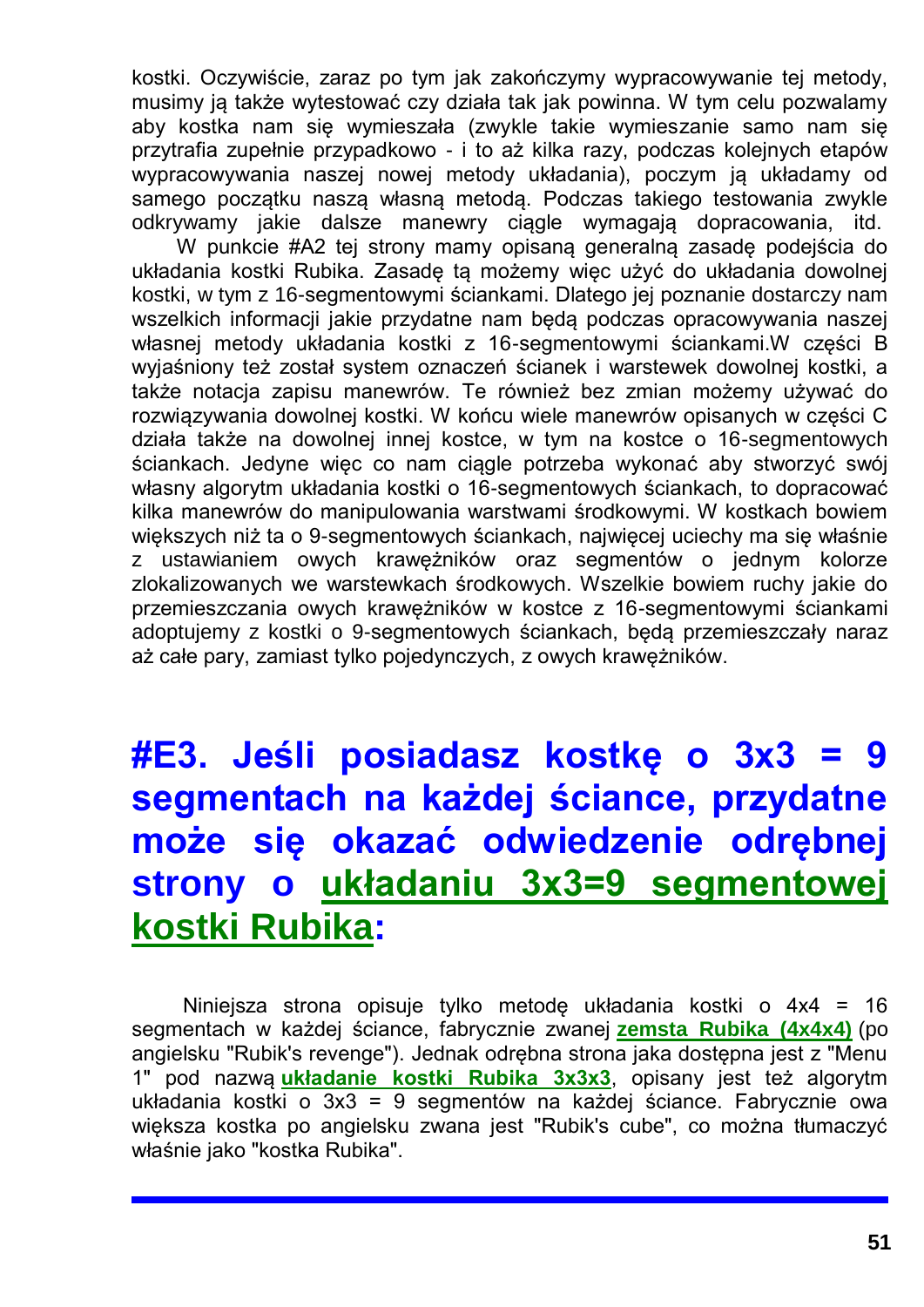# **Part F: Conclusions plus organisational and legal matters of this web page:**

## **#F1. Final information and summary of this web page:**

Niewiele ludzkich wynalazków zawojowało świat tak dokumentnie jak kostka Rubika. Zaczęła ona szturmem brać świat dopiero około 1980 roku. Dzisiaj zaś jej beznadziejnie powymieszane kolory i ścianki można zobaczyć w praktycznie niemal każdym domu. Oferuje ją też na sprzedaż niemal każdy szanujący się sklep z artykułami do rozrywki. Co dziwniejsze, w przeciwieństwie do innych szeroko upowszechnionych wynalazków, kostka Rubika nie zaspokaja żadnej potrzeby materialnej swojego właściciela. Pełni jedynie funkcje moralne. Przykładowo nakłania ona swoich właścicieli do skromności, indukuje w nich cierpliwość, uczy ich szacunku dla dorobku innych, oraz pozwala im poznać kilka dalszych prawd życiowych o moralnej wymowie.

W chwili obecnej powszechnie dostępne w sklepach są dwie wersje kostki Rubika. Obie te wersje pokazane są na zdjęciu "Fot. #1" z tej strony internetowej. Pierwsza z tych wersji to kostka zwana fabrycznie "Rubik's cube" (tj. "kostka Rubika) o ściankach 9-segmentowych, w której wzdłuż każdej z jej trzech współrzędnych wyodrębnionych zostało po 3 warstewki segmentów (stąd każda ścianka ma 3x3=9 segmentów). Natomiast druga dosyć powszechna wersja, to kostka fabrycznie zwana "Rubik's revenge" (tj. "zemsta Rubika") o ściankach 16 segmentowych, w której wzdłuż każdej z jej trzech osi współrzędnych wyodrębniono po 4 warstewki segmentów (stąd każda ścianka ma 4x4=16 segmentów). Jednak zasada działania kostek Rubika jest taka, że praktycznie daje się skonstruować doskonale działające kostki o nawet większej liczbie warstewek w każdej z ich trzech osi współrzędnych. Dlatego w przyszłości zapewne upowszechnią się również kostki o ściankach 25 segmentowych, kostki o ściankach 36 segmentowych, itd., itp.

Każdy kto gdzieś widział zawody w układaniu kostek Rubika, uważa zapewne że układanie takich kostek jest bardzo łatwe. Wszakże podczas zawodów odnotował zapewne szybkość z jaką zawodnicy doprowadzają do porządku ścianki o dokumentnie wymieszanych kolorach. Jednak dopiero po kupieniu sobie takiej kostki i po kilku próbach ich ułożenia każdy zaczyna sobie uświadamiać, że owa szybkość zawodników wynika z szybkości, efektywności i poziomu opanowania metod układania tych kostek, jakie wypracowali sobie poszczególni zawodnicy. Jak bowiem się okazuje, jedynym sposobem na efektywne układanie tych kostek jest poznanie i opanowanie do perfekcji jakiejś efektywnej metody ich układania. Tymczasem opracowanie i opanowanie do perfekcji takiej metody nie jest łatwe i to z aż kilku powodów. Jednym z nich jest, że jeśli ktoś zna jakąś bardzo szybką metodę, wówczas nie bardzo jest gotów altruistycznie podzielić się nią z innymi. Faktycznie to w dzisiejszych czasach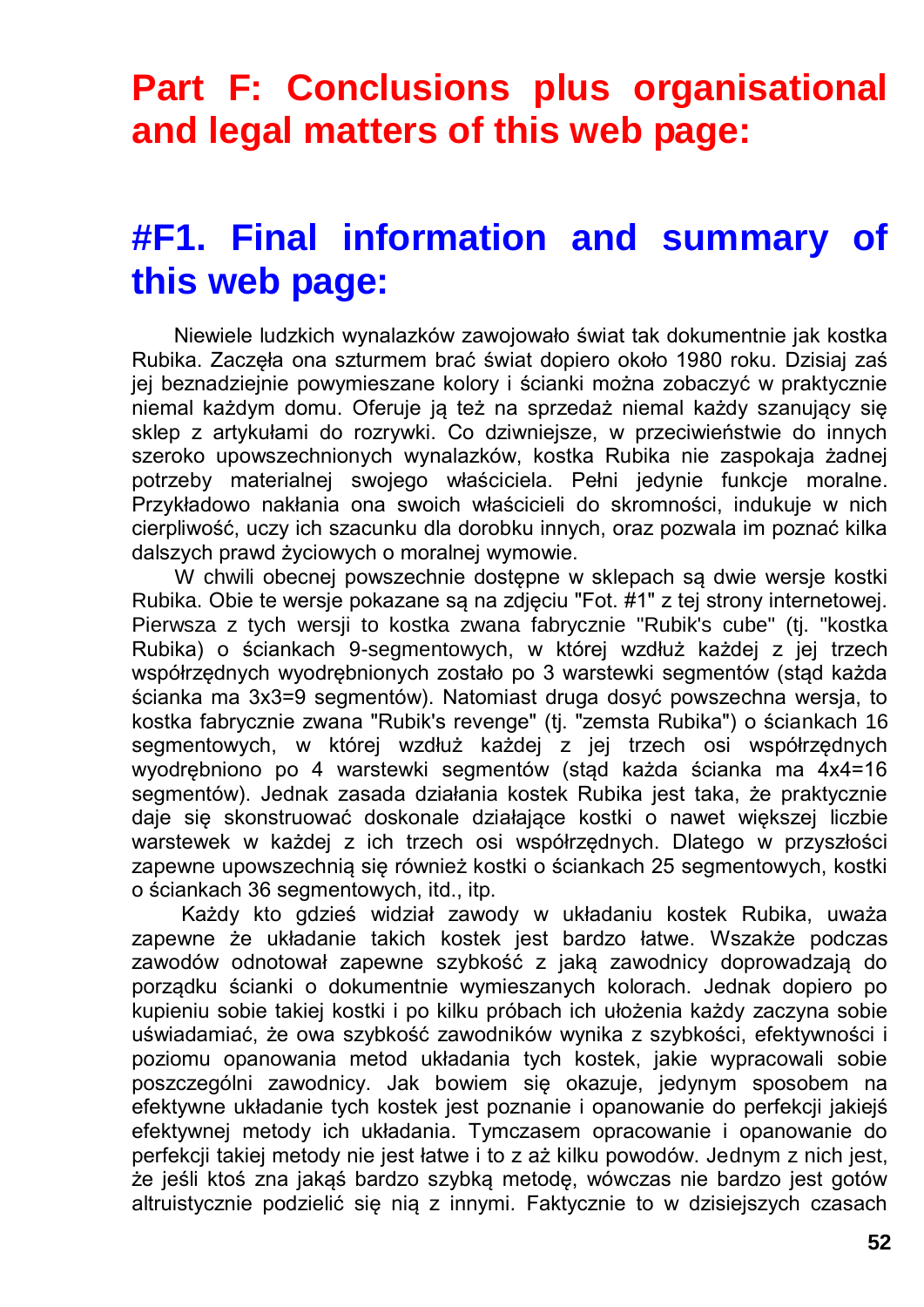poznanie niemal każdej metody układania tej kostki coś nas kosztuje. Przykładowo, jeśli przeglądnie się internet w poszukiwaniu takiej metody, wówczas wprawdzie znajdzie się sporo ofert, jednak niemal każda co lepsza z nich domaga się jakiejś formy zapłaty.

Owa tendencja do pobierania jakiejś formy opłaty przed udostępnieniem metody układania kostki Rubika nie powinna dziwić. Wypracowanie bowiem takiej metody jest bardzo pracochłonne. Podczas mojego poprzedniego okresu bezrobocia, tj. w latach 1990 do 1992, w ramach wolnego czasu jaki wówczas miałem rozpracowałem swoją własną, wysoce efektywną metodę układania kostki Rubika z 16-segmentowymi ściankami. Zajęło mi to jednak aż kilka miesięcy czasu.

Na przekór że wielu ludzi uważa układanie kostek Rubika za bezproduktywne marnowanie czasu, ja osobiście bym gorąco namawiał każdego aby mimo wszystko czasami nimi się pozabawiał. Jeśli zaś ktoś ma młodą pociechę w domu, wręcz bym rekomendował aby pociesze tej sprawić taką kostkę. Kostka ta bowiem rozwija w układającym cały szereg cech i umiejętności, wszystkie z których mają wysoce moralny charakter. Przykładowo, przeciwieństwie do dzisiejszych gier komputerowych, kostka ta rozwija pamięć, precyzję działania, oraz logiczne myślenie, nie wpominając już o tym że nie indukuje ona brutalności, nastraja pokojowo, oraz że wcale nie wydziela żadnego szkodliwego promieniowania - tak jak to czynią ekrany komputerowe. Układanie tej kostki uczy też cierpliwości, nakłania do wyrozumiałości, indukuje poczucie skromności, oraz pobudza szacunek dla dorobku tych co wcześniej opracowali już działające algorytmy jej układania. Ponadto, chęć udoskonalenia metody układania tej kostki nakłania do poszukiwań lepszych algorytmów i manewrów, inspiruje własne próby i eksperymenty, naucza metod naukowych poszukiwań i systematycznego działania, wyrabia spostrzegawczość, oraz powiększa głębię abstrakcyjnego myślenia.

Jeśli więc czytelniku oczy zaczną cię boleć od patrzenia w telewizor, sięgnij po tą kostkę i spróbuj jak to jest z jej układaniem. Niniejsza strona uchroni cię przed przeżyciem zbyt wielkiego rozczarowania, czy nawet wstydu. Jeśli zaś twoja pociecha zbyt dużo czasu spędza na bezmyślnych grach komputerowych, kup jej taką kostkę. Potem na podstawie algorytmu jej układania opublikowanego na moich stronach zadokumentuj swej pociesze że ty sam potrafisz kostkę tą ułożyć. W końcu rzuć swej pociesze wyzwanie, czy potrafi ci w tym dorównać. Ja zaś cię zapewniam, że wszelkie wyniki tego wyzwania okażą się owocne, inspirujące i wysoce moralne.

### **#F2. To conclude this web page:**

**Motto:** *Depriving the possibilities to create is the highest punishment for an*  individual and the indescribable tragedy for the entire humanity. Opening *the possibilities to create is the highest reward for individual people and the most beneficial movement of the entire humanity.* People are very strange creatures. A fist category (in my publications called **[parasites](http://totalizm.com.pl/totalizm.htm)**) is able to live just like intelligent animals which use their intelligence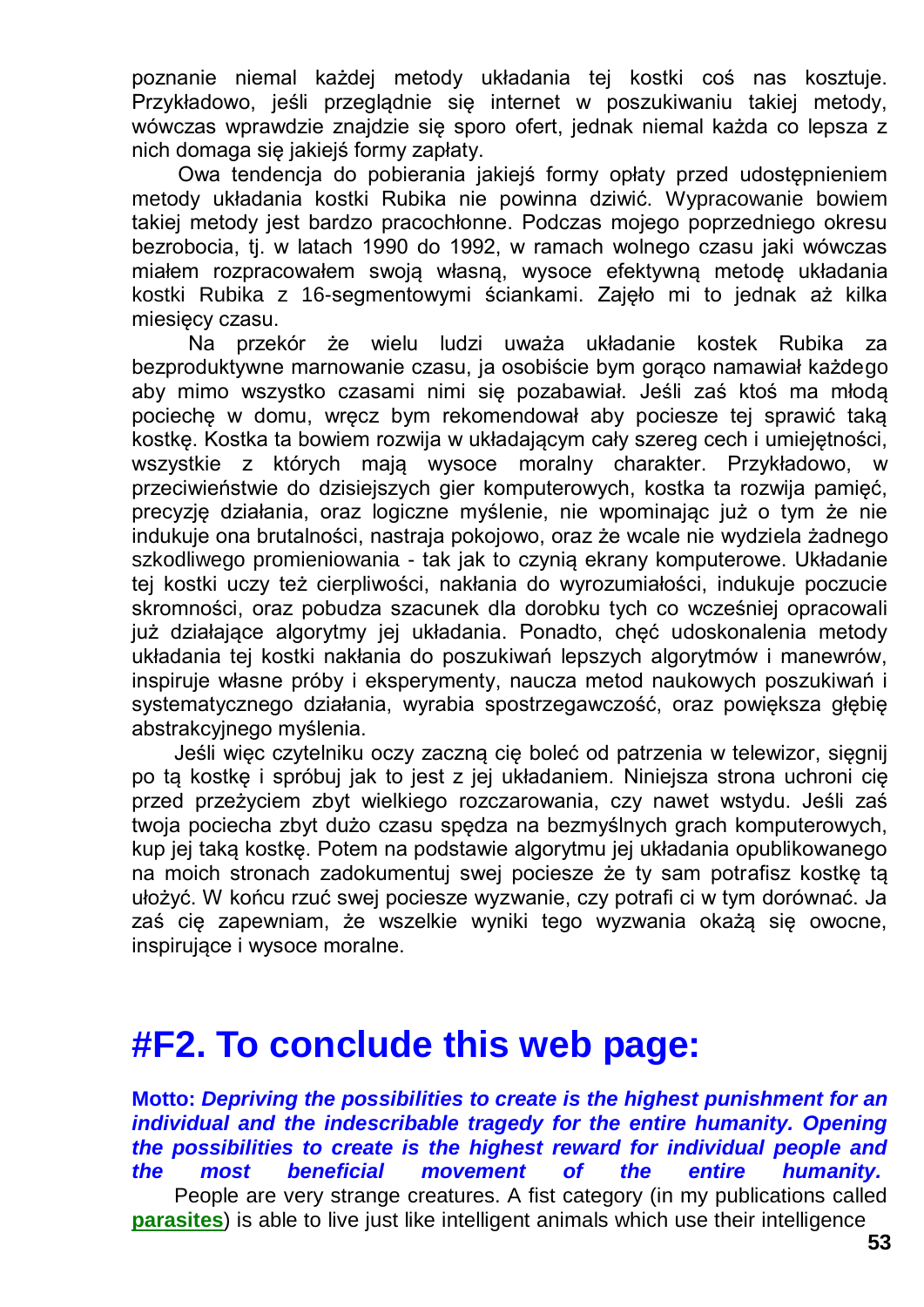in the same manner as animals use their fangs, claws, and reproductory organs means for filling up their stomachs, pulling apart their enemies, and multiplying descendants. A second category (in my publications called **[totalizts](http://totalizm.com.pl/karma.htm)**) managed somehow evolve in themselves needs of a higher level, which constitute the essence of humanity. Since you managed to read up to this place, probably you belong to this second category. In such a case I am a bit sorry for you, and also a bit jealous. I am sorry, because you follow along this most difficult path of life. In turn I am jealous, because you still faces pleasures of learning new taste of this knowledge, the taste of which I already know.

All people who belong to this second category, which reached the level of intellectual evolution at which this natural need to create appears, always have two manners to chose from, in order to satisfy this their need. The first of these manners depends on creating everything on a manner which always later can be called "mine". In case of this web page, this way of satisfying the need would be to working out someone's own algorithm of solving the Rubik's cube from the very beginning - without learning algorithms developed earlier by other people. In turn the second manner depends on adding a next, higher layer of knowledge, to the knowledge which someone worked out earlier before us. In case of Rubik's cubes such a manner would depend on learning the algorithm and method of solving described on this web page, and then further perfecting this algorithm and method - for example by working out "clean manoeuvres" for practically every step of this method. I personally believe that the essence of humanity depends on building the continuous progress of humanity just by learning to choose constructively always this second manner of satisfying our natural need to be creative. After all, the first choice is highly unproductive - as it always depends on breaking through the doors which someone already opened for us much earlier.

Since this web page provided us with an illustrative example that there are two different manners for satisfying our natural need to be creative, i.e. an unproductive manner, and an constructive manner, let us make a practical use from this learning experience. Namely, let us shift this creative principle of "adding another brick to a building which someone already started to raise before us", onto the field which is even more exciting than Rubik's cubes. For this, let us select now another totaliztic web page listed in next item #F3, and then let us try to improve further the knowledge which is provided over there. After all, if we select a web page, e.g. about **[telekinetic cell](http://totalizm.com.pl/fe_cell_pl.htm)**, or **[seismograph of Zhang Heng](http://totalizm.com.pl/seismograph_pl.htm)**, then perhaps the further improvements that we introduce may fruit one day with furnishing our civilisation with a new device which this civilisation desperately needs.

# **#F3. How with the web page named ["skorowidz\\_links.htm"](http://totalizm.com.pl/skorowidz_links.htm) one can find totaliztic descriptions of topics in which**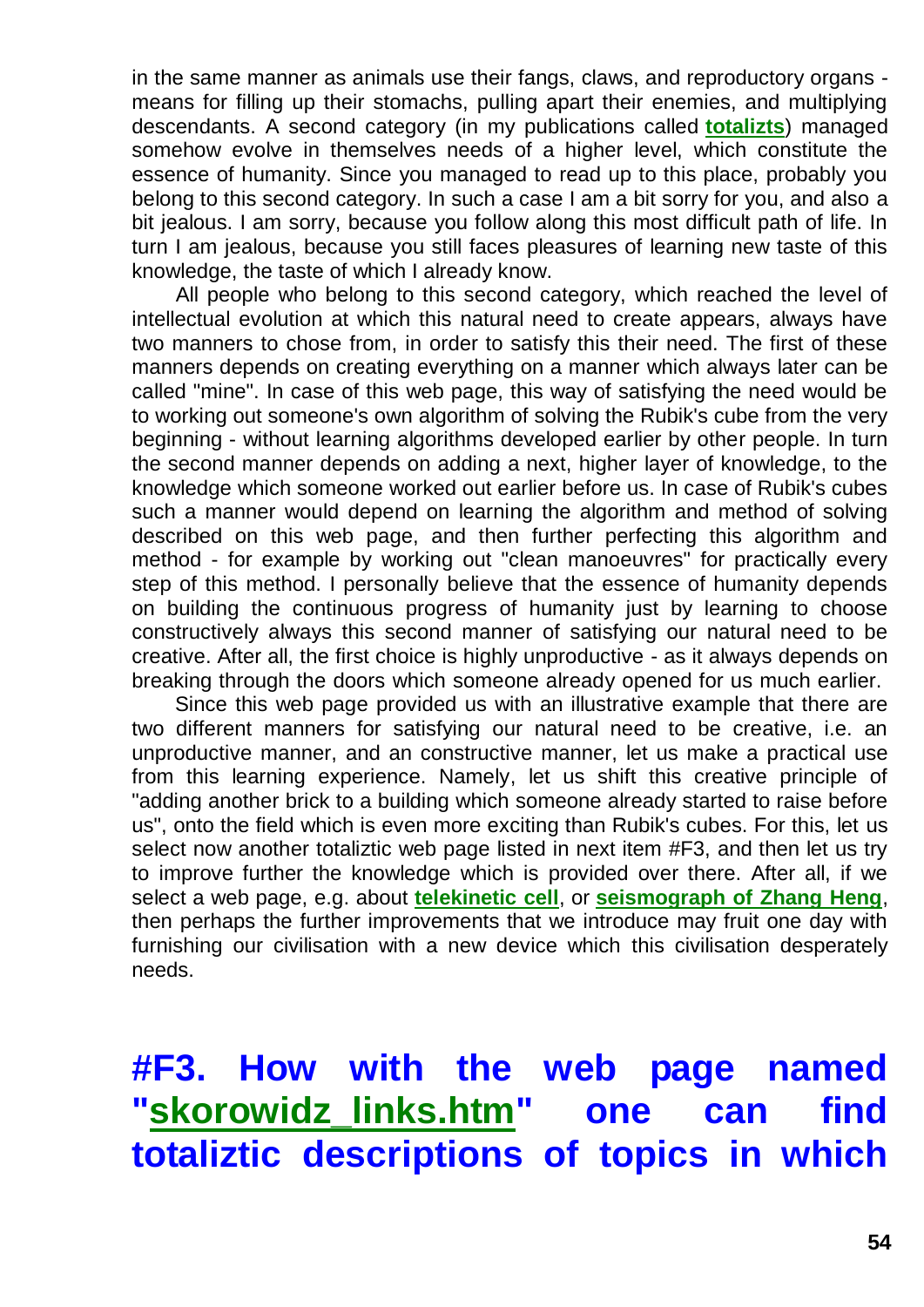### **he is interested:**

A whole array of topics equally interesting as these from the above web page, is also discussed from the angle that is unique to the philosophy of totalizm. All these related topics can be found and identified with the use of **[content index](http://totalizm.com.pl/skorowidz_links.htm)** prepared especially to make easier finding these web pages and topics. The name "index" means a list of "key words" usually provided at the end of textbooks, which allows to find fast the description or the topic in which we are interested. My web pages also has such a content "index" - only that it is additionally supplied in green **[links](http://totalizm.com.pl/pigs.htm)** which after "clicking" at them with a mouse immediately open the web page with the topic that interest the reader. This content "index" is provided on the web page named **[skorowidz\\_links.htm](http://totalizm.com.pl/skorowidz_links.htm)**. It can be called from the "organising" part of "Menu 1" of every totaliztic web page. I would recommend to look at it and to begin using it systematically - after all it brings closer hundreds of totaliztic topics which can be of interest to everyone.

## **#F4. I would suggest to return periodically to this web page in order to check progress in further perfecting of lagorithms and methods of solving Rubic cubes:**

Similarly as everything else that I do in my life, also the algorithms and the mother of solving cubes of **[Rubik](http://totalizm.com.pl/rubik.htm)** which are described on this web page, are going to be subjected to further perfecting. Therefore in a future this web page is going to be extended and updated - as soon as I develop new manoeuvres and more perfecte methods, approaches and descriptions. So I am inviting you to visit this web page again after some time, in order to check then what new in the matter of solving Rubik's cibes was presented here in the meantime.

It is also worth to check periodically the blog of totalizm, currently available at addresses **[totalizm.blox.pl/html](http://totalizm.blox.pl/html/)** and **[totalizm.wordpress.com](http://totalizm.wordpress.com/)**. On this blog many events discussed here are also explained with additional details written as these events unveil before our eyes.

### **#F5. Emails to the [author](http://totalizm.com.pl/pajak_jan_uk.htm) of this web page:**

Current email addresses to the author of this web page, i.e. officially to **[Dr](http://images.google.co.nz/images?hl=en&q=Jan+Pajak&btnG=Search+Images&gbv=1)  [Eng. Jan Pajak](http://images.google.co.nz/images?hl=en&q=Jan+Pajak&btnG=Search+Images&gbv=1)** while courteously to **Prof. Dr Eng. Jan Pajak**, at which readers can post possible comments, opinions, descriptions, or information which in their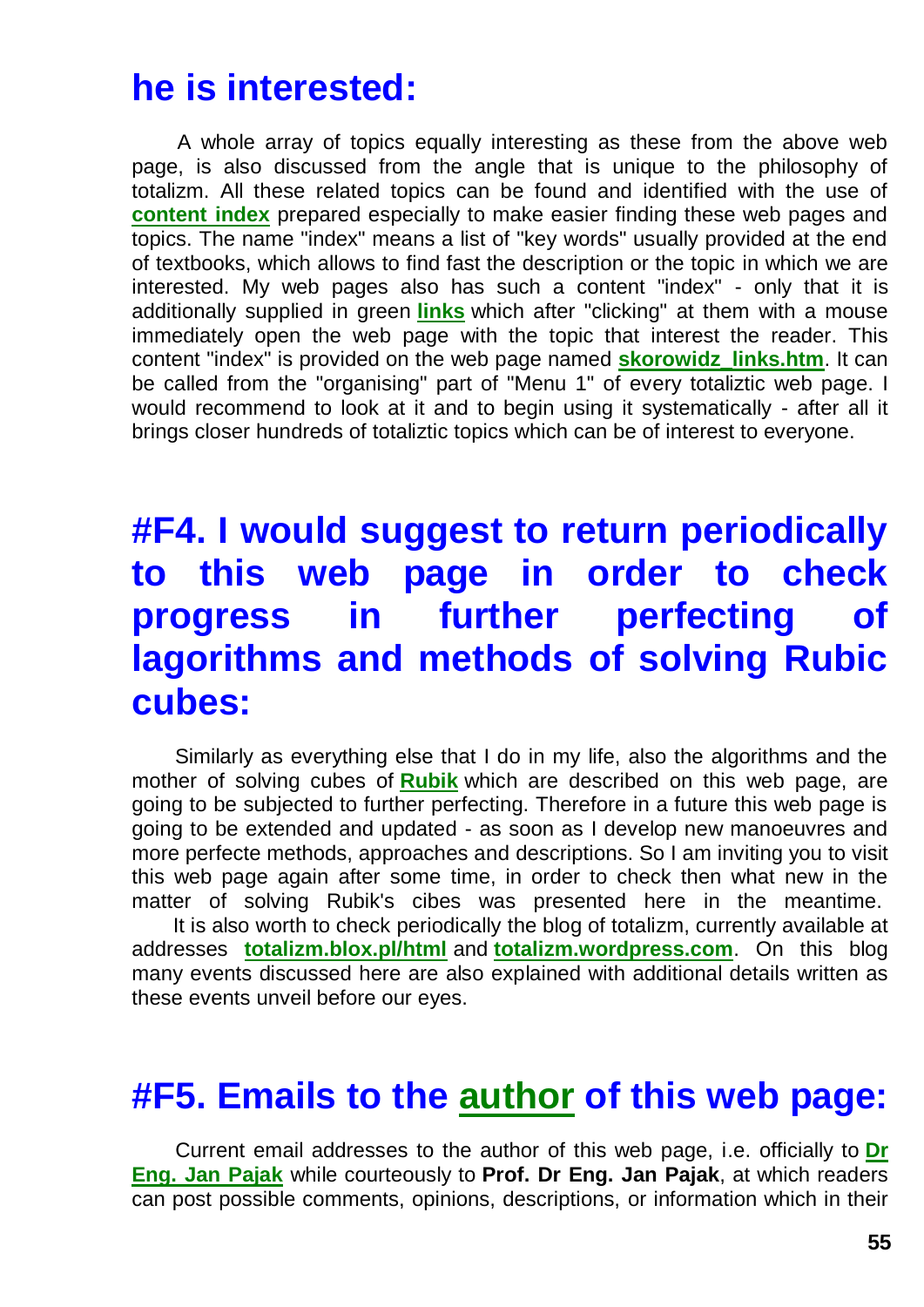opinion I should learn, are provided on the web page named **[pajak\\_jan\\_uk.htm](http://totalizm.com.pl/pajak_jan_uk.htm)** (for its version in the HTML language), or the web page named **pajak jan uk.pdf** (for the version of the web page "pajak jan uk.pdf" in safe PDF format - which safe PDF versions of further web pages by the author can also be downloaded via links from item #B1 of the web page named **[text\\_11.htm](http://totalizm.com.pl/text_11.htm)**).

The author's right for the use of **courteous** title of "Professor" stems from the custom that "with professors is like with generals", namely **when someone is once a professor, than he or she courteously remains a professor forever**. In turn the author of this web page was a professor at 4 different universities, i.e. at 3 of them, from 1 September 1992 untill 31 October 1998, as an "Associate Professor" from English-based educational system, while on one university as a (Full) "Professor" (since 1 March 2007 till 31 December 2007 - means at the last place of employment in his professional life).

However, please notice that because of my rather chronic lack of time, **I reluctantly reply to emails which contain JUST time consuming requests**, while simultaneously they document a complete ignorance of their author in the topic area which I am researching.

# **#F6. A [copy of this web page](http://totalizm.com.pl/rubik_16.pdf) is also disseminated as a [brochure from series](http://totalizm.com.pl/text_11.htm)  [\[11\]](http://totalizm.com.pl/text_11.htm) in the safe format "PDF":**

This web page is also available in the form of a brochure marked **[11]**, which is prepared in "PDF" ("Portable Document Format") - currently considered to be the most safe amongst all internet formats, as normally viruses cannot cling to PDF. This clear brochure is ready both, for printing, as well as for reading from a computer screen. It also has all its **[green links](http://totalizm.com.pl/nirvana.htm)** still active. Thus, if it is read from the computer screen connected to internet, then after clicking onto these green links, the linked web pages and illustrations will open. Unfortunately, because the volume of it is around a double of the volume of web page which this brochure publishes, the memory limitations on a significant number of free servers which I use, do NOT allow to offer it from them (so if it does NOT download from this address, because it is NOT available on this server, then you should click onto any other address from **[Menu 3](http://totalizm.com.pl/menu.htm)**, and then check whether in there it is available). In order to open this brochure (and/or download it to own computer), it suffices to either click on the following green link

### **[rubik\\_16.pdf](http://totalizm.com.pl/rubik_16.pdf)**

or to open from any totaliztic web site the PDF file named as in the above green link.

If the reader wishes to check, whether some other totaliztic web page which he or she just is studying, is also available in the form of such PDF brochure, then should check whether it is listed amongst links from "part #B" of the web page named **[text\\_11.htm](http://totalizm.com.pl/text_11.htm)**. This is because links from there indicate all totaliztic